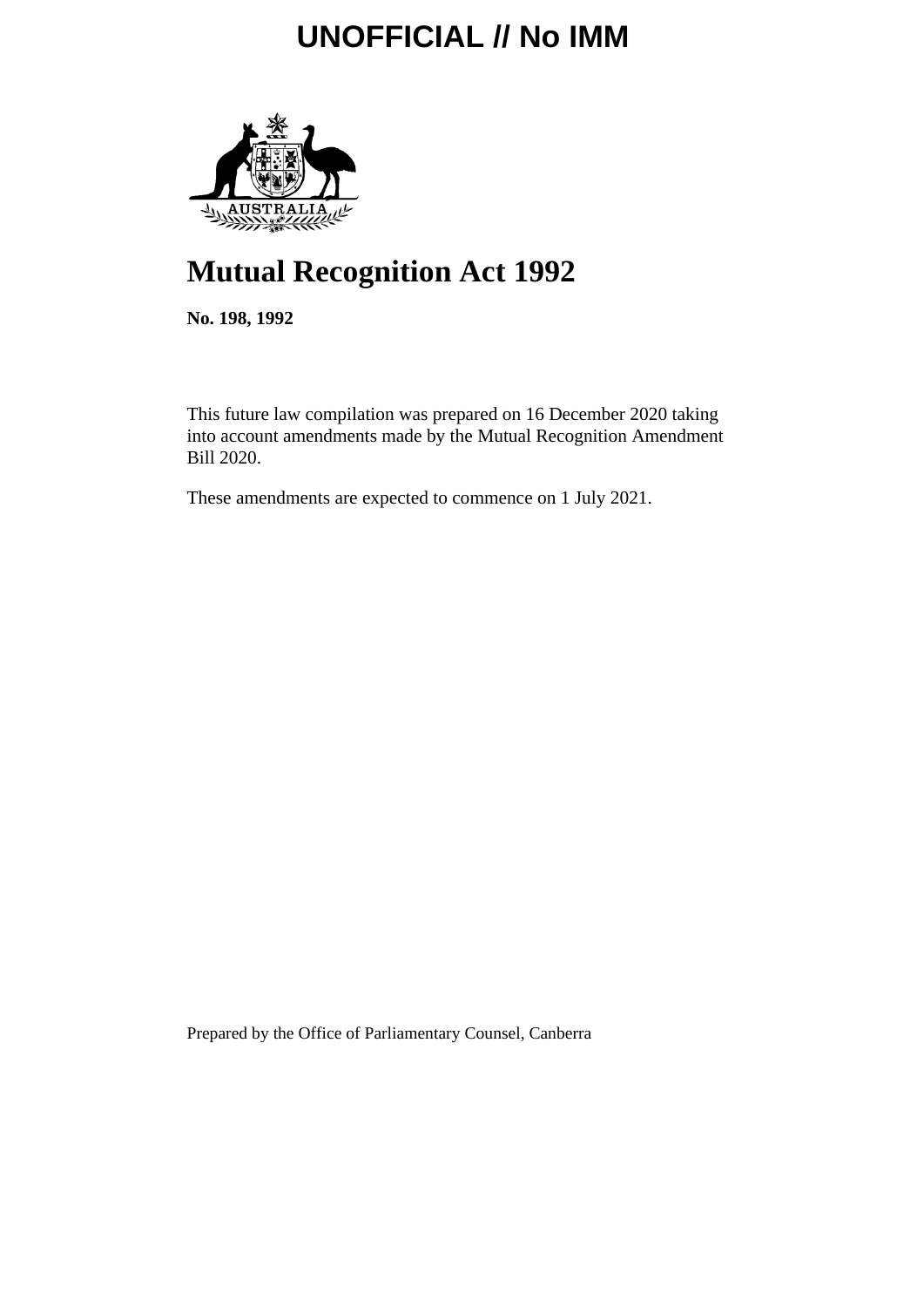## **About this compilation**

### **This compilation**

This is a future compilation of the *Mutual Recognition Act 1992* that shows the expected text of the law as amended by the Mutual Recognition Amendment Bill 2020 is expected to take effect on 1 July 2021.

The notes at the end of this compilation (the *endnotes*) include information about amending laws and the amendment history of provisions of the future compilation.

### **Future amendments**

The details of expected future amendments incorporated into the text, that have not yet commenced are underlined in the endnotes.

Any future amendments that are included in the endnotes are underlined.

### **Application, saving and transitional provisions for provisions and amendments**

If the operation of a provision or amendment of the compiled law is affected by an application, saving or transitional provision that is not included in this compilation, details are included in the endnotes.

### **Editorial changes**

For more information about any editorial changes made in this compilation, see the endnotes.

### **Modifications**

If the compiled law is modified by another law, the compiled law operates as modified but the modification does not amend the text of the law. Accordingly, this compilation does not show the text of the compiled law as modified. For more information on any modifications, see the series page on the Legislation Register for the compiled law.

### **Self-repealing provisions**

If a provision of the compiled law has been repealed in accordance with a provision of the law, details are included in the endnotes.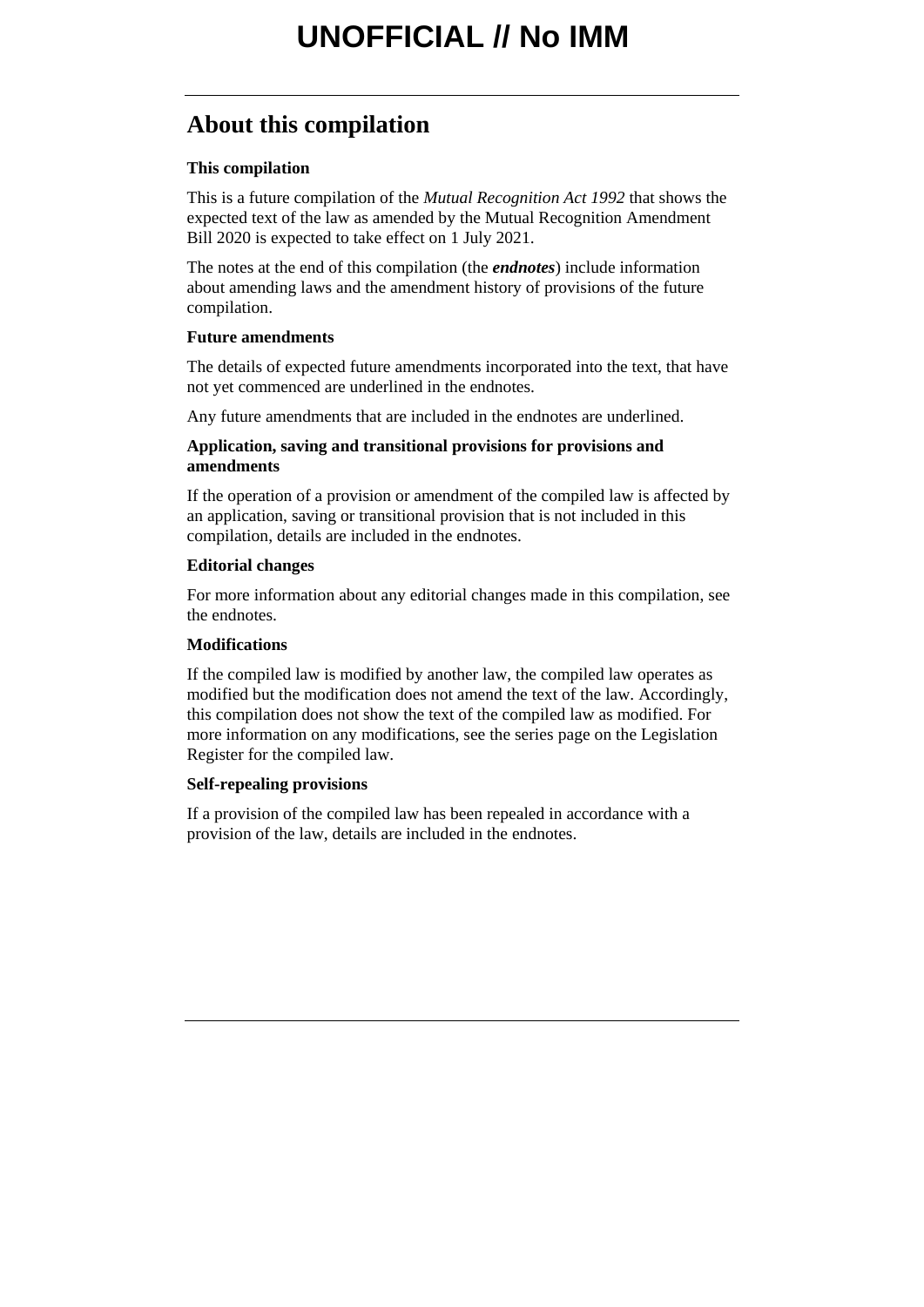## Contents

| <b>Part 1-Preliminary</b> |                | 1                                                                                                    |
|---------------------------|----------------|------------------------------------------------------------------------------------------------------|
|                           | 1              |                                                                                                      |
|                           | $\overline{c}$ |                                                                                                      |
|                           | 3              |                                                                                                      |
|                           | 3A             |                                                                                                      |
|                           | 4              |                                                                                                      |
|                           | 5              |                                                                                                      |
|                           | 6              |                                                                                                      |
|                           | 7              |                                                                                                      |
| Part 2-Goods              |                | 8                                                                                                    |
|                           | 8              |                                                                                                      |
|                           | 9              |                                                                                                      |
|                           | 10             | Requirements that do not need to be complied with 8                                                  |
|                           | 11             |                                                                                                      |
|                           | 12             |                                                                                                      |
|                           | 13             |                                                                                                      |
|                           | 14             |                                                                                                      |
|                           | 15             |                                                                                                      |
|                           |                |                                                                                                      |
|                           |                | Part 3—Registration of equivalent occupations<br>13                                                  |
|                           |                | <b>Division 1-Preliminary</b><br>13                                                                  |
|                           | 16             |                                                                                                      |
|                           | 17             | Mutual recognition of equivalent occupations 13<br>Entitlement to carry on equivalent occupation  13 |
|                           | 18             |                                                                                                      |
|                           |                | Division 2—Entitlement to registration of equivalent                                                 |
|                           |                | occupations<br>15                                                                                    |
|                           | 19             | Notification to local registration authority 15                                                      |
|                           | 20             | Entitlement to registration and continued registration  16                                           |
|                           | 21             |                                                                                                      |
|                           | 22             |                                                                                                      |
|                           | 23             |                                                                                                      |
|                           | 24             |                                                                                                      |
|                           |                | <b>Division 3-Interim arrangements</b><br>20                                                         |
|                           | 25             |                                                                                                      |
|                           | 26             |                                                                                                      |

*Mutual Recognition Act 1992 i*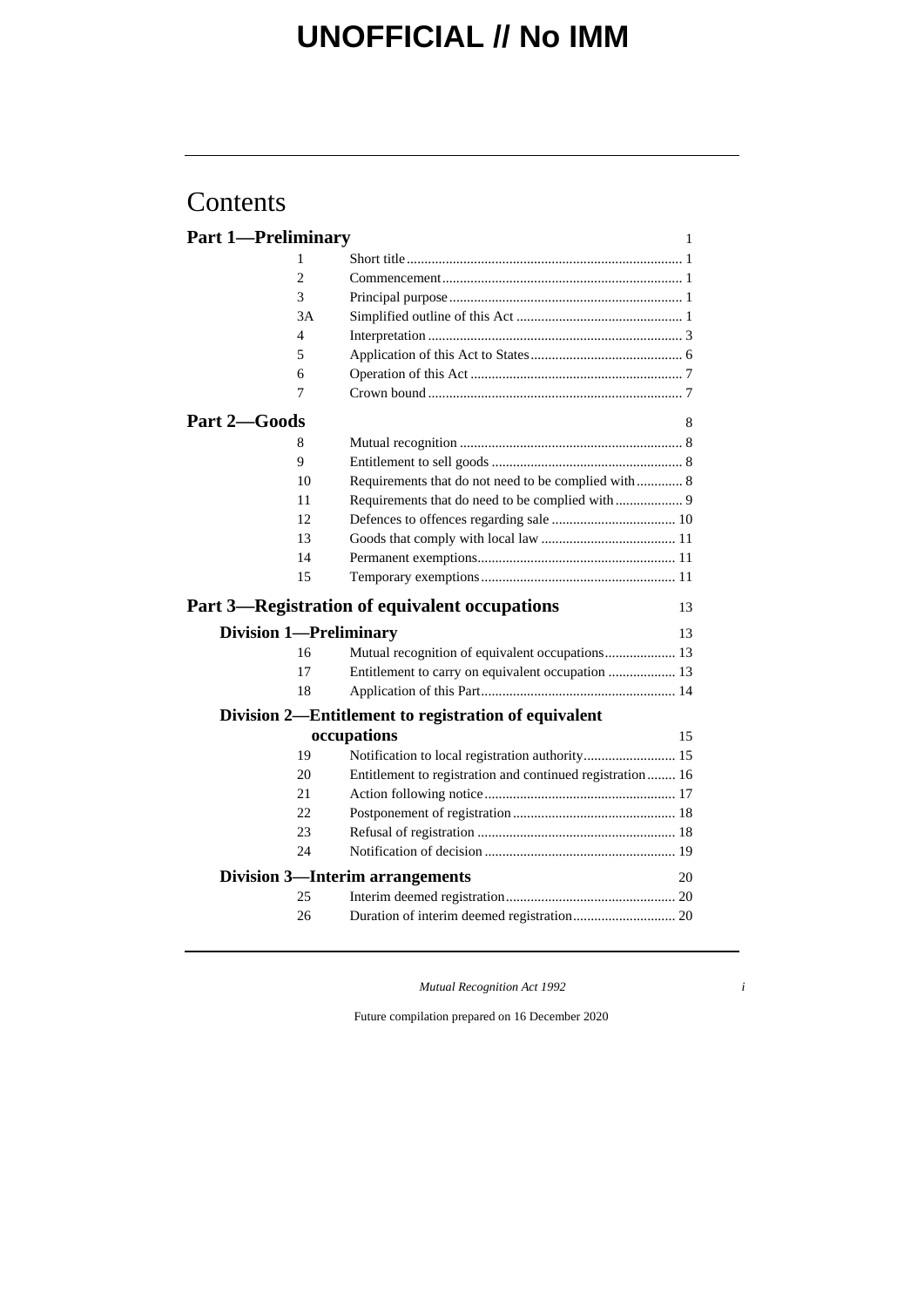|                               | 27         | Activities under interim deemed registration 21               |    |
|-------------------------------|------------|---------------------------------------------------------------|----|
|                               |            | Division 4—Equivalent occupations                             | 23 |
|                               | 28         |                                                               |    |
|                               | 29         |                                                               |    |
|                               | 30         |                                                               |    |
|                               | 31         |                                                               |    |
|                               | 32         |                                                               |    |
|                               |            | <b>Division 5-General provisions</b>                          | 26 |
|                               | 33         |                                                               |    |
|                               | 34         |                                                               |    |
|                               | 35         |                                                               |    |
|                               | 36         |                                                               |    |
|                               | 37         |                                                               |    |
|                               | 38         |                                                               |    |
|                               | 39         | General responsibilities of local registration authorities 28 |    |
|                               | 40         |                                                               |    |
|                               | 41         | Formalities requiring personal attendance  29                 |    |
|                               | 42         |                                                               |    |
|                               |            | Part 3A—Automatic deemed registration to carry on             |    |
|                               | activities |                                                               | 31 |
| <b>Division 1—Preliminary</b> |            |                                                               | 31 |
|                               | 42A        | Mutual recognition of activities through automatic deemed     |    |
|                               |            |                                                               |    |
|                               | 42B        | Entitlement to carry on equivalent activities  31             |    |
|                               | 42C        |                                                               |    |
|                               | 42CB       |                                                               |    |
|                               |            | Division 2—Entitlement to automatic deemed registration       | 33 |
|                               |            | Subdivision A-Entitlement to automatic deemed registration    | 33 |
|                               | 42D        | Entitlement to automatic deemed registration  33              |    |
|                               | 42E        | Notification may be required before a person has automatic    |    |
|                               | 42F        |                                                               |    |
|                               | 42G        |                                                               |    |
|                               |            | Subdivision B-Effect of automatic deemed registration         | 38 |
|                               | 42H        | Person may carry on equivalent activities  38                 |    |
|                               | 42J        | Evidence of automatic deemed registration 38                  |    |
|                               | 42K        | Conditions on automatic deemed registration 40                |    |
|                               |            |                                                               |    |

*ii Mutual Recognition Act 1992*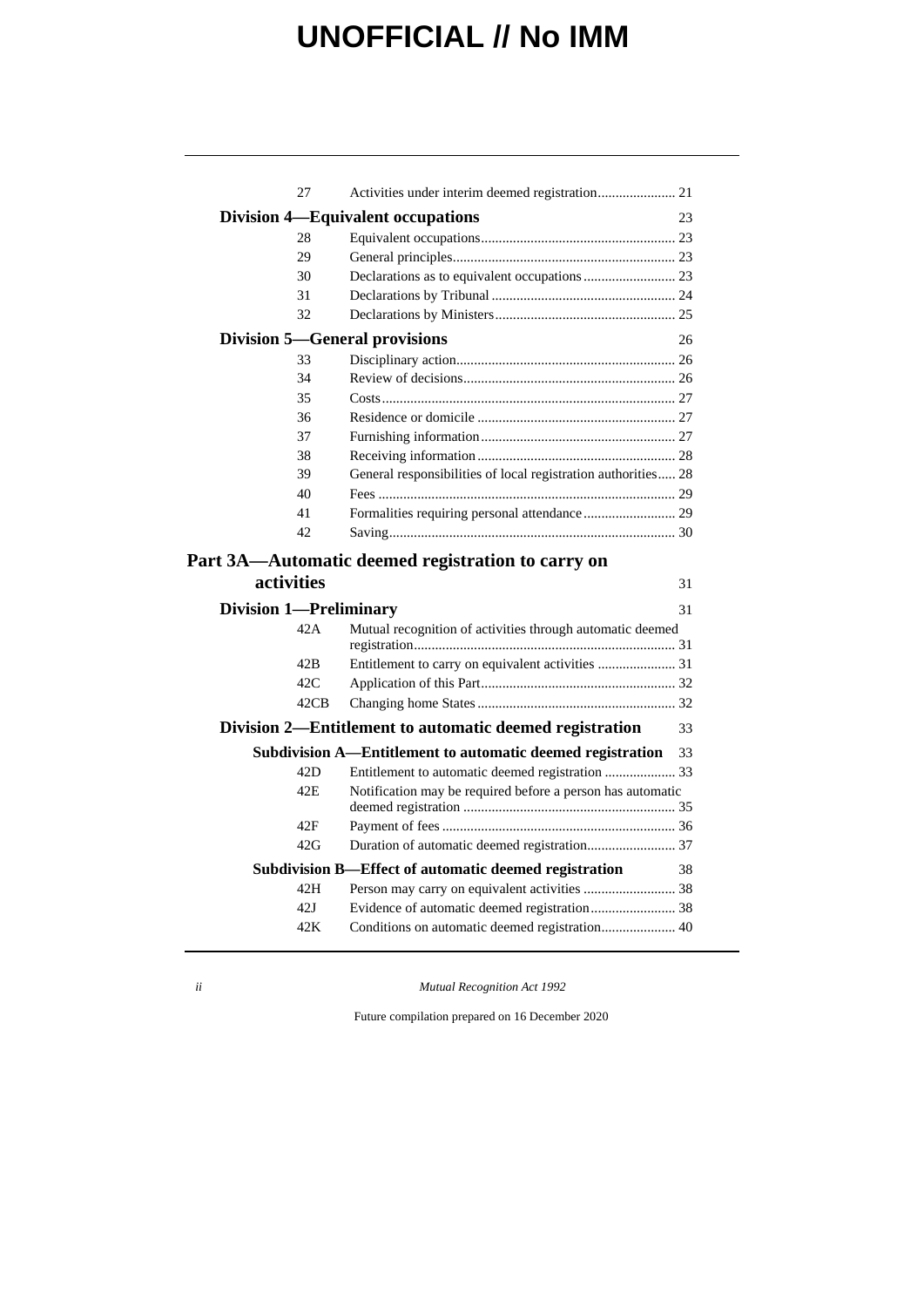|                       | $42I$ .         | Disciplinary action in relation to automatic deemed             |    |
|-----------------------|-----------------|-----------------------------------------------------------------|----|
|                       | 42LA            | Notifying other local registration authority of disciplinary    |    |
|                       |                 | Subdivision C—Other effects of automatic deemed registration on |    |
|                       |                 | <b>State laws</b>                                               | 43 |
|                       | 42M             | References in State laws to registration in other States  43    |    |
|                       | 42N             |                                                                 |    |
|                       | 42P             |                                                                 |    |
|                       | 42 <sub>O</sub> | Effect of automatic deemed registration on obligations in       |    |
|                       |                 | <b>Division 3—General provisions</b>                            | 45 |
|                       | 42R             | Exempting registrations because of significant risk to          |    |
|                       | 42RA            |                                                                 |    |
|                       | 42SA            | Person providing information about home State to local          |    |
|                       | 42S             | Local registration authorities providing and receiving          |    |
|                       | 42T             | General responsibilities of local registration authorities 48   |    |
|                       | 42U             |                                                                 |    |
| <b>Part 4—General</b> |                 |                                                                 | 50 |
|                       | 43              | This Act does not confer judicial power on State local          |    |
|                       | 44              |                                                                 |    |
|                       | 45              |                                                                 |    |
|                       | 46              |                                                                 |    |
|                       | 46A             | Application of amendments made by the Mutual Recognition        |    |
|                       | 47              |                                                                 |    |
|                       |                 |                                                                 |    |

*Mutual Recognition Act 1992 iii*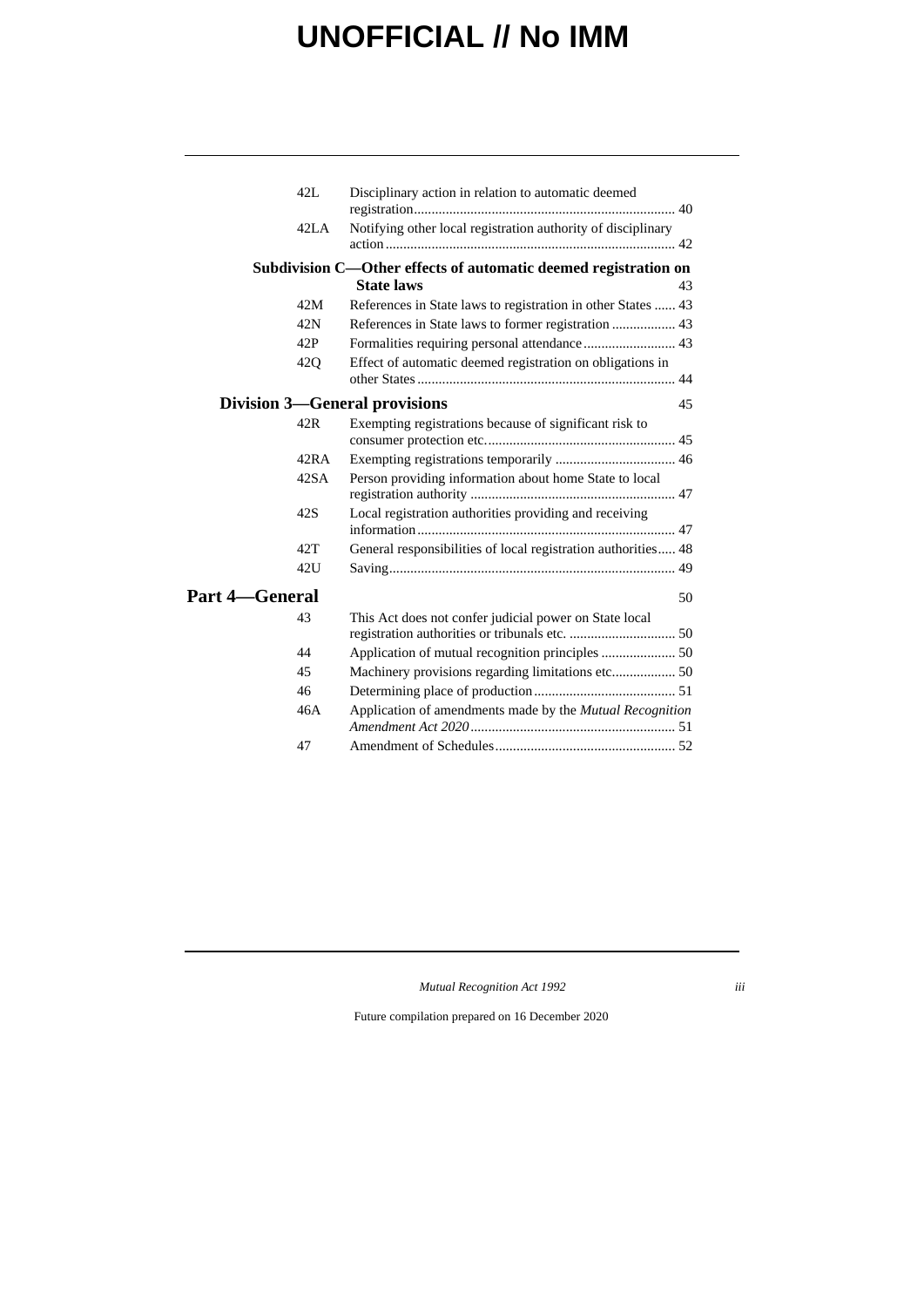| Schedule 1—Permanent exemptions: goods                  |    |
|---------------------------------------------------------|----|
| Schedule 2—Permanent exemptions: laws relating to goods |    |
| <b>Endnotes</b>                                         | 58 |
| <b>Endnote 1—About the endnotes</b>                     | 58 |
| <b>Endnote 2-Abbreviation key</b>                       | 60 |
| <b>Endnote 3—Legislation history</b>                    | 61 |
| <b>Endnote 4—Amendment history</b>                      | 63 |

*ii Mutual Recognition Act 1992*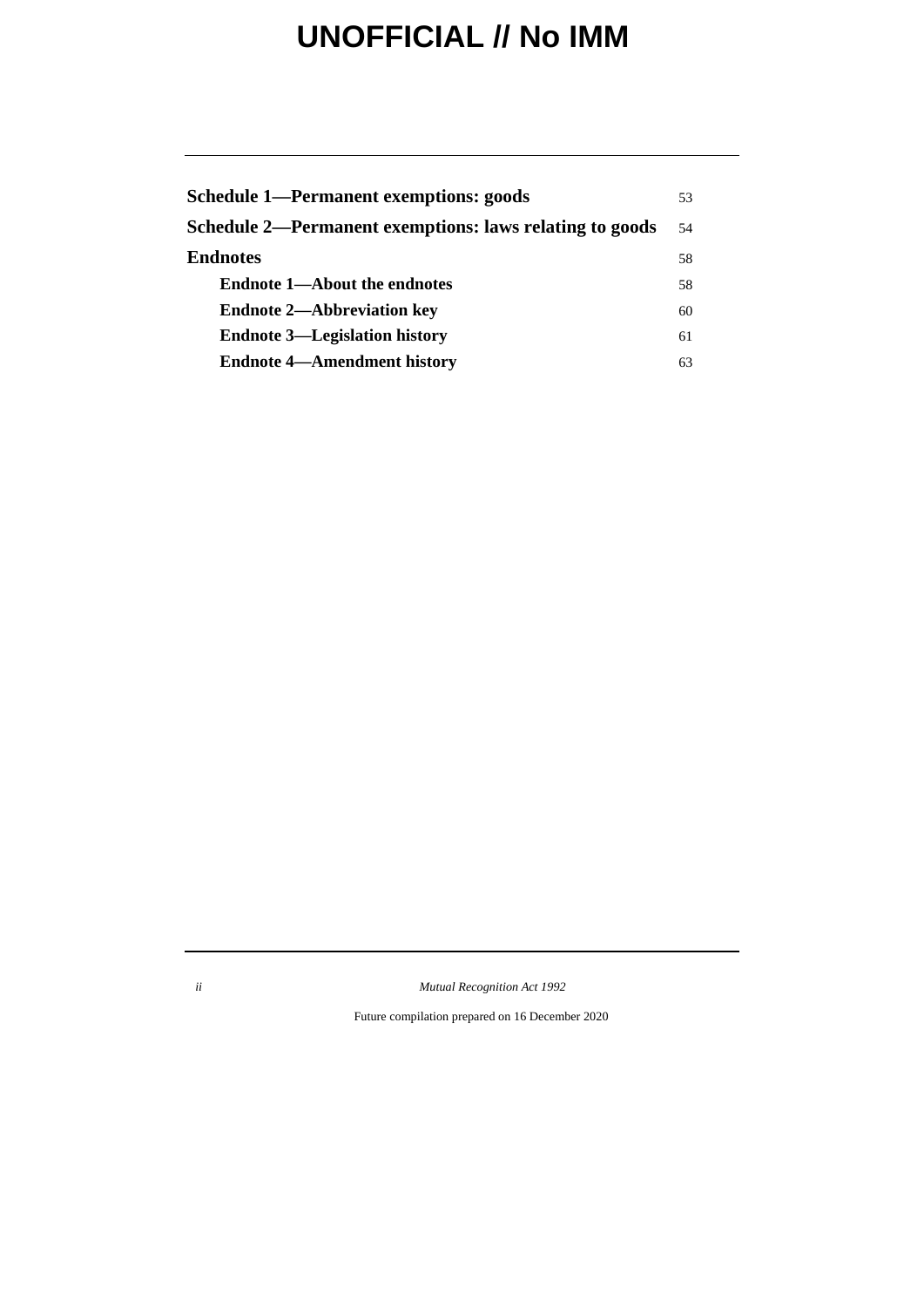Preliminary **Part 1**

Section 1

## **An Act to provide for the recognition within each State and Territory of the Commonwealth of regulatory standards adopted elsewhere in Australia regarding goods, occupations and activities**

## **Part 1—Preliminary**

### **1 Short title**

This Act may be cited as the *Mutual Recognition Act 1992*.

### **2 Commencement**

The provisions of this Act commence on a day or days to be fixed by Proclamation.

### **3 Principal purpose**

The principal purpose of this Act is to enact legislation authorised by the Parliaments of States under paragraph (xxxvii) of section 51 of the Commonwealth Constitution, and requested by the legislatures of the Australian Capital Territory and the Northern Territory, for the purpose of promoting the goal of freedom of movement of goods and service providers in a national market in Australia.

### **3A Simplified outline of this Act**

The purpose of this Act is to promote the goal of freedom of movement of goods and service providers in a national market in Australia.

*Mutual Recognition Act 1992 1*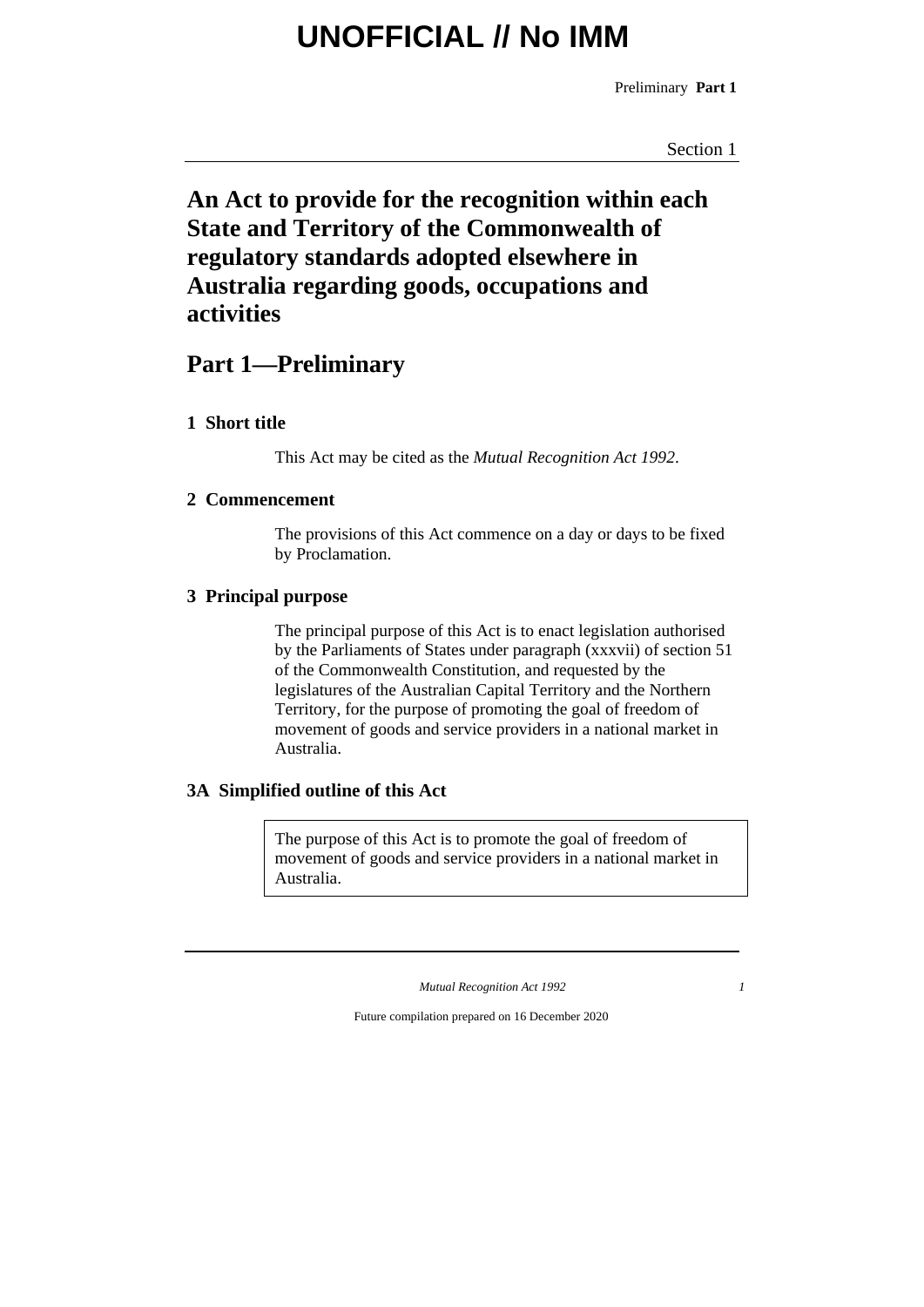**Part 1** Preliminary

### Section 3A

|                                                                                                                                                                                                                                                                                                                                                                                                                                                                                                                                                                  | Part 2 allows goods that have been produced in or imported into a<br>first State to be sold in a second State without needing to comply<br>with certain requirements in the second State (such as requirements<br>relating to the standards of the goods or the way the goods are<br>presented). Goods may be permanently or temporarily exempted<br>from the application of that Part. |  |  |  |
|------------------------------------------------------------------------------------------------------------------------------------------------------------------------------------------------------------------------------------------------------------------------------------------------------------------------------------------------------------------------------------------------------------------------------------------------------------------------------------------------------------------------------------------------------------------|-----------------------------------------------------------------------------------------------------------------------------------------------------------------------------------------------------------------------------------------------------------------------------------------------------------------------------------------------------------------------------------------|--|--|--|
| Part 3 provides for individuals who are registered for an occupation<br>in one State to be registered for an equivalent occupation, and carry<br>on the activities of that occupation, in a second State. Ministers<br>from 2 or more States may determine which occupations are<br>equivalent between their States.                                                                                                                                                                                                                                             |                                                                                                                                                                                                                                                                                                                                                                                         |  |  |  |
| Part 3A provides for individuals who are registered for an<br>occupation in one State to be taken to be registered to carry on, in a<br>second State, the activities covered by the occupation. This sort of<br>registration is called automatic deemed registration. A State<br>Minister may exempt a registration from being subject to automatic<br>deemed registration because of a significant risk to consumer<br>protection or the health or safety of workers or the public, or for a<br>period of 6 months after the Part begins to apply to the State. |                                                                                                                                                                                                                                                                                                                                                                                         |  |  |  |
| The power to enact this Act is provided by:                                                                                                                                                                                                                                                                                                                                                                                                                                                                                                                      |                                                                                                                                                                                                                                                                                                                                                                                         |  |  |  |
| (a)                                                                                                                                                                                                                                                                                                                                                                                                                                                                                                                                                              | the States referring to the Parliament of the<br>Commonwealth the power to enact this Act as originally<br>enacted, or as amended by the Mutual Recognition<br>Amendment Act 2020, under paragraph 51(xxxvii) of the<br>Commonwealth Constitution; and                                                                                                                                  |  |  |  |
| (b)                                                                                                                                                                                                                                                                                                                                                                                                                                                                                                                                                              | the States adopting this Act as originally enacted, or as<br>amended by the Mutual Recognition Amendment Act<br>2020, under paragraph 51(xxxvii) of the Commonwealth<br>Constitution; and                                                                                                                                                                                               |  |  |  |
| (c)                                                                                                                                                                                                                                                                                                                                                                                                                                                                                                                                                              | section 122 of the Commonwealth Constitution (which<br>deals with Territories).                                                                                                                                                                                                                                                                                                         |  |  |  |

*2 Mutual Recognition Act 1992*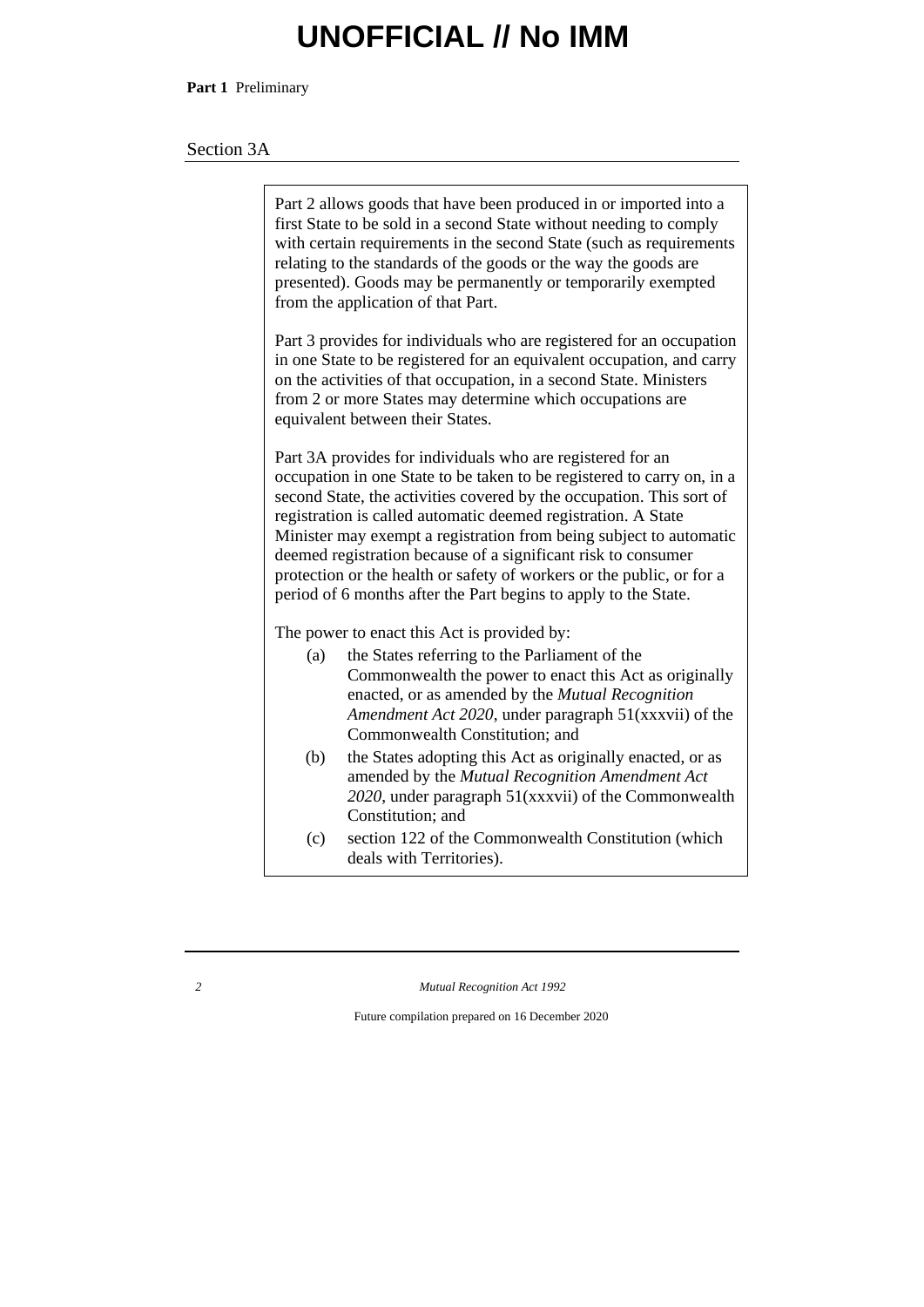Preliminary **Part 1**

Section 4

### **4 Interpretation**

In this Act, unless the contrary intention appears:

*activity* means an activity authorised to be carried on under a registration for an occupation.

*automatic deemed registration* has the meaning given by subsection 42D(5).

*commencement day*, for a State, means:

- (a) 1 July 2021 (unless paragraph (b) applies); or
- (b) for a State that is a pre-adoption State on 1 July 2021—the day the State adopts this Act, as amended by the *Mutual Recognition Amendment Act 2020*.

*conditions*, when used in relation to occupations, means conditions, limitations or restrictions.

*covers*: An occupation *covers* an activity, in relation to a State, if a registration of the occupation in the State authorises the carrying on of the activity.

*equivalent*, when used in relation to occupations, has a meaning affected by Division 4 of Part 3.

#### *first State*:

- (a) in, and in relation to, Part 2—has the meaning given by subsection 8(3); and
- (b) in, and in relation to, Part 3—has the meaning given by subsection 16(3).

*goods* means goods of any kind, and includes:

- (a) animals; or
- (b) a package containing goods; or
- (c) a label attached to goods.

*grant*, when used in relation to registration, means grant, issue or otherwise confer registration.

*Mutual Recognition Act 1992 3*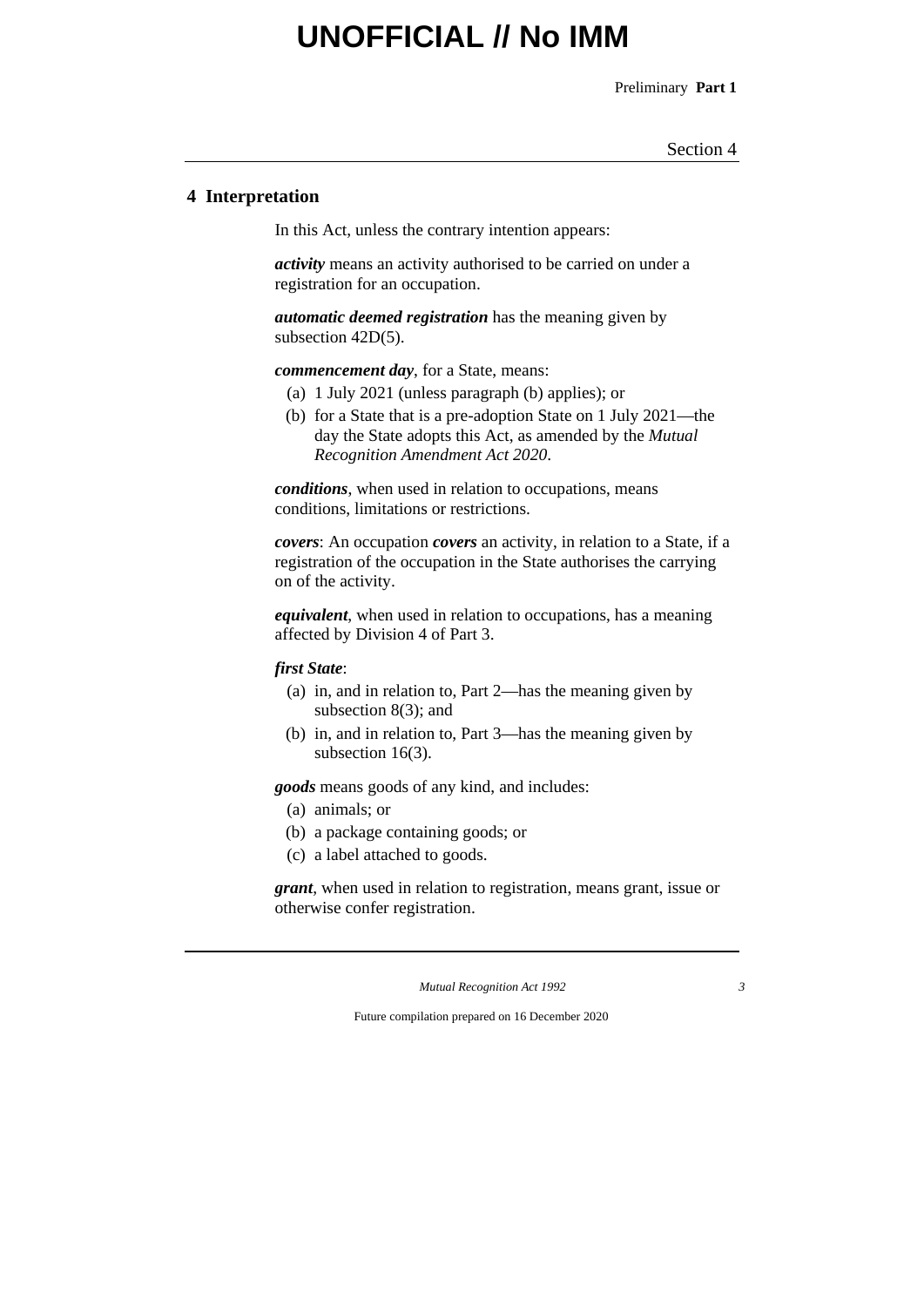**Part 1** Preliminary

#### Section 4

*home State* has the meaning given by subsection 42A(3).

*import* means import from outside Australia.

*interim deemed registration* has the meaning given by section 25.

*labelling* of goods includes any means by which, at the point of sale, information is attached to goods or is displayed in relation to goods without being attached to them.

*local registration authority* of a State for an occupation means the person or authority in the State having the function conferred by legislation of registering persons in connection with their carrying on that occupation in the State.

*occupation* means an occupation, trade, profession or calling of any kind that may be carried on only by registered persons, where registration is wholly or partly dependent on the attainment or possession of some qualification (for example, training, education, examination, experience, character or being fit or proper), and includes a specialisation in any of the above in which registration may be granted.

*participating jurisdiction* has the meaning given by subsection 5(4).

*pre-adoption State* means a State (other than a Territory):

- (a) that is a participating State; and
- (b) that has not referred to the Commonwealth Parliament the power to enact this Act, as amended by the *Mutual Recognition Amendment Act 2020*, under section 51(xxxvii) of the Commonwealth Constitution; and
- (c) that has not adopted this Act, as amended by *Mutual Recognition Amendment Act 2020.*

*principal place of residence* of a person means the place of residence or home that the person primarily occupies, on an ongoing and permanent basis, as the person's settled or usual home.

*4 Mutual Recognition Act 1992*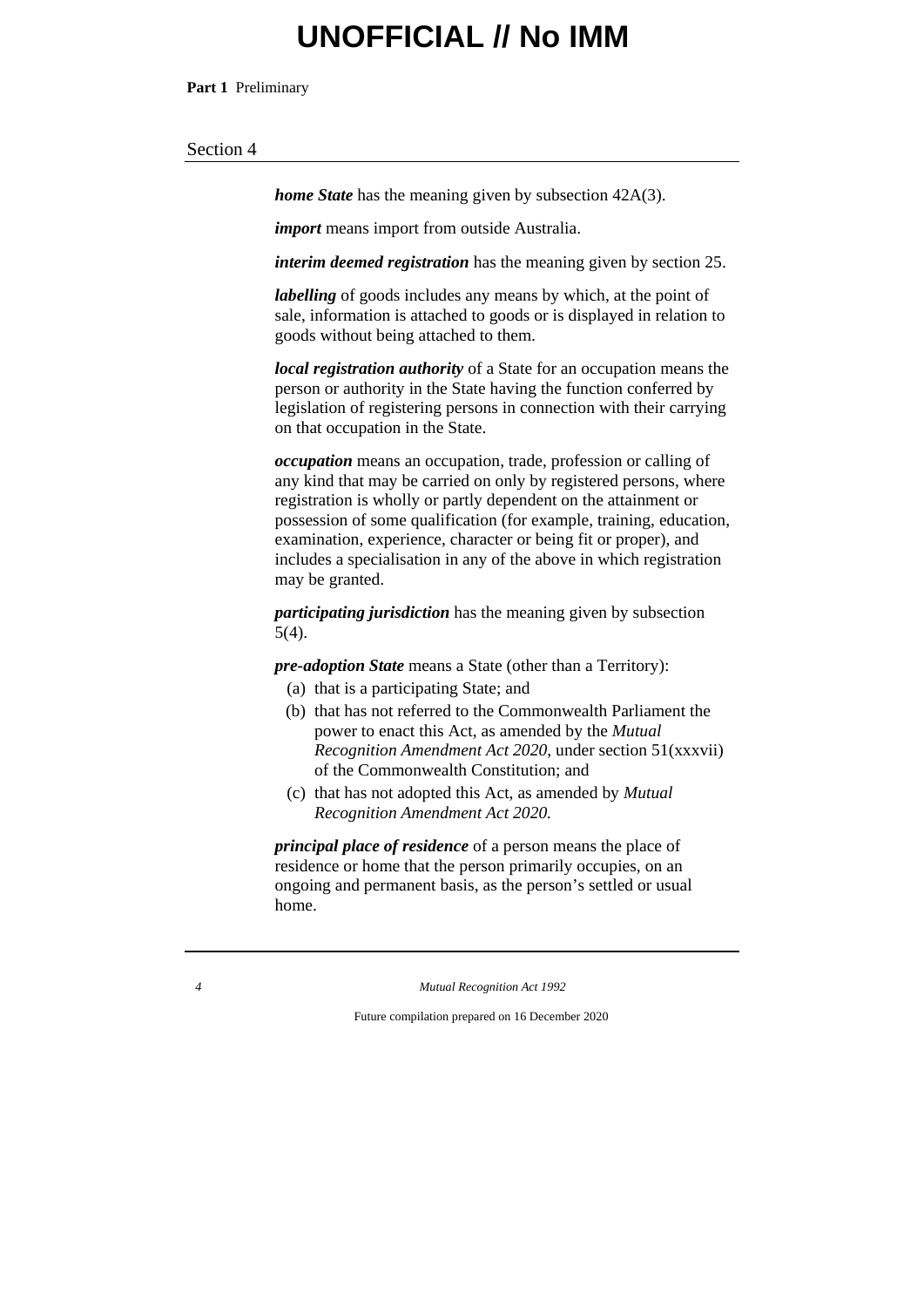Preliminary **Part 1**

*principal place of work* of a person, in relation to an activity, means the place in which the person primarily carries on that activity.

*produce* includes to manufacture, and also includes to harvest or otherwise produce in the course of any form of primary production.

*public protection requirement* means a requirement regarding insurance, fidelity funds, trust accounts or the like that is designed to protect the public, clients, customers or others.

*registered*: a person who is *registered* for an occupation in a State includes a person who:

- (a) is licensed, approved, admitted, certified (including by way of practising certificates), or otherwise authorised, under a law of the State to carry on the occupation; or
- (b) holds a licence, approval, admission, certification or any other authorisation under a law of the State to carry on the occupation.

*registration fee* has the meaning given by subsection 42F(2).

*requirements*, when used in relation to goods, means requirements, prohibitions, restrictions or conditions.

*second State* has the meaning given by:

- (a) in, or in relation to, Part 2—subsection 8(3); and
- (b) in, or in relation to, Part 3—subsection 16(3); and
- (c) in, or in relation to, Part 3A—subsection 42A(2).

*sell* includes sell by wholesale or retail, and includes distribute for sale, expose or offer for sale or have in possession for sale or agree to sell, and includes barter, and includes supply by way of exchange, lease, hire or hire-purchase.

*State* includes the Australian Capital Territory or the Northern Territory.

*Mutual Recognition Act 1992 5*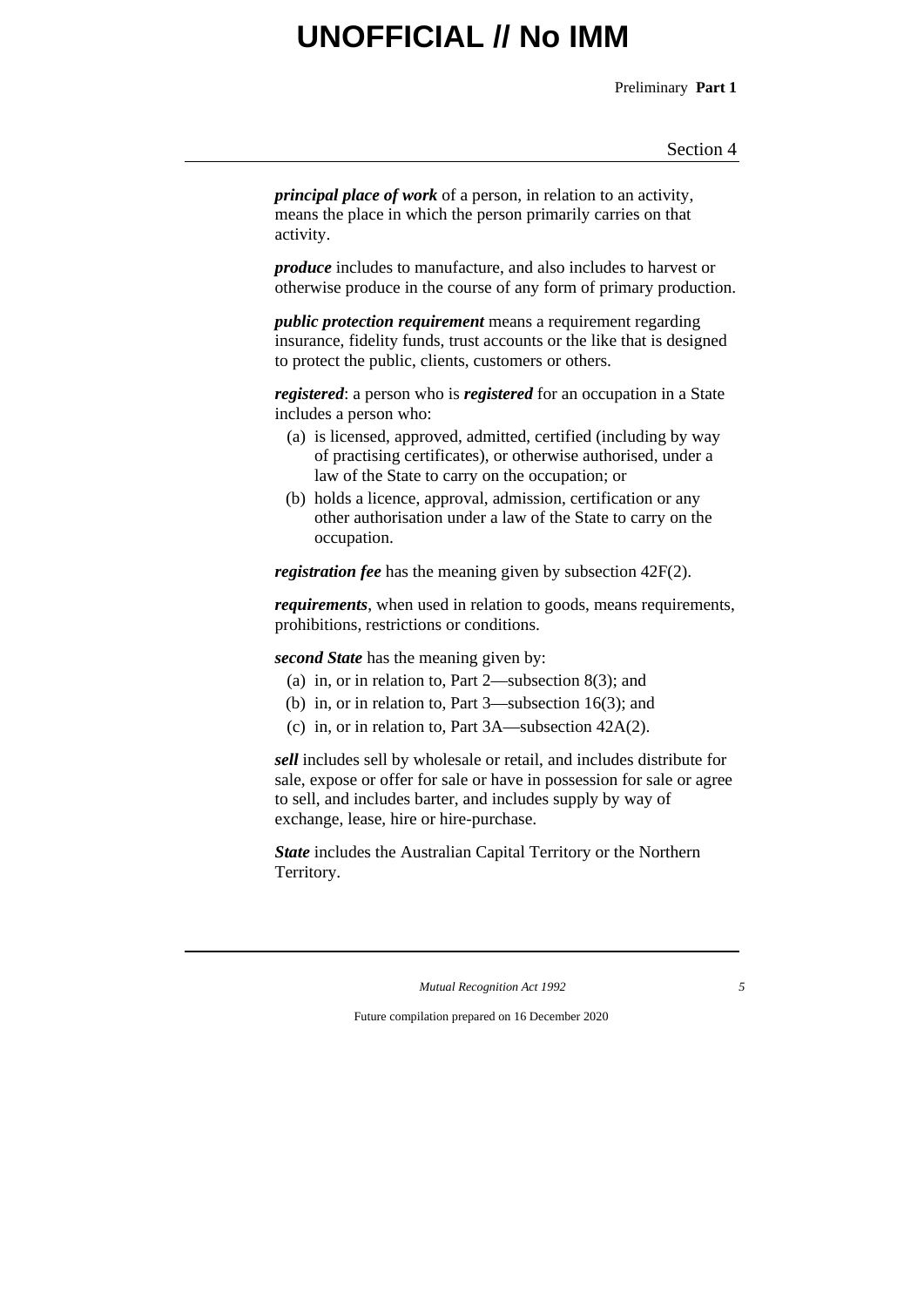**Part 1** Preliminary

#### Section 5

*substantive registration* means registration under a law of a State, but does not include interim deemed registration or automatic deemed registration.

*this Act as originally enacted* includes any amendments to the Schedule to this Act by regulations made for the purposes of section 47.

*Tribunal* means the Administrative Appeals Tribunal.

*vulnerable person character test* means a character test or a fit or proper person test conducted for the purposes of determining whether a person may carry on an activity in relation to vulnerable people or children.

#### **5 Application of this Act to States**

- (1) This Act applies to a State, but only while it is a participating jurisdiction.
- (2) Accordingly, a reference in this Act to a State is a reference to a State that is a participating jurisdiction.

*Effect of amendments to this Act on pre-adoption States*

- (3) Despite subsections (1) and (2):
	- (a) the amendments of this Act made by the *Mutual Recognition Amendment Act 2020* do not apply to a pre-adoption State; and
	- (b) this Act, as in force immediately before those amendments commence, continues to apply to the pre-adoption State while it is a pre-adoption State.
	- Note: There are effectively 2 versions of this Act that apply in Australia unless all States refer or adopt this Act as amended by the *Mutual Recognition Amendment Act 2020*.

The amended version of this Act applies in the Australian Capital Territory, the Northern Territory and any State that, before those amendments commence, refers power to the Commonwealth under paragraph 51(xxxvii) of the Commonwealth Constitution to enact the amendments made by the *Mutual Recognition Amendment Act 2020*.

*6 Mutual Recognition Act 1992*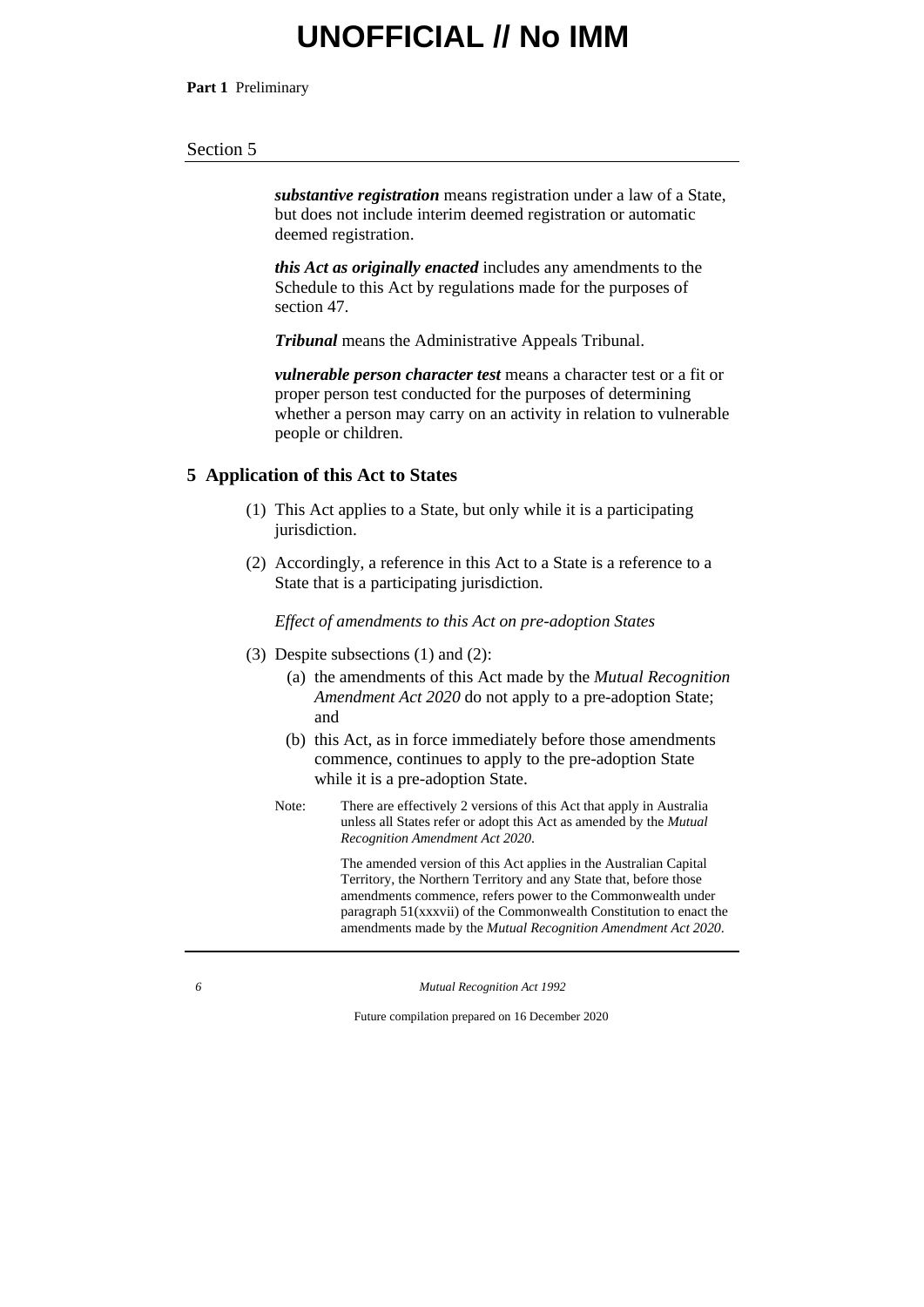Preliminary **Part 1**

#### Section 6

The unamended version of this Act applies in any pre-adoption State unless that State adopts those amendments.

### *Definition of participating jurisdiction*

- (4) A *participating jurisdiction* is:
	- (a) a State (other than a Territory) for which there is in force an Act of its Parliament that refers to the Parliament of the Commonwealth the power to enact this Act as originally enacted, or that adopts this Act as originally enacted, under paragraph 51(xxxvii) of the Commonwealth Constitution; or
	- (b) a Territory (being the Australian Capital Territory or the Northern Territory) for which there is in force an Act of its legislature that requests the Parliament of the Commonwealth to enact this Act as originally enacted, or that enables this Act as originally enacted to apply to it.
	- Note 1: A pre-adoption State is still a participating jurisdiction, but an earlier version of this Act applies to that State.
	- Note 2: See section 4 for the definition of *this Act as originally enacted*.

### **6 Operation of this Act**

- (1) Nothing in this Act affects the operation of any other law of the Commonwealth.
- (2) This Act does not limit the operation of a law of a State so far as it can operate concurrently with this Act.

### **7 Crown bound**

Subject to section 5, this Act binds the Crown in right of the Commonwealth and of each of the States.

*Mutual Recognition Act 1992 7*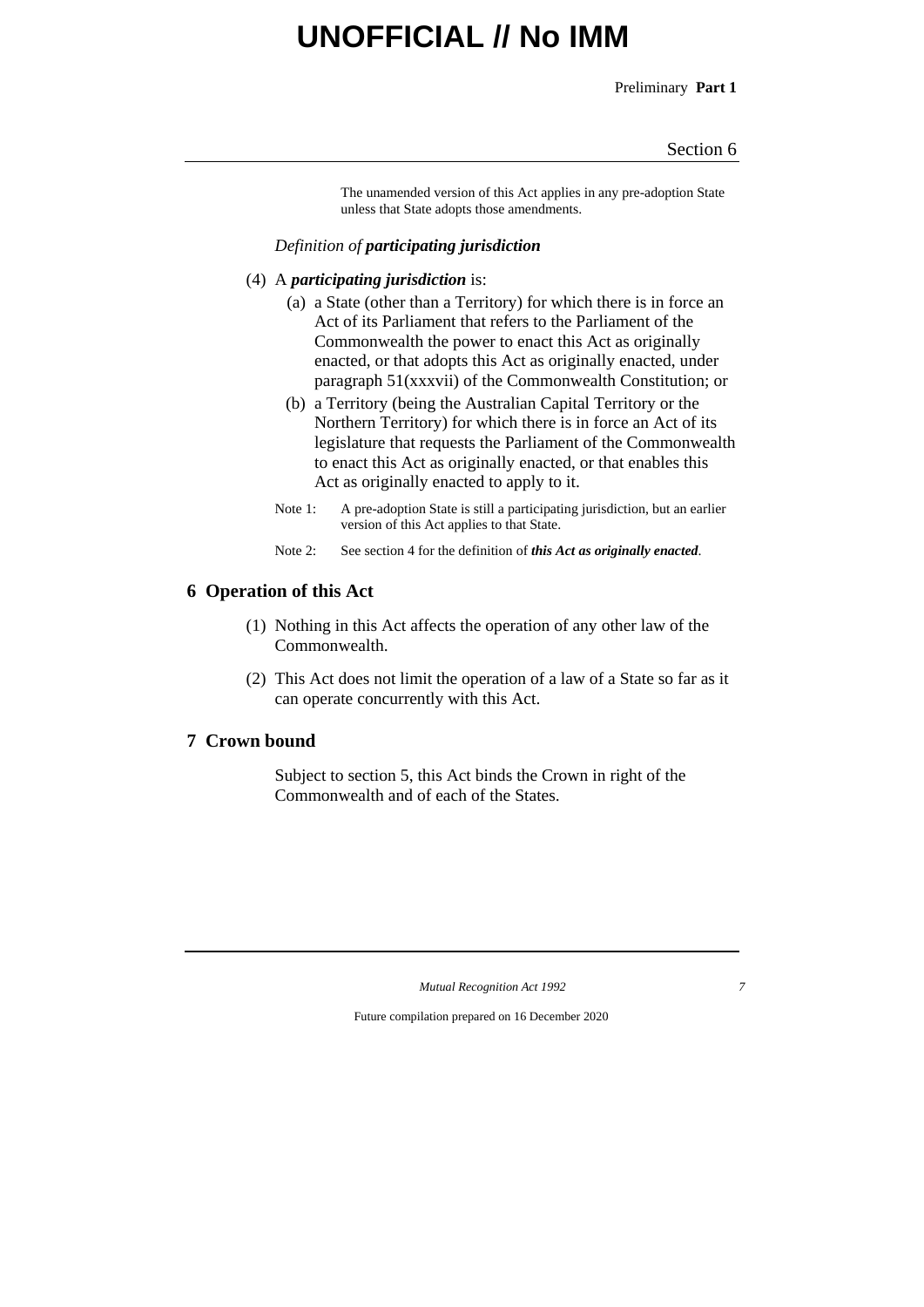**Part 2** Goods

#### Section 8

### **Part 2—Goods**

### **8 Mutual recognition**

- (1) The mutual recognition principle as applying to goods is as set out in this Part.
- (2) This Part deals with goods produced in or imported into a State and their sale in another State.
- (3) In this Part, the first-mentioned State is called the *first State* and the other State is called the *second State*.

### **9 Entitlement to sell goods**

The mutual recognition principle is that, subject to this Part, goods produced in or imported into the first State, that may lawfully be sold in that State either generally or in particular circumstances, may, because of this Act, be sold in the second State either generally or in particular circumstances (as the case may be), without the necessity for compliance with further requirements as described in section 10.

#### **10 Requirements that do not need to be complied with**

The further requirements referred to in section 9 are any one or more of the following requirements relating to sale that are imposed by or under the law of the second State:

- (a) a requirement that the goods satisfy standards of the second State relating to the goods themselves, including, for example, requirements relating to their production, composition, quality or performance;
- (b) a requirement that the goods satisfy standards of the second State relating to the way the goods are presented, including, for example, requirements relating to their packaging, labelling, date stamping or age;

*8 Mutual Recognition Act 1992*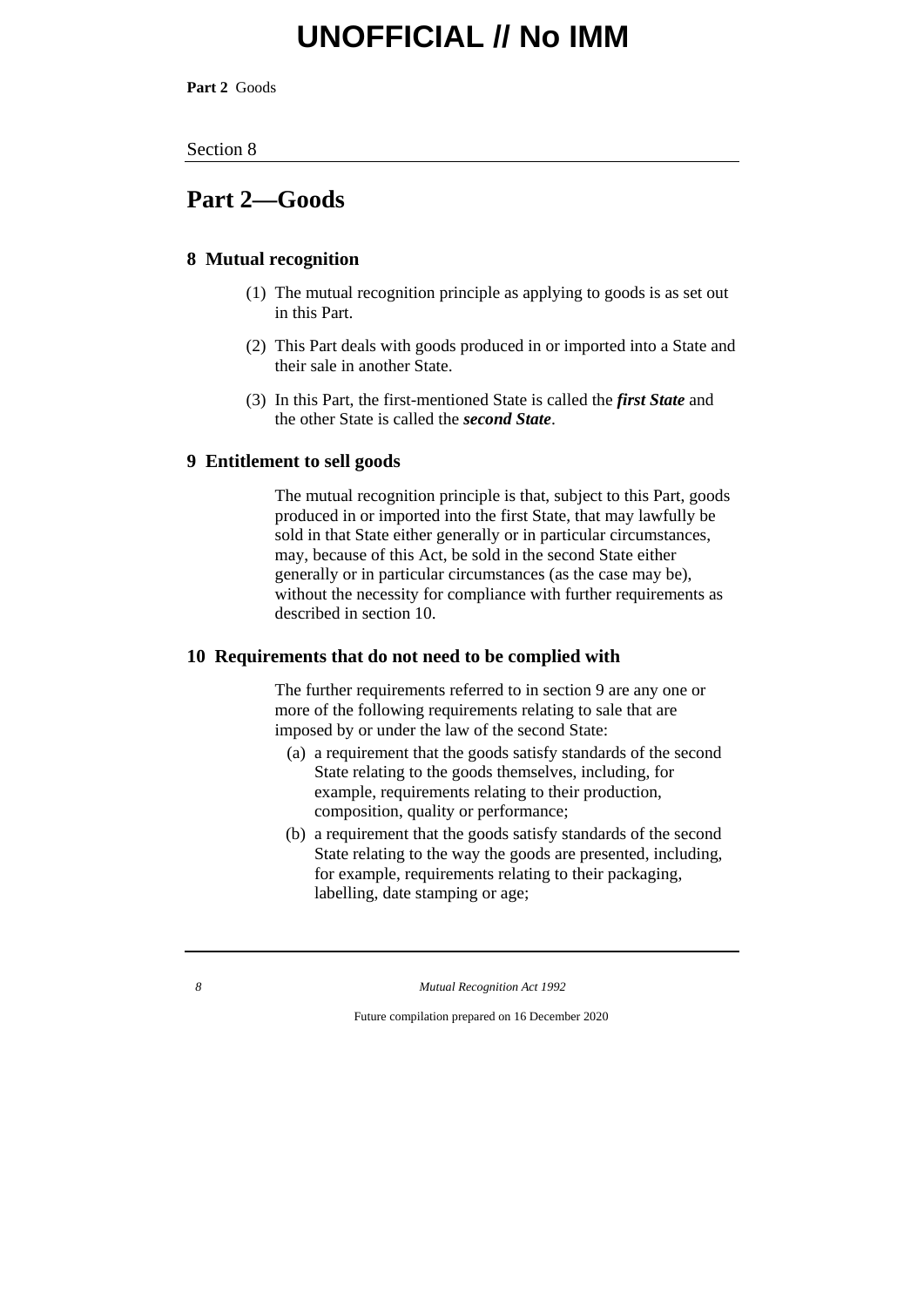Goods **Part 2**

- (c) a requirement that the goods be inspected, passed or similarly dealt with in or for the purposes of the second State;
- (d) a requirement that any step in the production of the goods not occur outside the second State;
- (e) any other requirement relating to sale that would prevent or restrict, or would have the effect of preventing or restricting, the sale of the goods in the second State.

### **11 Requirements that do need to be complied with**

- (1) The mutual recognition principle is subject to the exceptions specified in this section.
- (2) The first exception is that the principle does not affect the operation of any laws of the second State that regulate the manner of the sale of goods in the second State or the manner in which sellers conduct or are required to conduct their business in the second State (including laws set out in the examples below), so long as those laws apply equally to goods produced in or imported into the second State.

**Examples**: Laws relating to the following:

- (a) the contractual aspects of the sale of goods;
- (b) the registration of sellers or other persons carrying on occupations;
- (c) the requirement for business franchise licences;
- (d) the persons to whom goods may or may not be sold;
- (e) the circumstances in which goods may or may not be sold.
- (3) The second exception is that the principle does not affect the operation of any laws of the second State regarding the transportation, storage or handling of goods within the State, so long as:
	- (a) those laws apply equally to goods produced in or imported into the second State; and
	- (b) those laws are directed at matters affecting health and safety of persons in the second State or at preventing, minimising or

*Mutual Recognition Act 1992 9*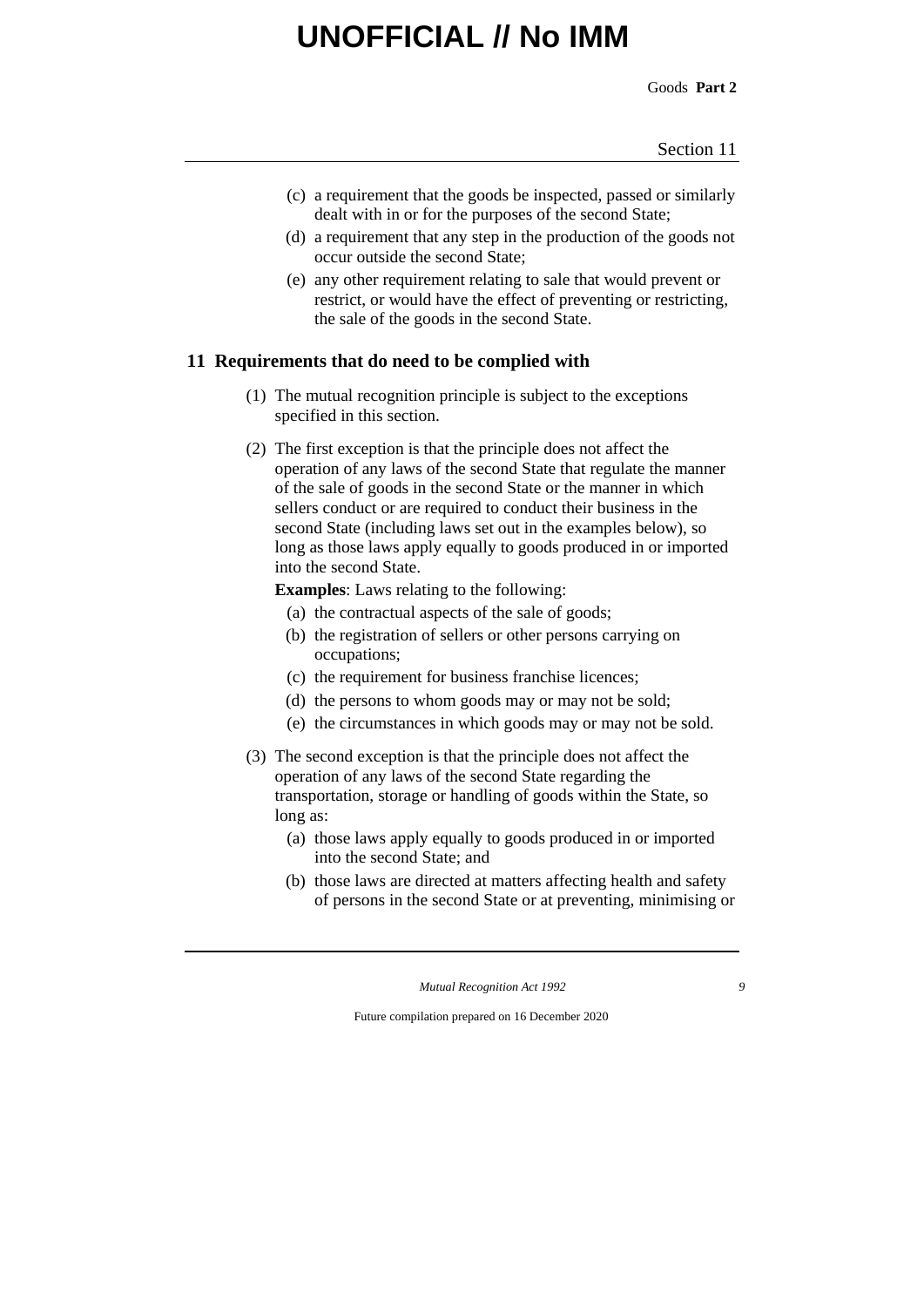**Part 2** Goods

#### Section 12

regulating environmental pollution (including air, water, noise or soil pollution) in the second State.

(4) The third exception is that the principle does not affect the operation of any laws of the second State regarding the inspection of goods within the State, so long as:

- (a) inspection or the requirement for inspection is not a prerequisite to the sale of the goods in the second State; and
- (b) those laws apply equally to goods produced in or imported into the second State; and
- (c) those laws are directed at matters affecting the health and safety of persons in the second State or at preventing, minimising or regulating environmental pollution (including air, water, noise or soil pollution) in the second State.

### **12 Defences to offences regarding sale**

- (1) It is a defence to a prosecution for an offence against a law of the second State in relation to the sale of any goods if the defendant expressly claims that the mutual recognition principle applies and establishes that:
	- (a) the goods were labelled at the point of sale with a statement to the effect that the goods were produced in or imported into the first State; and
	- (b) the defendant had no reasonable grounds for suspecting that they were not so produced or imported.
- (2) The defence is not available if the prosecution proves that the mutual recognition principle did not apply in the circumstances of the alleged offence (because, for example, the goods did not comply with requirements imposed by the law of the first State).
- (3) Any relevant presumptions or evidentiary procedures under the law of the first State are available to the prosecution or defendant in relation to matters sought to be proved by the prosecution under subsection (2).

*10 Mutual Recognition Act 1992*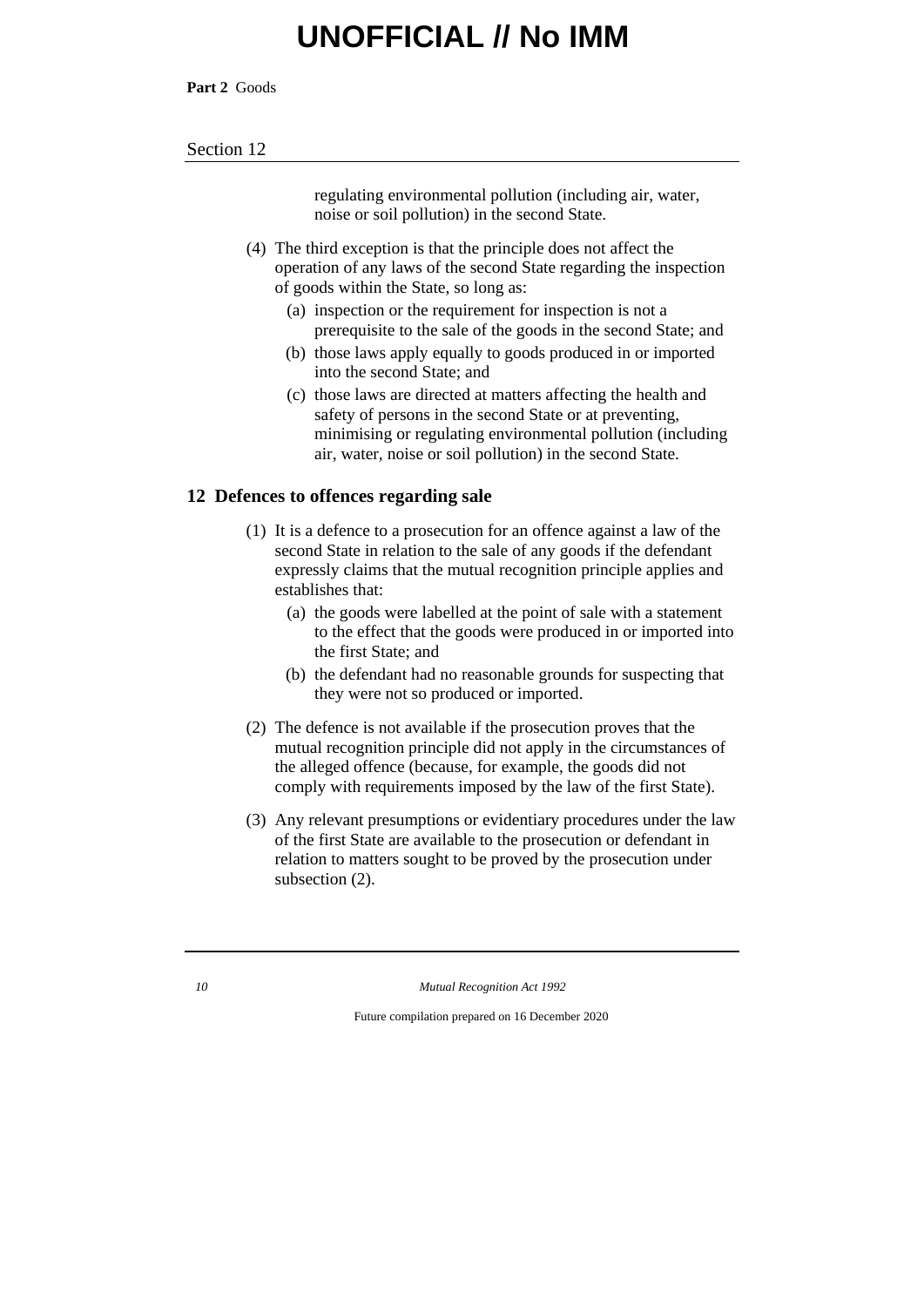Goods **Part 2**

- (4) Any relevant defences under the law of the first State are available to the defendant in relation to matters sought to be proved by the prosecution under subsection (2).
- (5) This section does not affect any defence that is available apart from this section.

### **13 Goods that comply with local law**

- (1) Nothing in this Part prevents goods from being sold in the second State if (apart from this Act) they comply with the relevant requirements imposed by or under the law of the second State.
- (2) Nothing in this Part requires the labelling of goods as mentioned in section 12 if (apart from this Act) they comply with the relevant requirements imposed by or under the law of the second State.

### **14 Permanent exemptions**

- (1) This Part does not apply to goods described in Schedule 1.
- (2) This Part does not affect the operation of laws described in Schedule 2.
- (3) Unless otherwise stated in Schedule 2, a law described in that Schedule includes any amendment or replacement of that law, but only to the extent that the amendment or replacement deals with the same subject-matter.

### **15 Temporary exemptions**

- (1) This Part does not apply to the sale in the second State of goods, or affect laws of the second State, for the time being declared by or under an Act or regulation of the State to be goods or laws to which this section applies.
- (2) Any such exemptions have effect only if they are substantially for the purpose of protecting the health and safety of persons in the State or preventing, minimising or regulating environmental pollution (including air, water, noise or soil pollution) in the State.

*Mutual Recognition Act 1992 11*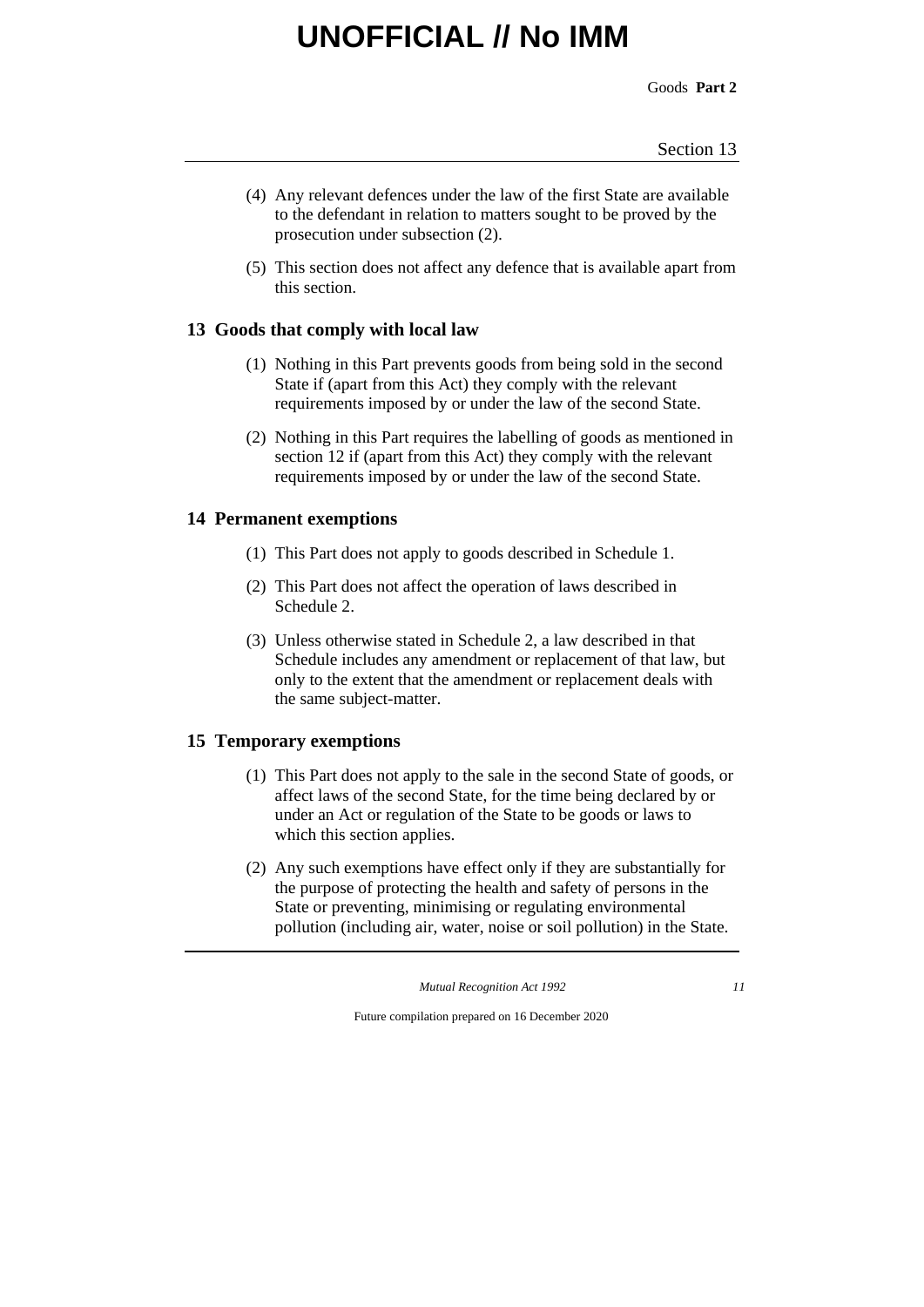**Part 2** Goods

### Section 15

(3) No such exemption operates (together with the period of any previous exemption) for longer than a period of 12 months or an aggregate period of 12 months.

*12 Mutual Recognition Act 1992*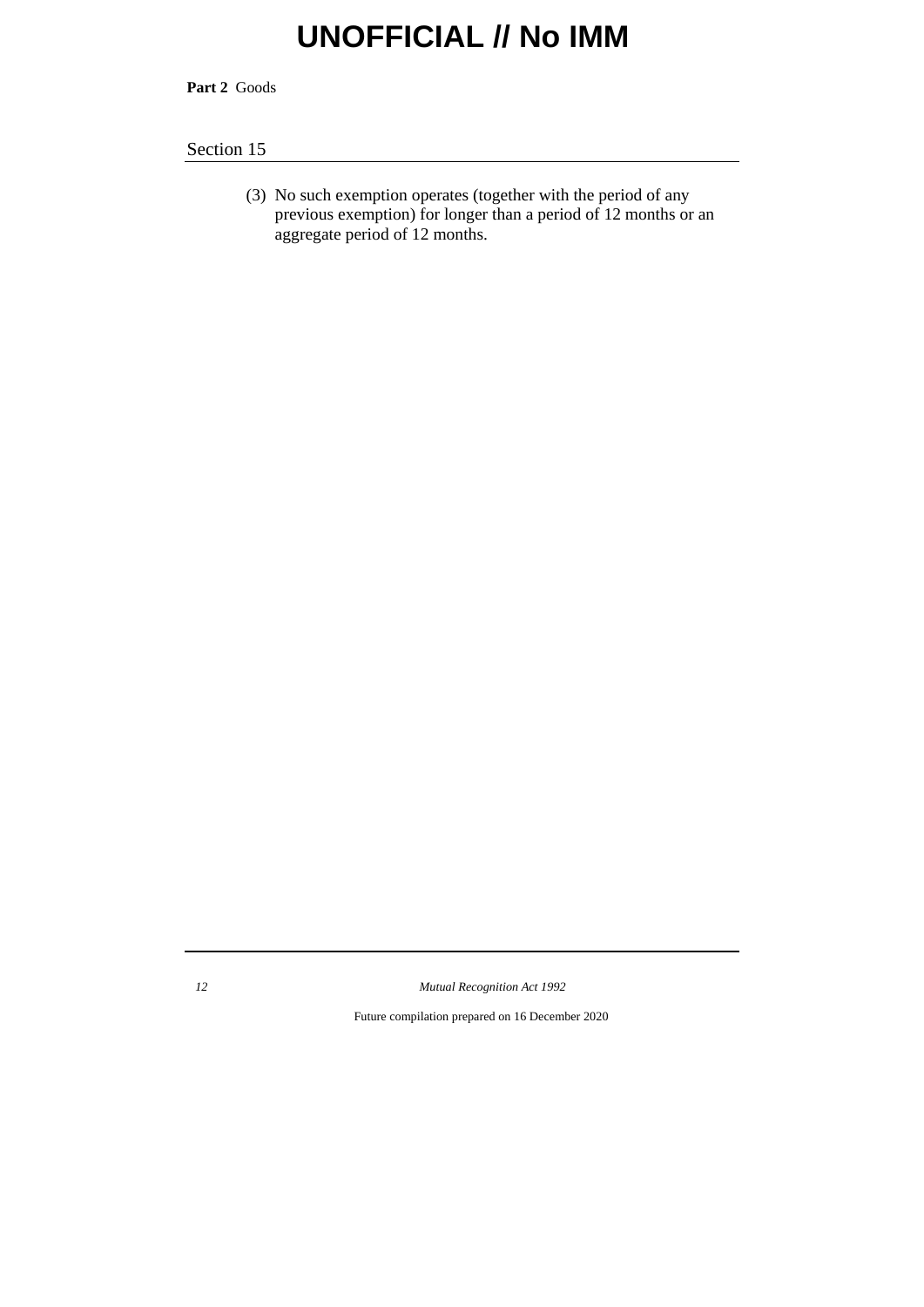Registration of equivalent occupations **Part 3** Preliminary **Division 1**

## **Part 3—Registration of equivalent occupations**

### **Division 1—Preliminary**

### **16 Mutual recognition of equivalent occupations**

- (1) The mutual recognition principle as applying to occupations that are equivalent is as set out in this Part.
	- Note: Part 3A provides for mutual recognition of activities covered by occupations.
- (2) This Part deals with the ability of a person who is registered in connection with an occupation in a State to carry on an equivalent occupation in another State.
- (3) In this Part, the first-mentioned State is called the *first State*, and the other State is called the *second State*.

### **17 Entitlement to carry on equivalent occupation**

- (1) The mutual recognition principle in relation to occupations that are equivalent is that, subject to this Part, a person who is registered in the first State for an occupation is, by this Act, entitled after notifying the local registration authority of the second State for the equivalent occupation:
	- (a) to be registered in the second State for the equivalent occupation; and
	- (b) pending such registration, to carry on the equivalent occupation in the second State.
- (2) However, the mutual recognition principle is subject to the exception that it does not affect the operation of laws that regulate the manner of carrying on an occupation in the second State, so long as those laws:
	- (a) apply equally to all persons carrying on or seeking to carry on the occupation under the law of the second State; and

*Mutual Recognition Act 1992 13*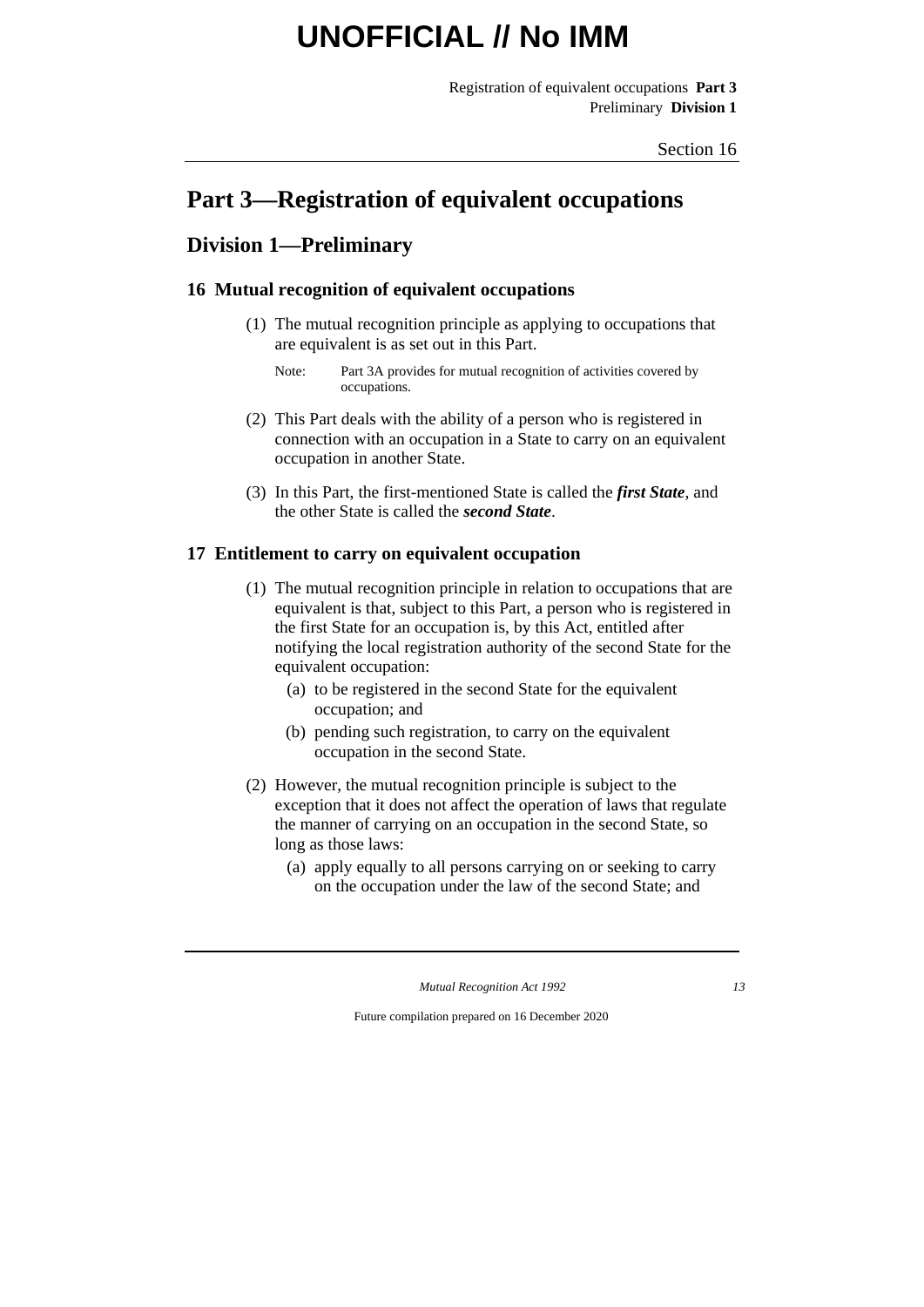**Part 3** Registration of equivalent occupations **Division 1** Preliminary

#### Section 18

(b) are not based on the attainment or possession of some qualification or experience relating to fitness to carry on the occupation.

### **18 Application of this Part**

- (1) This Part applies to individuals and occupations carried on by them.
- (2) This Part extends to an occupation carried on by an individual, where the individual is subject to more than one system of registration or more than one local registration authority in a State, and accordingly this Part applies in relation to each such system of registration and each such authority.
- (3) Without limiting subsection (2), an example of such an occupation is that of a legal practitioner, which involves both the admission as a legal practitioner by a court and the issue of a practising certificate by another body.

*14 Mutual Recognition Act 1992*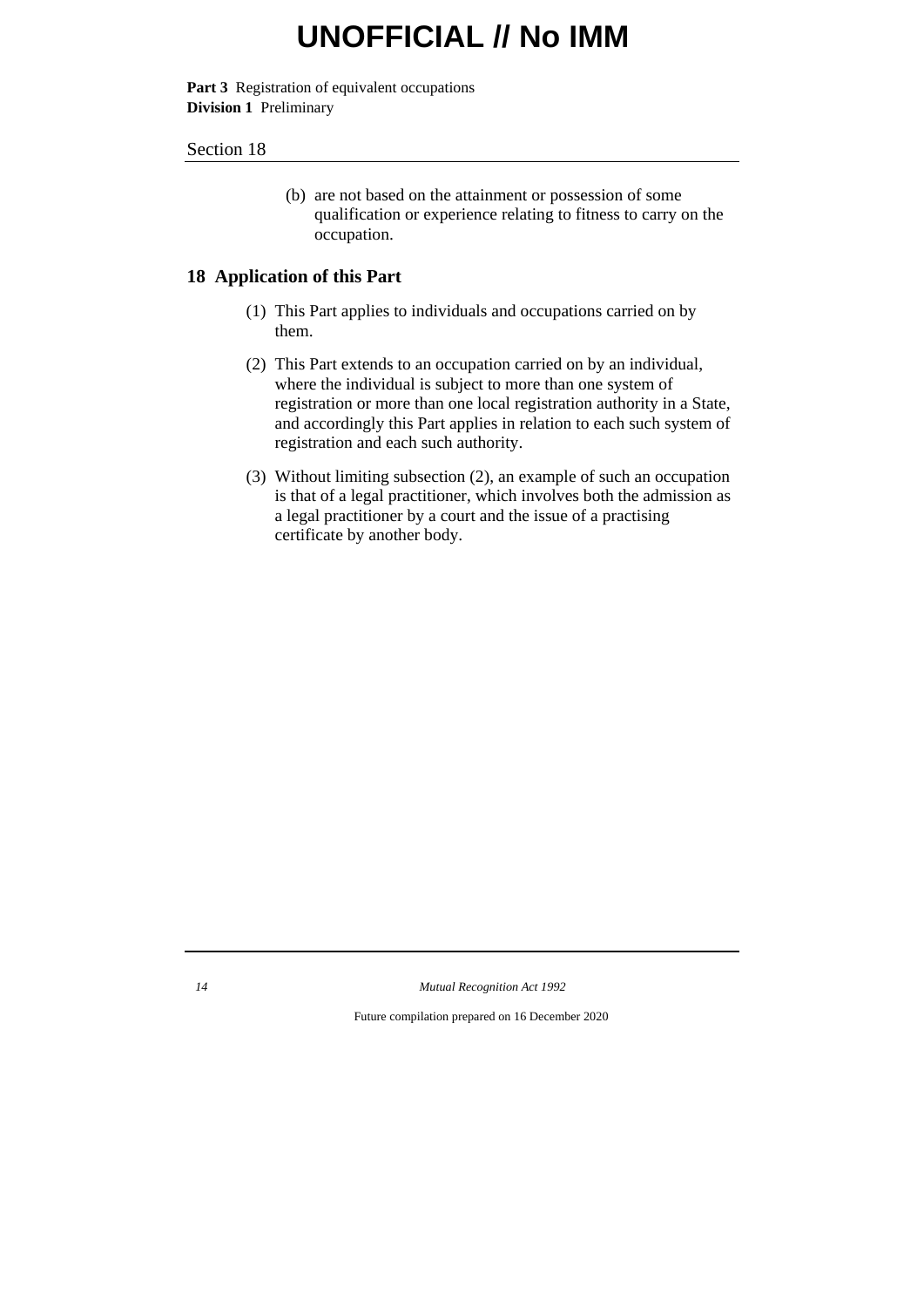Registration of equivalent occupations **Part 3** Entitlement to registration of equivalent occupations **Division 2**

### **Division 2—Entitlement to registration of equivalent occupations**

### **19 Notification to local registration authority**

- (1) A person who is registered in the first State for an occupation that is equivalent to an occupation in the second State may lodge a written notice with the local registration authority of the second State for the equivalent occupation, seeking registration for the equivalent occupation in accordance with the mutual recognition principle in section 17.
- (2) The notice must:
	- (a) state that the person is registered for the occupation in the first State and specify that State; and
	- (b) state the occupation for which registration is sought and that it is being sought in accordance with the mutual recognition principle in section 17; and
	- (c) specify each State in which the person has substantive registration for an equivalent occupation; and
	- (ca) specify each State in which the person has automatic deemed registration to carry on an activity covered by the occupation referred to in paragraph (b); and
	- (d) state that the person is not the subject of disciplinary proceedings in any State (including any preliminary investigations or action that might lead to disciplinary proceedings) in relation to those occupations; and
	- (e) state that the person's substantive registration referred to in paragraph (c), or automatic deemed registration referred to in paragraph (ca), in any State is not cancelled or currently suspended as a result of disciplinary action; and
	- (f) state that the person is not otherwise personally prohibited from carrying on any such occupation in any State, and is not subject to any conditions in carrying on that occupation, as a result of criminal, civil or disciplinary proceedings in any State; and

*Mutual Recognition Act 1992 15*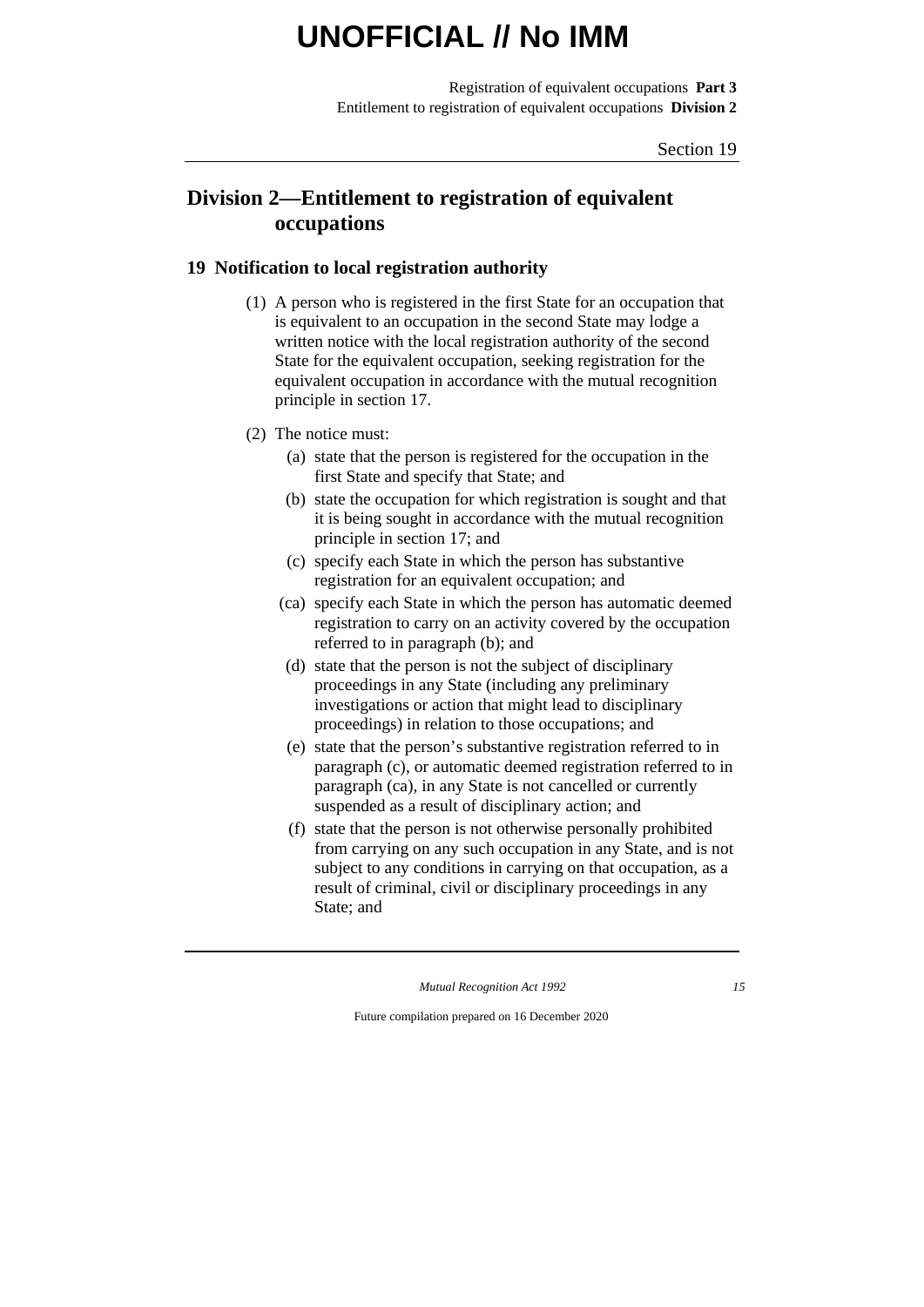**Part 3** Registration of equivalent occupations **Division 2** Entitlement to registration of equivalent occupations

#### Section 20

- (g) specify any conditions to which the person is subject in carrying on any such occupation in any State.
- Note: For paragraph (ca), an automatic deemed registration may require steps to be taken before it begins. For when an automatic deemed registration begins, see subsection 42D(2).
- (3) The notice must be accompanied by a document that is either the original or a copy of the instrument evidencing the person's existing registration (or, if there is no such instrument, by sufficient information to identify the person and the person's registration).
- (4) As regards the instrument evidencing the person's existing registration, the person must certify in the notice that the accompanying document is the original or a complete and accurate copy of the original.
- (5) The statements and other information in the notice must be verified by statutory declaration.
- (6) The local registration authority may permit the notice to be amended after it is lodged.

#### **20 Entitlement to registration and continued registration**

- (1) A person who lodges a notice in accordance with section 19 with a local registration authority of the second State is entitled to be registered in the equivalent occupation, as if the law of the second State that deals with registration expressly provided that registration in the first State is a sufficient ground of entitlement to registration.
- (2) The local registration authority may grant registration on that ground and may grant renewals of such registration.
- (3) Once a person is registered on that ground, the entitlement to registration mentioned in subsection (1) continues, whether or not registration (including any renewal of registration) ceases in the first State.

*16 Mutual Recognition Act 1992*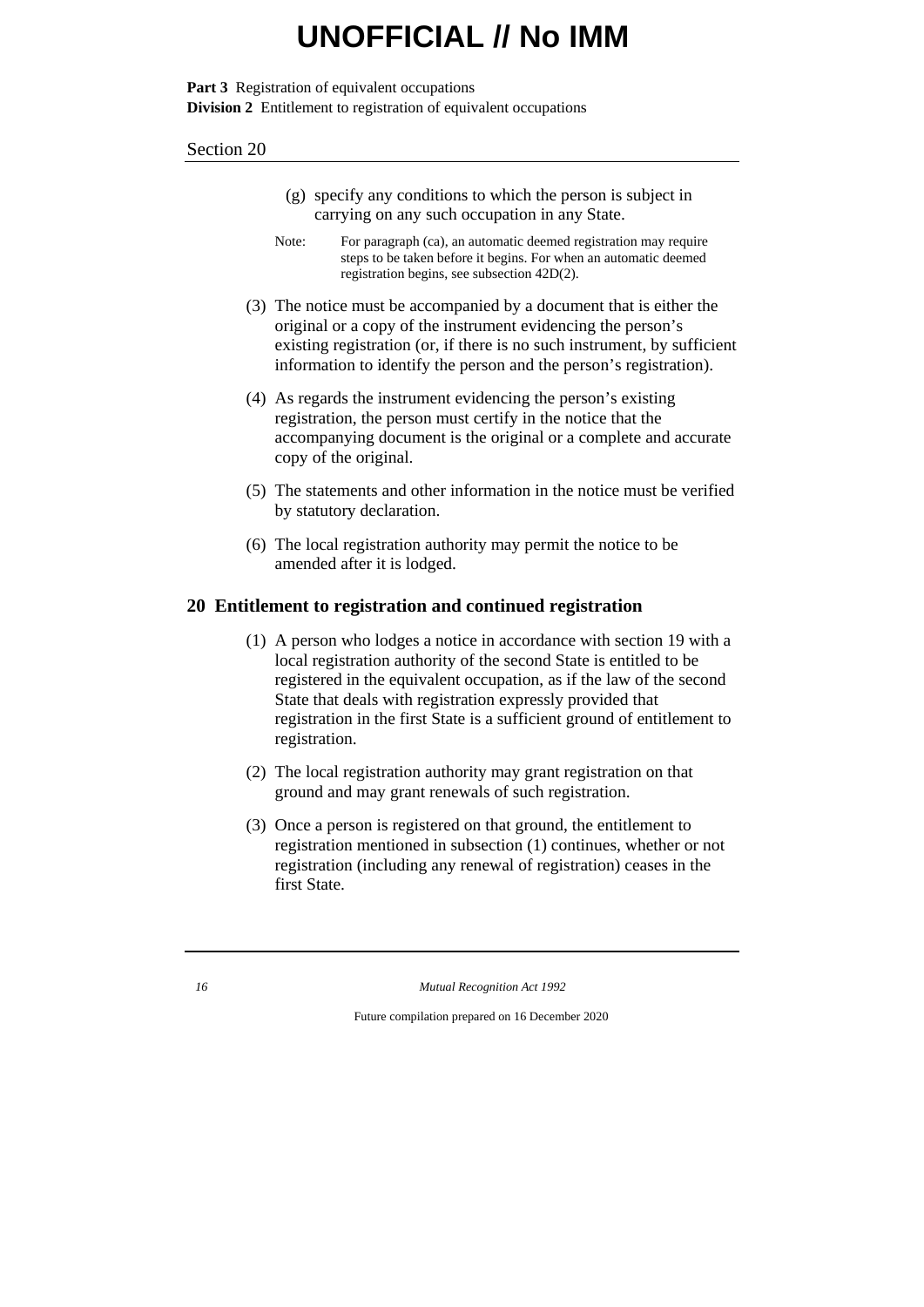Registration of equivalent occupations **Part 3** Entitlement to registration of equivalent occupations **Division 2**

- (4) Continuance of the registration is otherwise subject to the laws of the second State, to the extent to which those laws:
	- (a) apply equally to all persons carrying on or seeking to carry on the occupation under the law of the second State; and
	- (b) are not based on the attainment or possession of some qualification or experience relating to fitness to carry on the occupation.
- (5) The local registration authority may impose conditions on the registration, but may not impose conditions that are more onerous than would be imposed in similar circumstances (having regard to relevant qualifications and experience) if it were registration effected apart from this Part, unless they are conditions that apply to the person's registration in the first State or that are necessary to achieve equivalence of occupations.
- (6) This section has effect subject to this Part.

### **21 Action following notice**

- (1) Registration mentioned in subsection 20(1) must be granted within one month after the notice is lodged with the local registration authority in accordance with section 19.
- (2) When granted, the registration takes effect as from the date the notice was lodged.
- (3) However, the local registration authority may, subject to this Part and within one month after the notice was lodged, postpone or refuse the grant of registration.
- (4) If the local registration authority neither grants the registration nor takes action in accordance with subsection (3) within the period of one month after the notice is lodged, the person is entitled to registration as mentioned in subsection 20(1) immediately at the end of that period and no objection may be taken to the notice on any of the grounds on which refusal or postponement may be effected, except where fraud is involved.

*Mutual Recognition Act 1992 17*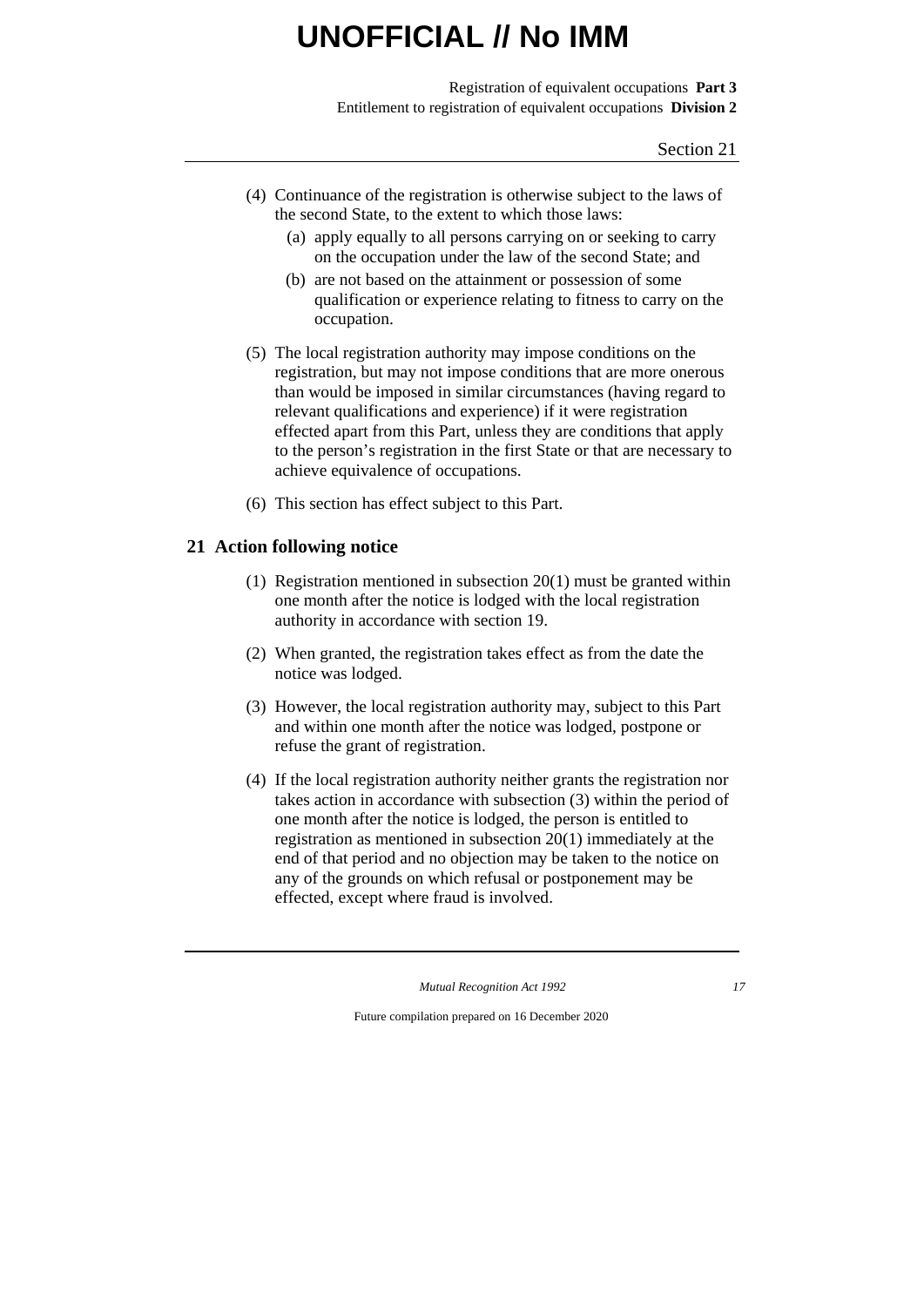**Part 3** Registration of equivalent occupations **Division 2** Entitlement to registration of equivalent occupations

Section 22

### **22 Postponement of registration**

- (1) A local registration authority may postpone the grant of registration mentioned in subsection 20(1) if:
	- (a) any of the statements or information in the notice as required by section 19 are materially false or misleading; or
	- (b) any document or information as required by subsection 19(3) has not been provided or is materially false or misleading; or
	- (c) the circumstances of the person lodging the notice have materially changed since the date of the notice or the date it was lodged; or
	- (d) the authority decides that the occupation in which registration is sought is not an equivalent occupation.
- (2) If the grant of registration has been postponed, the local registration authority may in due course grant or refuse the registration.
- (3) The local registration authority may not postpone the grant of registration for longer than a period of 6 months, and the person is entitled to registration as mentioned in subsection 20(1) immediately at the end of that period, unless the registration was refused at or before the end of that period.
- (4) Nothing in subsection (3) prevents earlier registration mentioned in subsection 20(1) from being granted on a review by the Tribunal.

### **23 Refusal of registration**

- (1) A local registration authority may refuse the grant of registration mentioned in subsection 20(1) if:
	- (a) any of the statements or information in the notice as required by section 19 are materially false or misleading; or
	- (b) any document or information as required by subsection 19(3) has not been provided or is materially false or misleading; or
	- (c) the authority decides that the occupation in which registration is sought is not an equivalent occupation and equivalence cannot be achieved by the imposition of conditions.

*<sup>18</sup> Mutual Recognition Act 1992*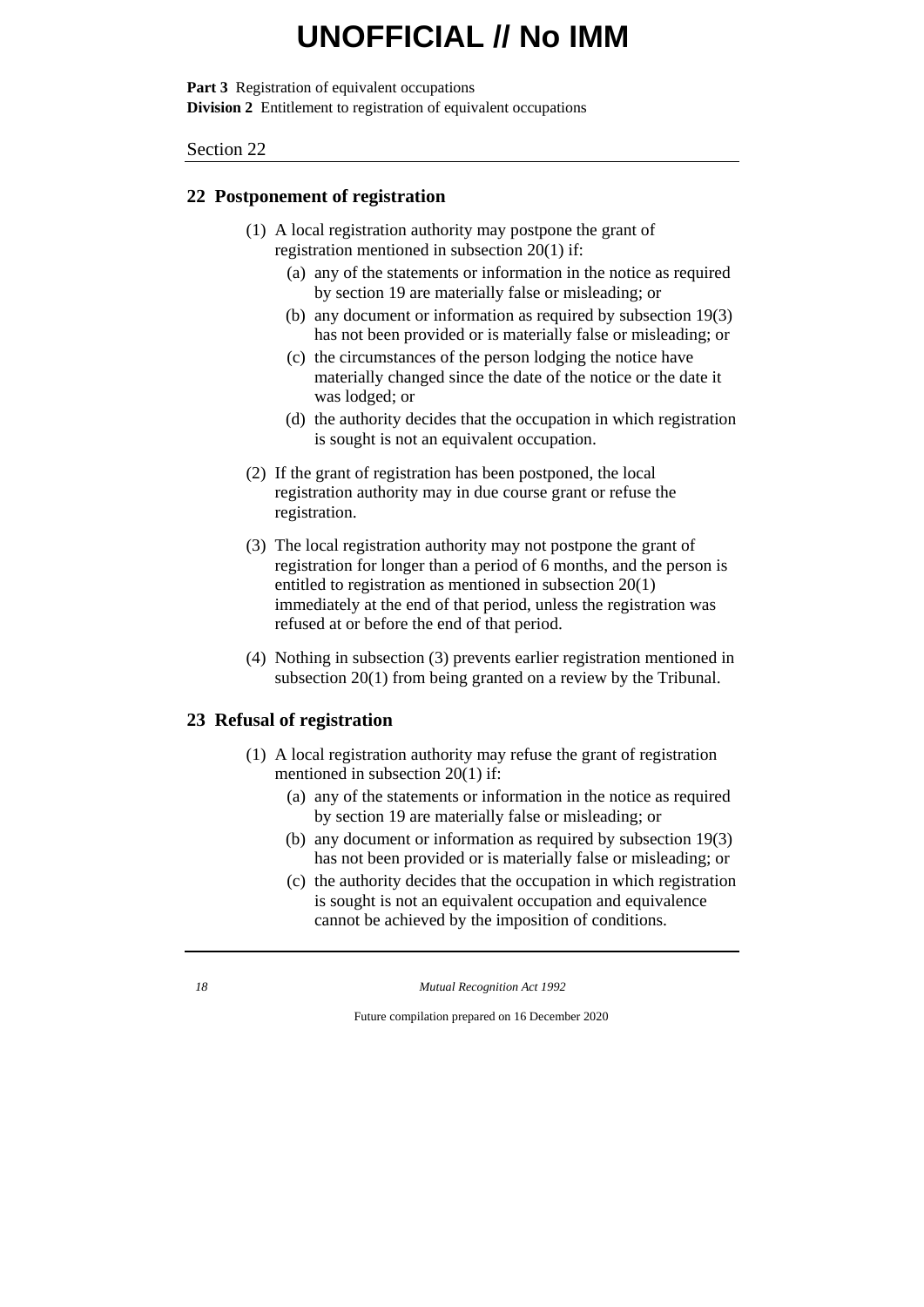Registration of equivalent occupations **Part 3** Entitlement to registration of equivalent occupations **Division 2**

Section 24

(2) A decision to refuse to grant the registration on the ground that the occupation in which registration is sought is not an equivalent occupation takes effect at the end of a specified period (not less than 2 weeks) after the person is notified of the decision, unless it has been previously revoked or there is an application for review to the Tribunal, in which case the Tribunal may make whatever orders it considers appropriate.

### **24 Notification of decision**

A local registration authority must give the person who lodges a notice in accordance with section 19 a notice in writing of its decision to grant registration, or to postpone or refuse the grant of registration, or to impose conditions on registration, in accordance with this Division.

*Mutual Recognition Act 1992 19*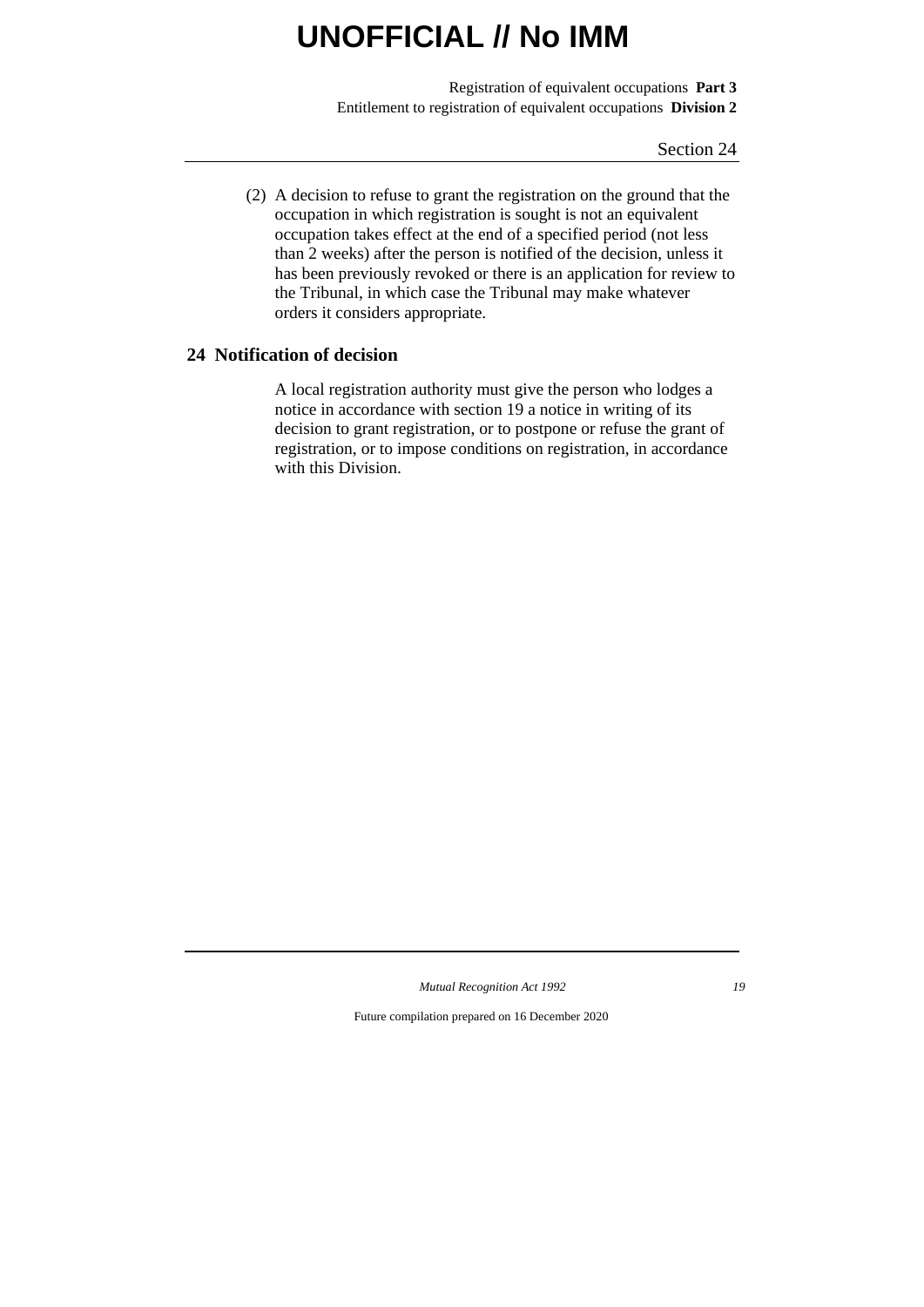**Part 3** Registration of equivalent occupations **Division 3** Interim arrangements

Section 25

### **Division 3—Interim arrangements**

### **25 Interim deemed registration**

- (1) A person who lodges a notice in accordance with section 19 with a local registration authority of a State is, pending the grant or refusal of registration in accordance with Division 2, taken to be registered as provided in section 20.
- (2) Such registration is called *interim deemed registration* in this Act.
- (3) Subject to section 42CB, interim deemed registration in one State does not of itself provide a basis for registration in another State (whether in accordance with this Part, Part 3A or otherwise).

Note: Section 42CB deals with changing home States.

### **26 Duration of interim deemed registration**

- (1) A person's interim deemed registration in the second State continues until it is cancelled or suspended or otherwise ceases in accordance with this Part.
- (2) A person's interim deemed registration in the second State ceases if the person becomes substantively registered in the State in connection with the occupation concerned.
- (3) A person's interim deemed registration in the second State ceases if the local registration authority of the State refuses to grant registration, subject to any determination of the Tribunal.
- (4) A person's interim deemed registration in the second State ceases if the person ceases to be substantively registered in every other State mentioned in the notice as required by paragraph 19(2)(c).
- (5) A local registration authority of the second State may cancel a person's interim deemed registration in the second State if the person requests cancellation.
- (6) Interim deemed registration is not affected by postponement of the grant of substantive registration.

*20 Mutual Recognition Act 1992*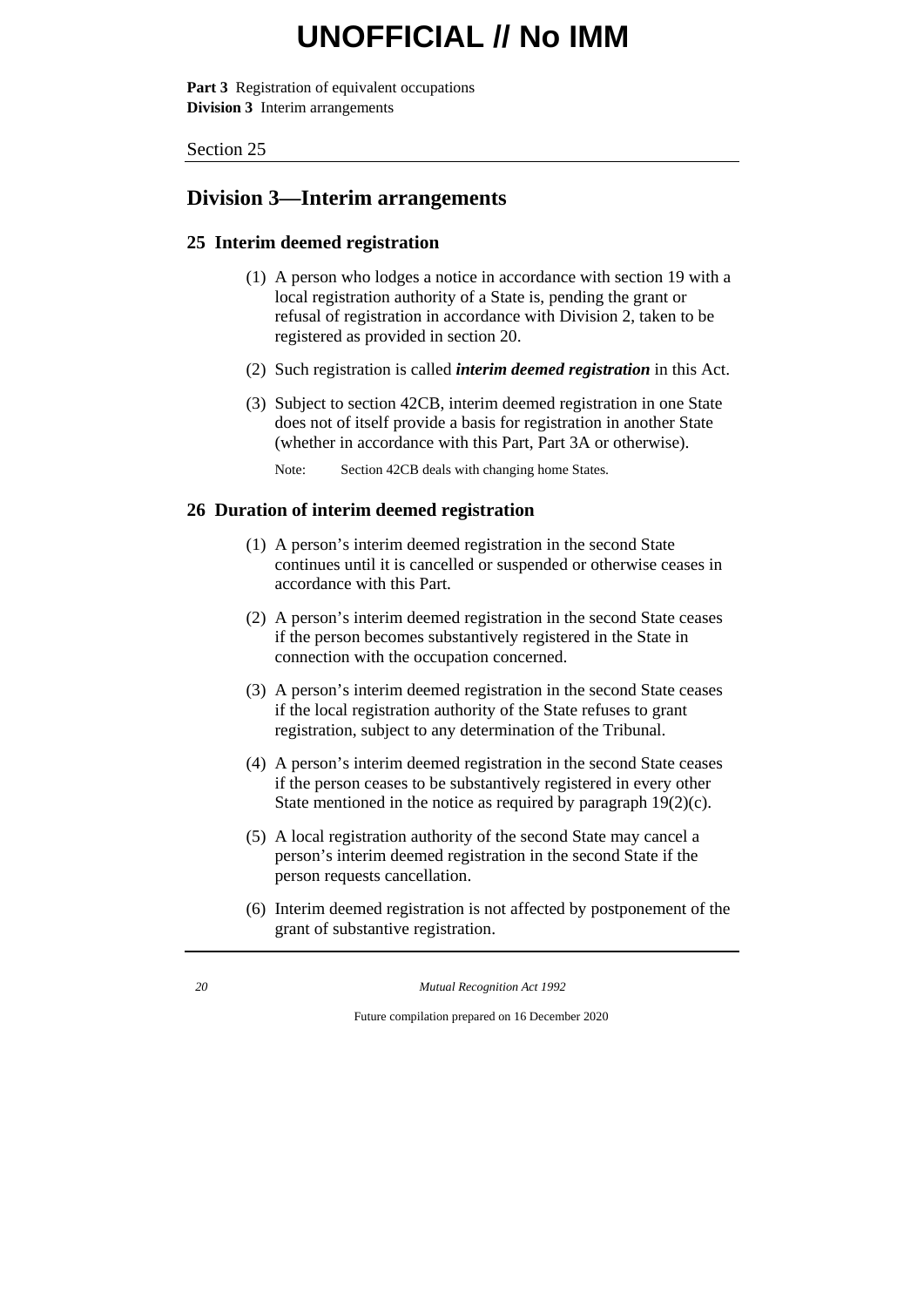Registration of equivalent occupations **Part 3** Interim arrangements **Division 3**

#### **27 Activities under interim deemed registration**

- (1) A person who has interim deemed registration in the second State may carry on the occupation in the second State as if the interim deemed registration were substantive registration in the second State.
- (2) However, the person may do so only:
	- (a) within the limits conferred by the person's substantive registration in the first State; and
	- (b) within the limits conferred by the person's interim deemed registration in the second State; and
	- (c) subject to any conditions or undertakings applying to the person's registration in the first State, unless waived by the local registration authority of the second State in accordance with this section; and
	- (d) subject to any conditions applying to the person's interim deemed registration.
- (3) Without limiting anything in this Division:
	- (a) the person may not carry on the occupation in the second State without complying with any public protection requirements; and
	- (b) a person who has interim deemed registration in an occupation in the second State is subject to any disciplinary provisions and arrangements that are applicable to persons who are substantively registered in that State; and
	- (c) references in the law of the second State to persons registered in an occupation under the law of that State (however expressed) extend to persons who have interim deemed registration for the occupation.
- (4) However, the local registration authority of the second State may waive any condition imposed under the law of the first State, or any undertaking given to the local registration authority of the first State, if it thinks it appropriate in the circumstances.

*Mutual Recognition Act 1992 21*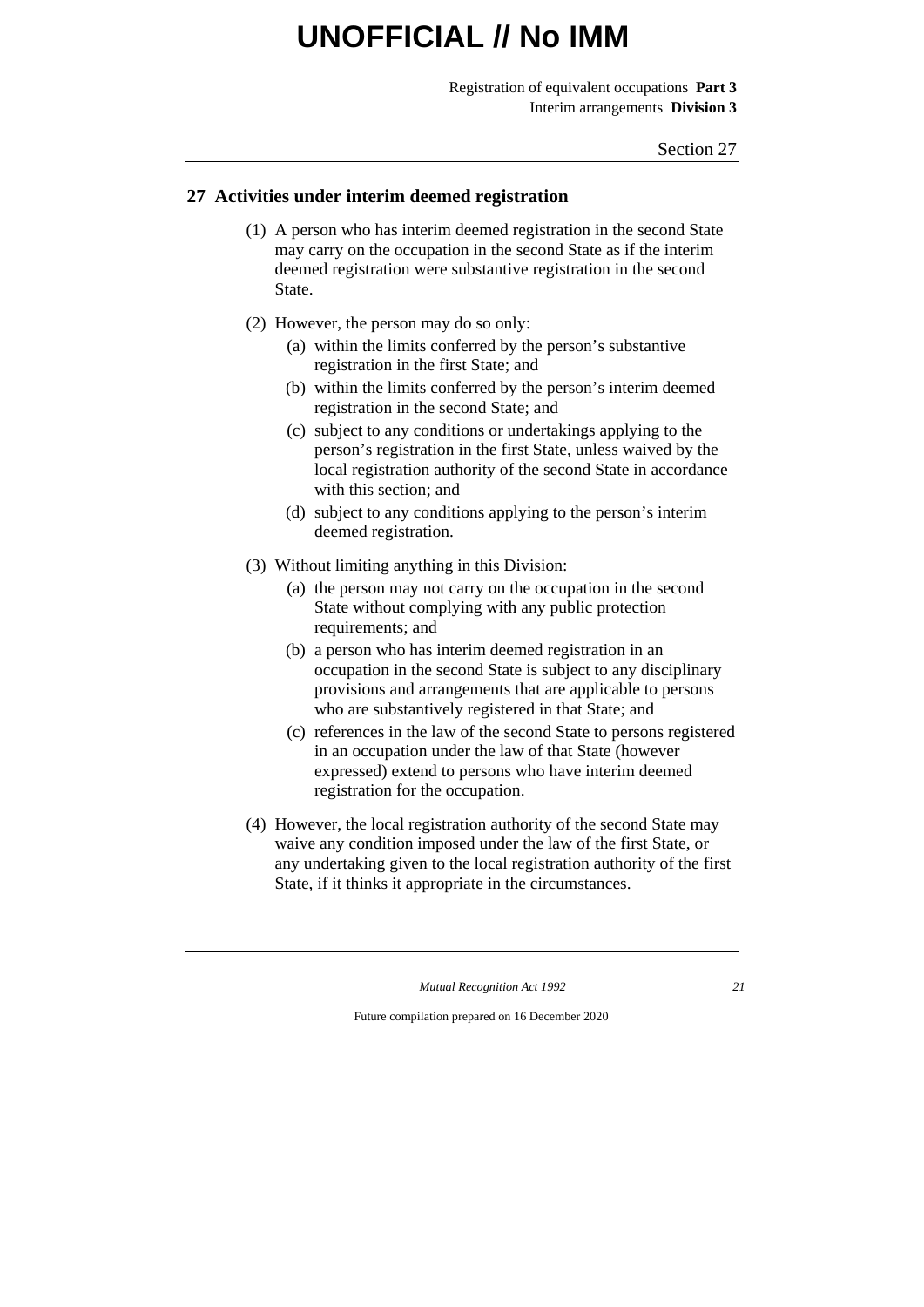**Part 3** Registration of equivalent occupations **Division 3** Interim arrangements

Section 27

(5) The local registration authority of the second State may impose conditions as if interim deemed registration were substantive registration, but it must not impose conditions that are more onerous than would be imposed in similar circumstances (having regard to relevant qualifications and experience) if it were registration effected apart from this Part, unless they correspond to conditions or undertakings that apply to the person's registration in the first State or that are necessary to achieve equivalence of occupations.

*22 Mutual Recognition Act 1992*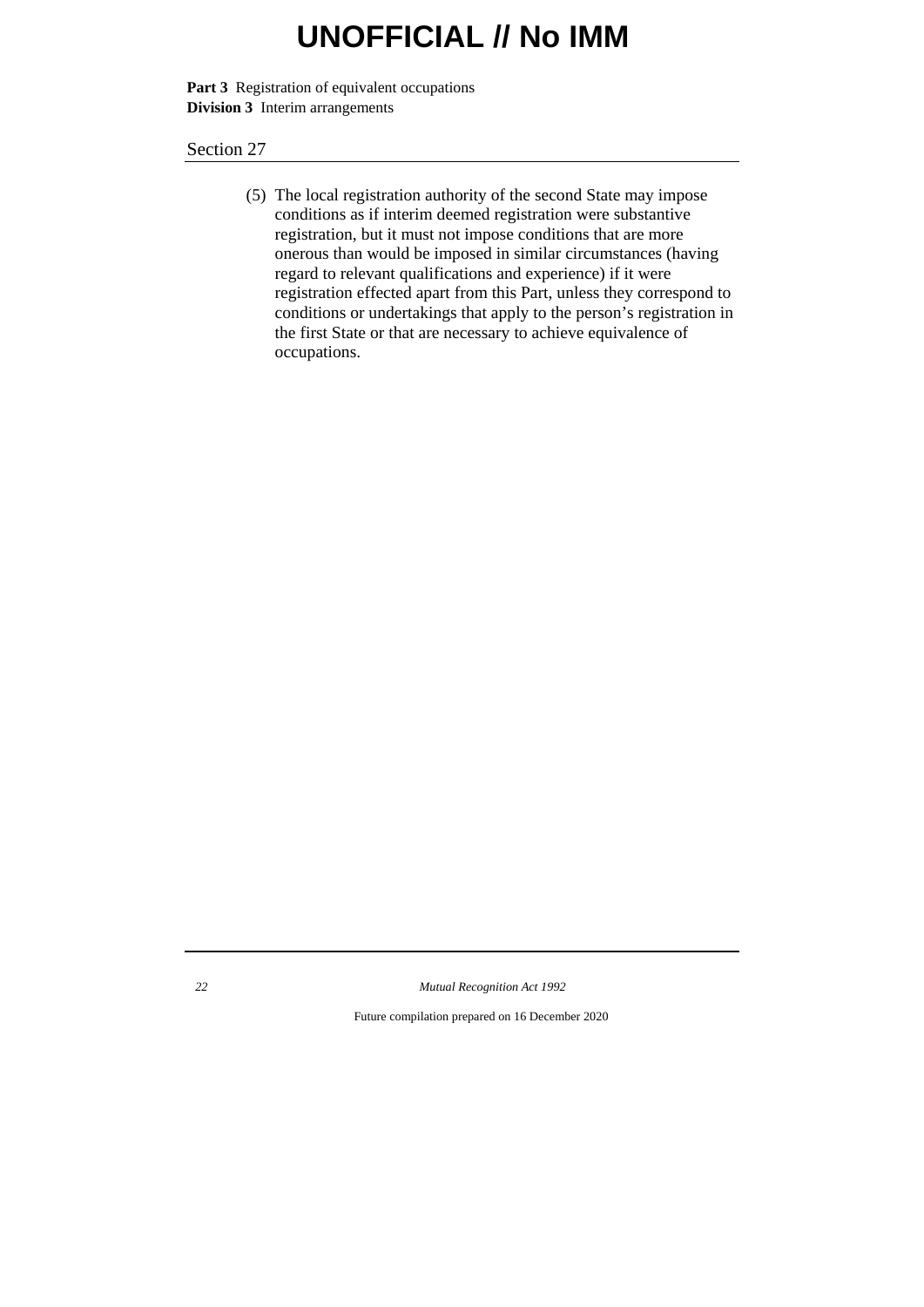Registration of equivalent occupations **Part 3** Equivalent occupations **Division 4**

### **Division 4—Equivalent occupations**

### **28 Equivalent occupations**

The equivalence of occupations carried on in different States is to be determined in accordance with this Part.

### **29 General principles**

- (1) An occupation for which persons may be registered in the first State is taken to be equivalent to an occupation for which persons may be registered in the second State if the activities authorised to be carried out under each registration are substantially the same (whether or not this result is achieved by means of the imposition of conditions).
- (2) Conditions may be imposed on registration in accordance with this Part so as to achieve equivalence between occupations in different States.
- (3) This section has effect subject to any relevant declarations in force under this Division.

#### **30 Declarations as to equivalent occupations**

- (1) This Part is to be given effect in accordance with relevant declarations (if any) made under this Division regarding equivalent occupations.
- (2) If a declaration made by the Tribunal and a declaration made by Ministers are inconsistent, the ministerial declaration prevails.
- (3) A declaration under this Part does not affect the registration of any person already registered (except in the case of a declaration made by the Tribunal in relation to that person specifically).

*Mutual Recognition Act 1992 23*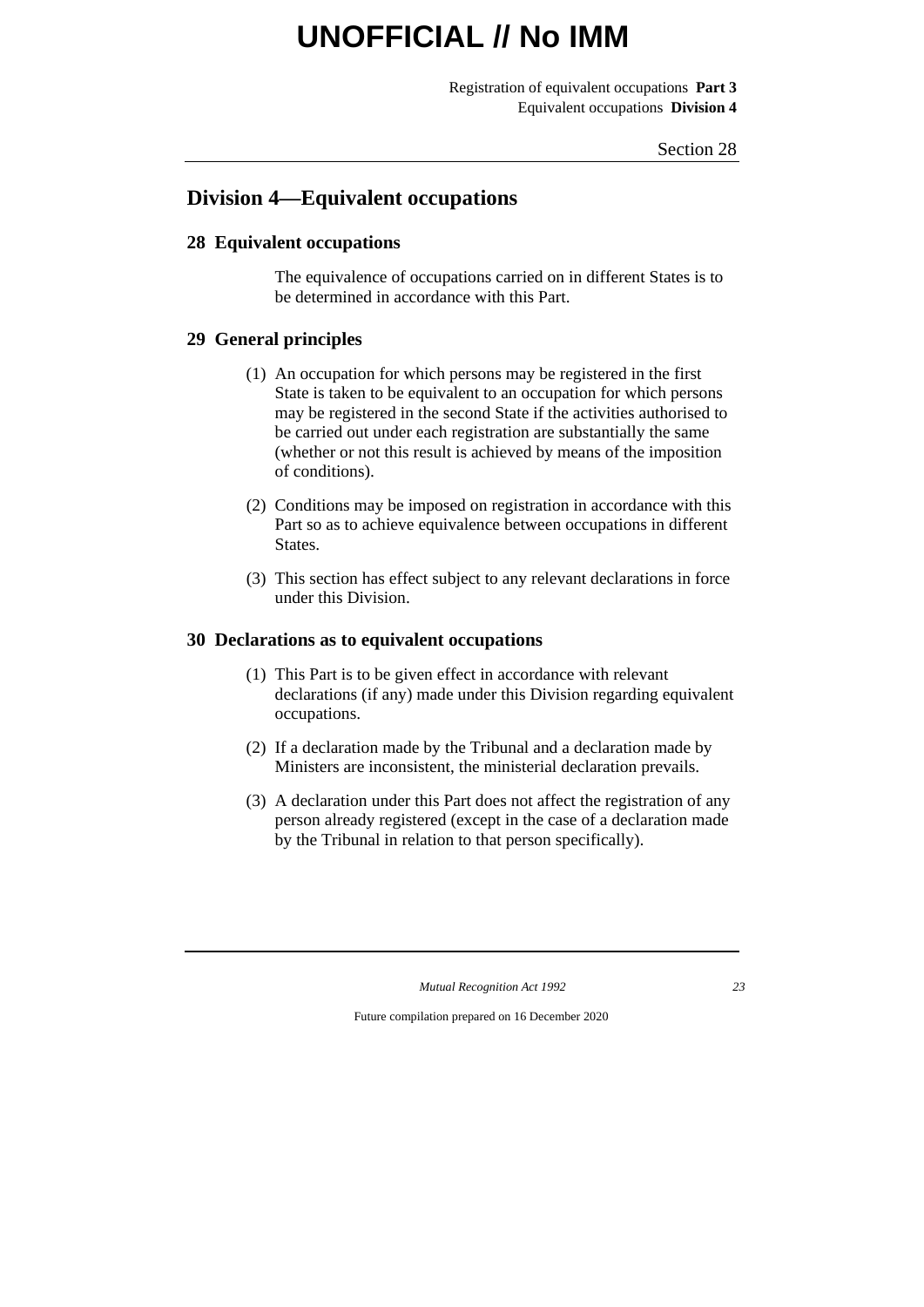**Part 3** Registration of equivalent occupations **Division 4** Equivalent occupations

Section 31

#### **31 Declarations by Tribunal**

- (1) On a review, the Tribunal may make an order that a person who is registered in a particular occupation in a particular State is or is not entitled to registration in another State in a particular occupation, and may specify or describe conditions that will achieve equivalence.
- (2) On such a review, the Tribunal may make a declaration that occupations carried on in 2 States are not equivalent, but only if the Tribunal is satisfied that:
	- (a) the activities covered by the occupations are not substantially the same (even with the imposition of conditions); or
	- (b) registration in one State should not entitle registered persons to carry on a particular activity or class of activity in the other State, where:
		- (i) the activity or class of activity is a material part of the practice of a person registered in the first State for the occupation; and
		- (ii) the activity or class of activity, if carried out by a person not conforming to the appropriate standards, could reasonably be expected to expose persons in the other State to a real threat to their health or safety or could reasonably be expected to cause significant environmental pollution (including air, water, noise or soil pollution); and
		- (iii) it is not practicable to protect the health or safety of such persons from that threat or the environment from such pollution by regulating the manner in which services in the occupation are provided.
- (3) The Registrar or other proper officer of the Tribunal must cause a notice setting out the terms of a declaration under this section to be promptly published in the *Gazette*.
- (4) A declaration made on the basis of paragraph (2)(b) has effect for no longer than 12 months, and the local registration authority must

*<sup>24</sup> Mutual Recognition Act 1992*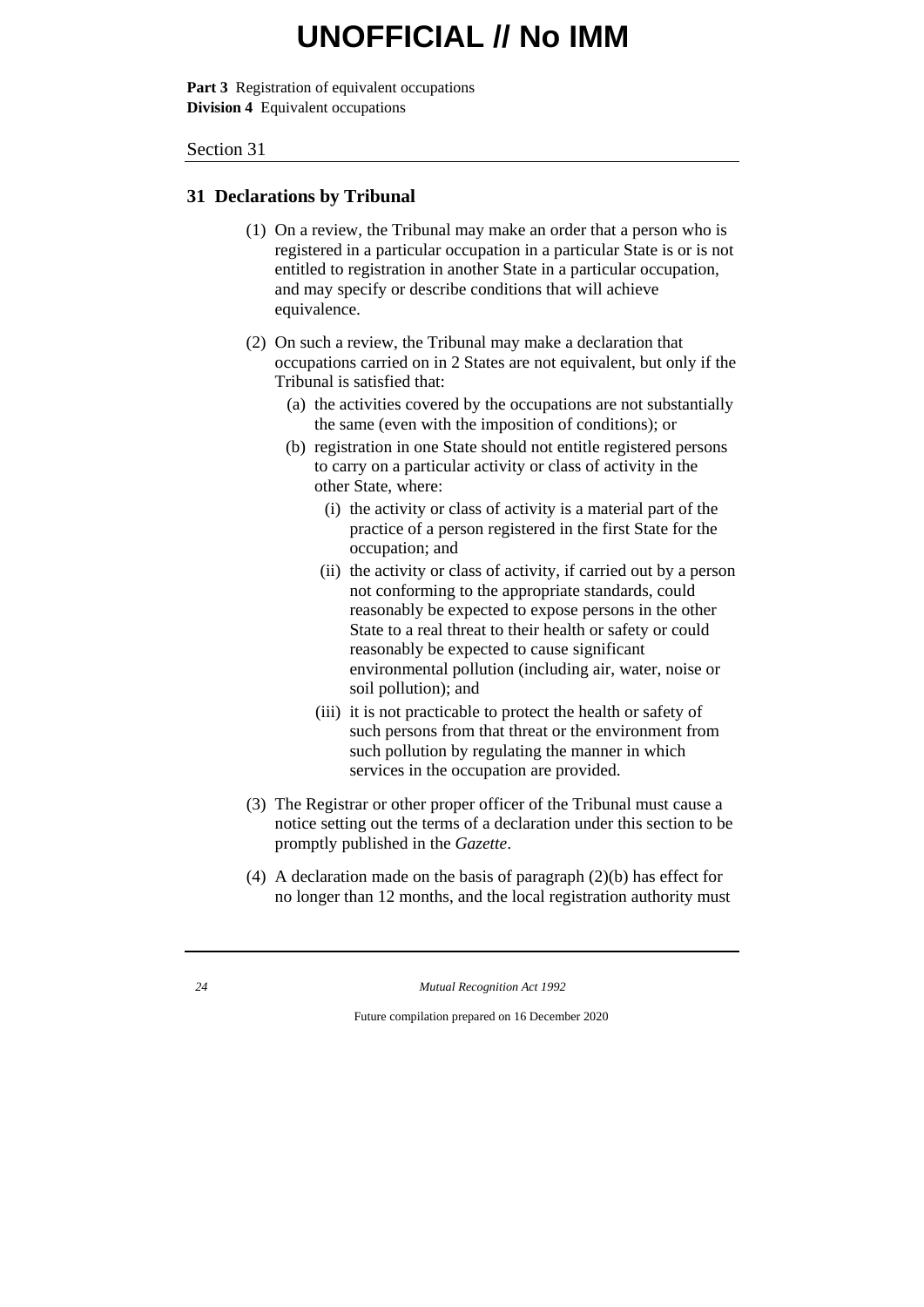Registration of equivalent occupations **Part 3** Equivalent occupations **Division 4**

promptly notify appropriate authorities in each other State and the Commonwealth of the declaration.

(5) The local registration authority is to give effect to the decision on the review, and must thereafter act in conformity with the decision in relation to other persons seeking registration.

### **32 Declarations by Ministers**

- (1) A Minister from each of 2 or more States may jointly declare, by notice in the *Gazette*, that specified occupations are equivalent, and may specify or describe conditions that will achieve equivalence.
- (2) The declaration may be amended or rescinded in the same way.
- (3) The declaration has effect only in relation to the States concerned.
- (4) The appropriate local registration authority is to give effect to the declaration.

*Mutual Recognition Act 1992 25*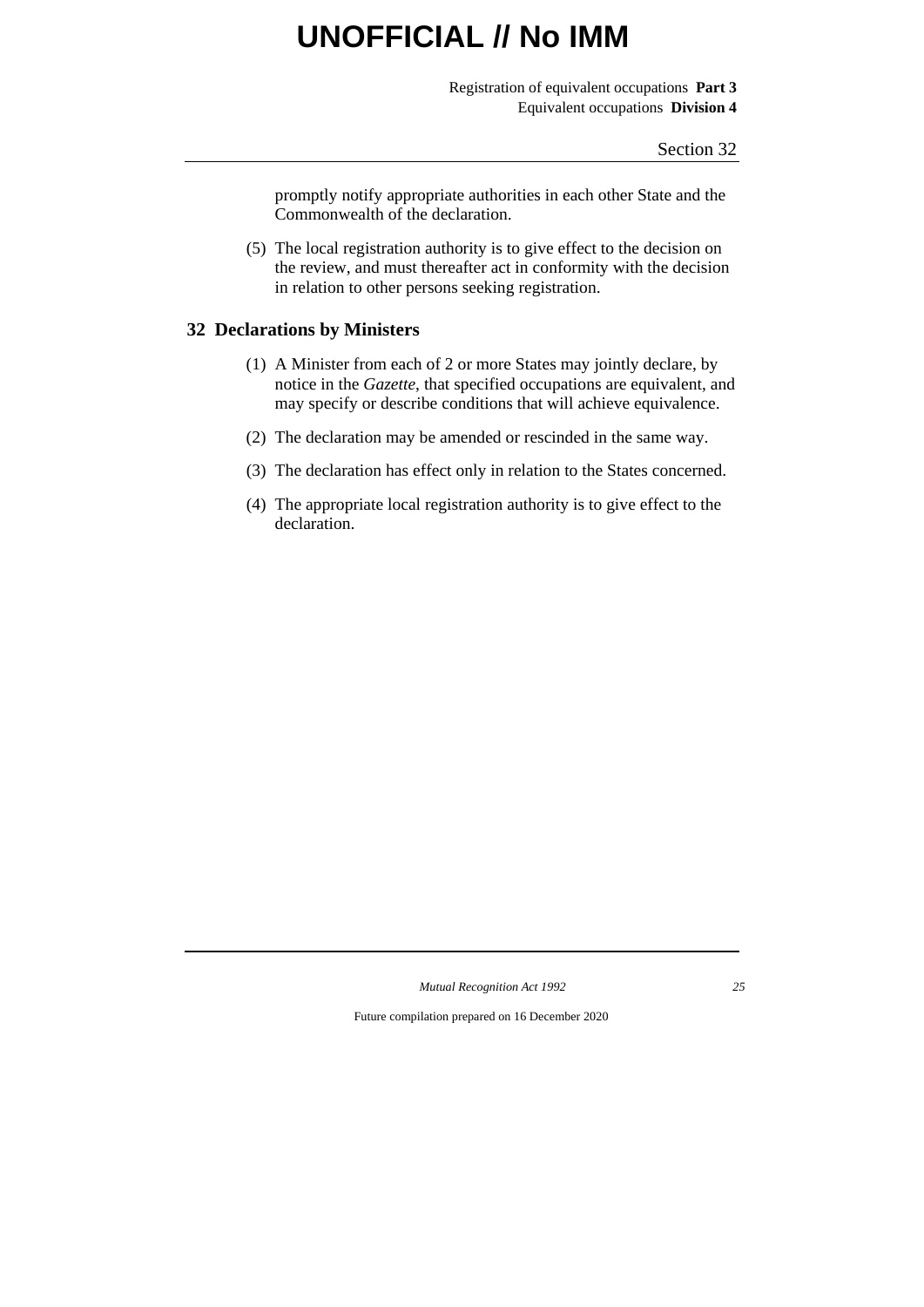**Part 3** Registration of equivalent occupations **Division 5** General provisions

Section 33

### **Division 5—General provisions**

### **33 Disciplinary action**

- (1) If a person's registration in an occupation in a State:
	- (a) is cancelled or suspended; or
	- (b) is subject to a condition;

on disciplinary grounds, or as a result of or in anticipation of criminal, civil or disciplinary proceedings, then the person's registration in the equivalent occupation in another State is affected in the same way.

- (2) However, the local registration authority of the other State may reinstate any cancelled or suspended registration or waive any such condition if it thinks it appropriate in the circumstances.
- (3) This section extends to registration effected apart from this Act but does not apply to any automatic deemed registration.
	- Note: For rules relating to cancellations etc. in relation to automatic deemed registrations, see paragraphs 42D(3)(b) and 42G(1)(a) and subsection  $42L(2)$ .
- (4) This section has effect despite any other provisions of this Part.

### **34 Review of decisions**

- (1) Subject to the *Administrative Appeals Tribunal Act 1975*, application may be made to the Tribunal for review of a decision of a local registration authority in relation to its functions under this Part.
- (2) In subsection (1):

*decision* has the same meaning as in the *Administrative Appeals Tribunal Act 1975*.

(3) If a local registration authority gives a person written notice of the making of a decision referred to in subsection (1), the notice must include a statement to the effect that:

*26 Mutual Recognition Act 1992*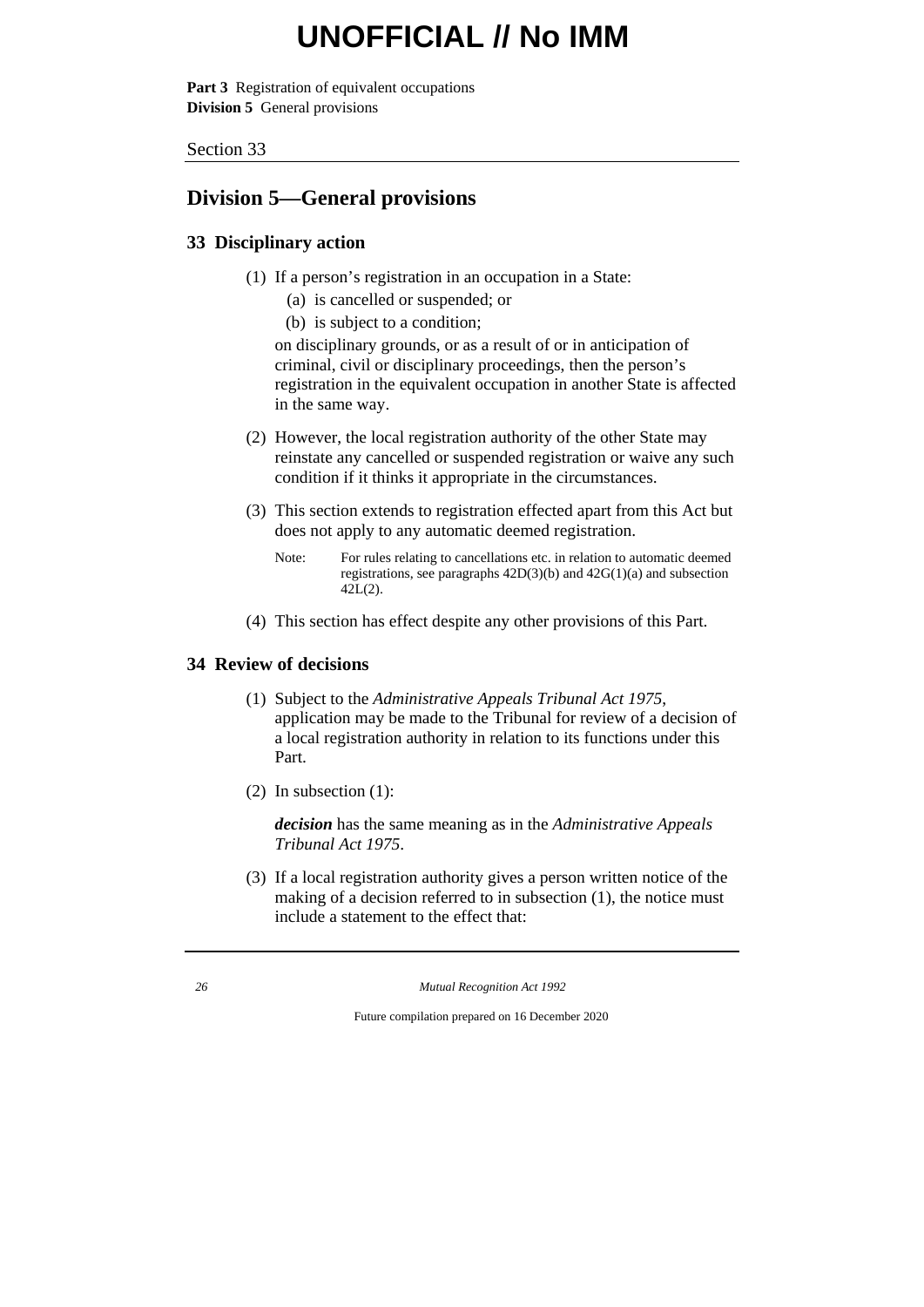Registration of equivalent occupations **Part 3** General provisions **Division 5**

- (a) subject to the *Administrative Appeals Tribunal Act 1975*, application for review of the decision may be made to the Tribunal by a person whose interests are affected by the decision; and
- (b) except where subsection 28(4) of that Act applies, application may be made in accordance with section 28 of that Act by or on behalf of that person for a statement in writing setting out the findings on material questions of fact, referring to the evidence or other material on which those findings were based, and giving the reasons for the decision.
- (4) Any failure to comply with subsection (3) does not affect the validity of the decision.

### **35 Costs**

The Tribunal may order a party in proceedings before it to pay costs if the party has acted unreasonably.

#### **36 Residence or domicile**

Residence or domicile in a particular State is not to be a prerequisite for or a factor in entitlement to the grant, renewal or continuation of registration arising as a result of this Part.

### **37 Furnishing information**

- (1) A local registration authority of a State must furnish, as soon as reasonably practicable, any information reasonably required by a local registration authority of another State about a person substantively registered under a law of the first-mentioned State.
- (2) The obligation imposed in accordance with this section does not apply unless the authority of the other State notifies the authority of the first-mentioned State that the information is required in connection with:
	- (a) a notice lodged, in accordance with section 19, by a person seeking registration; or

*Mutual Recognition Act 1992 27*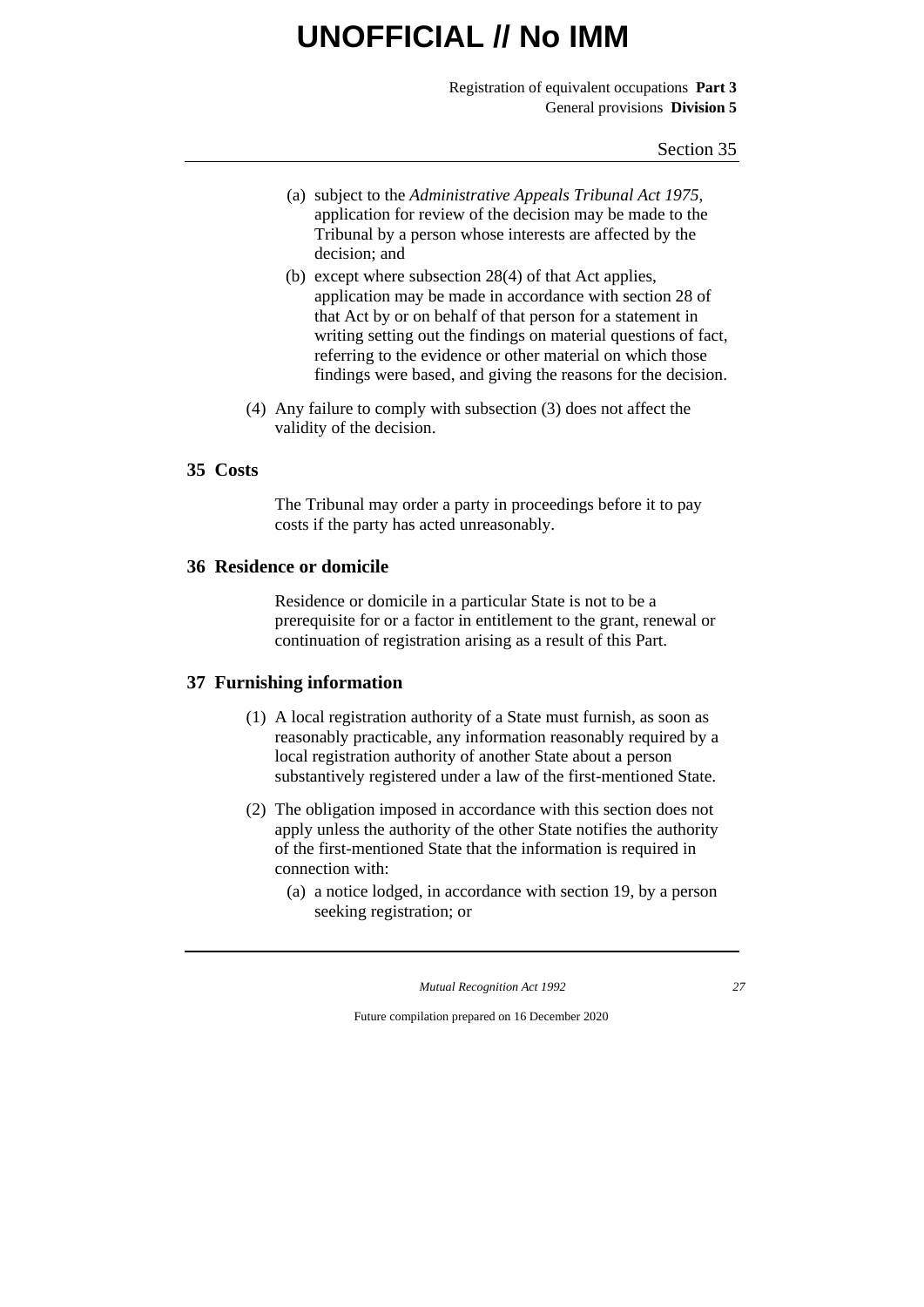**Part 3** Registration of equivalent occupations **Division 5** General provisions

#### Section 38

- (b) a person's interim deemed registration; or
- (c) actual or possible disciplinary action against the person in relation to the person's registration mentioned in subsection 20(1).
- (3) The authority of the first-mentioned State may provide the information, despite any law relating to secrecy, privacy or confidentiality.
- (4) Nothing in this section affects any obligation or power to provide information apart from this section.

### **38 Receiving information**

If a local registration authority receives information in relation to a person under section 37:

- (a) the information is subject to any law relating to secrecy, privacy or confidentiality that would apply if the information were provided under the law of the State under which the authority is constituted or exercises its functions; and
- (b) the local registration authority may receive the information for the purposes of the person's substantive registration (whether under this Part or otherwise), interim deemed registration or automatic deemed registration, in the State.

### **39 General responsibilities of local registration authorities**

### *Facilitating operation of this Part*

(1) It is the duty of each local registration authority to facilitate the operation of this Part in relation to the occupations for which the authority is responsible, and in particular to make use of the power to impose conditions in such a way as to promote the mutual recognition principle in section 17.

*Guidelines and information*

(2) It is the duty of each local registration authority to prepare and make available guidelines and information regarding the operation

*28 Mutual Recognition Act 1992*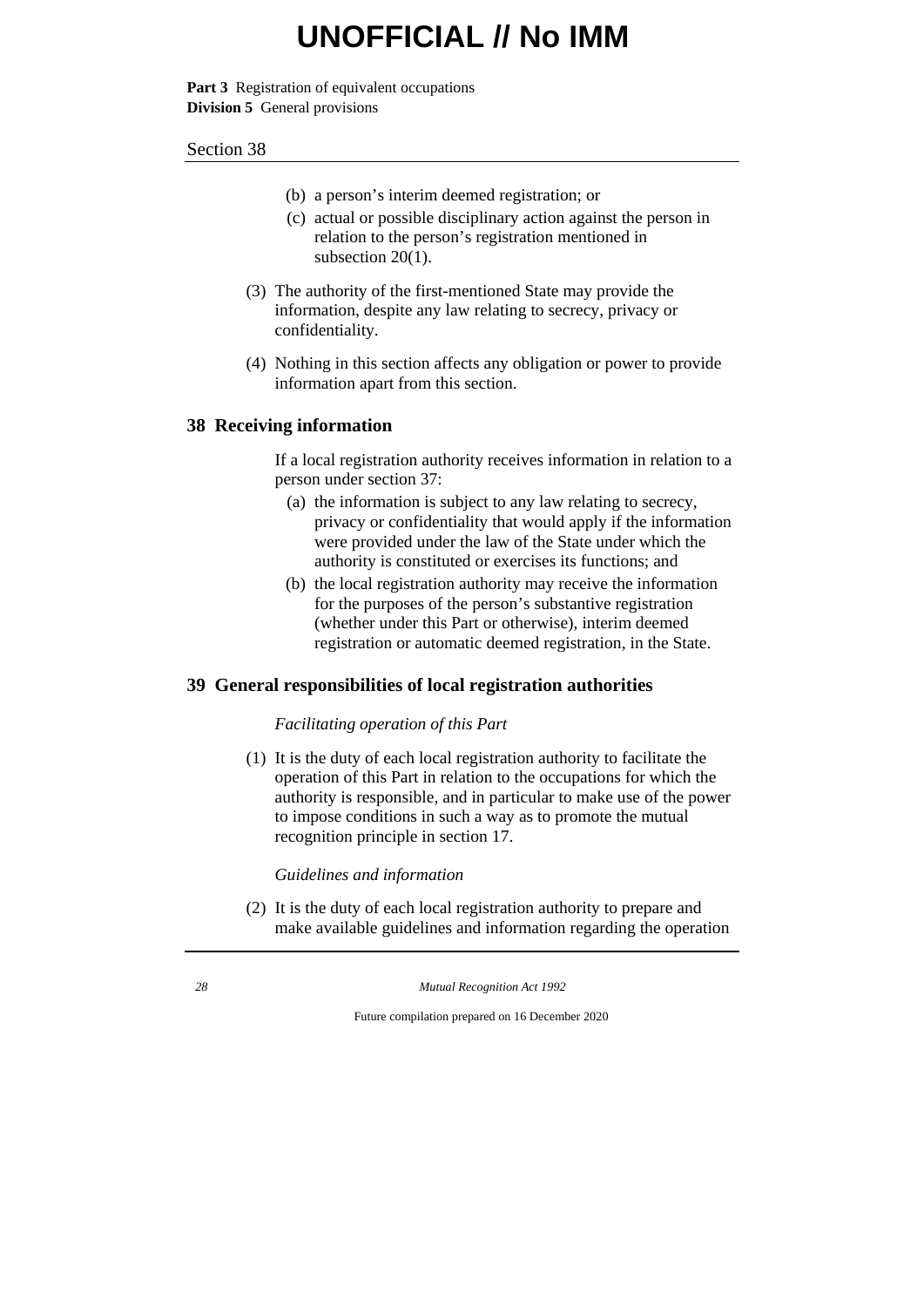Registration of equivalent occupations **Part 3** General provisions **Division 5**

of this Part in relation to the occupations for which the authority is responsible.

(3) Without limiting subsection (2), it is the duty of each local registration authority in a State to make publicly available information about how personal information (within the meaning of the *Privacy Act 1988*) may be used for the purposes of this Part.

### **40 Fees**

- (1) A local registration authority has power to impose fees in relation to substantive or interim deemed registration or the continuance of registration arising as a result of this Part, but any such fees may not be greater than are applicable for registration apart from this Part.
- (2) Nothing in this section prevents the fixing or prescribing of fees referred to in this section under any other law of a State, but the fees may not be greater than can be imposed in accordance with this section.
- (3) The local registration authority may impose a condition on substantive or interim deemed registration arising as a result of this Part to the effect that a person may not carry out activities under registration unless a fee or other payment has been paid, but such a condition may not be imposed unless it corresponds to a requirement attaching to registration apart from this Part.
- (4) This section does not authorise the imposition of a tax.

### **41 Formalities requiring personal attendance**

- (1) Neither substantive or interim deemed registration, nor entitlement to registration, as a result of this Part requires compliance with any statutory or other formalities requiring personal attendance in the second State for the purposes of becoming registered.
- (2) This section applies to formalities that would otherwise have to be complied with before, at or after registration.

*Mutual Recognition Act 1992 29*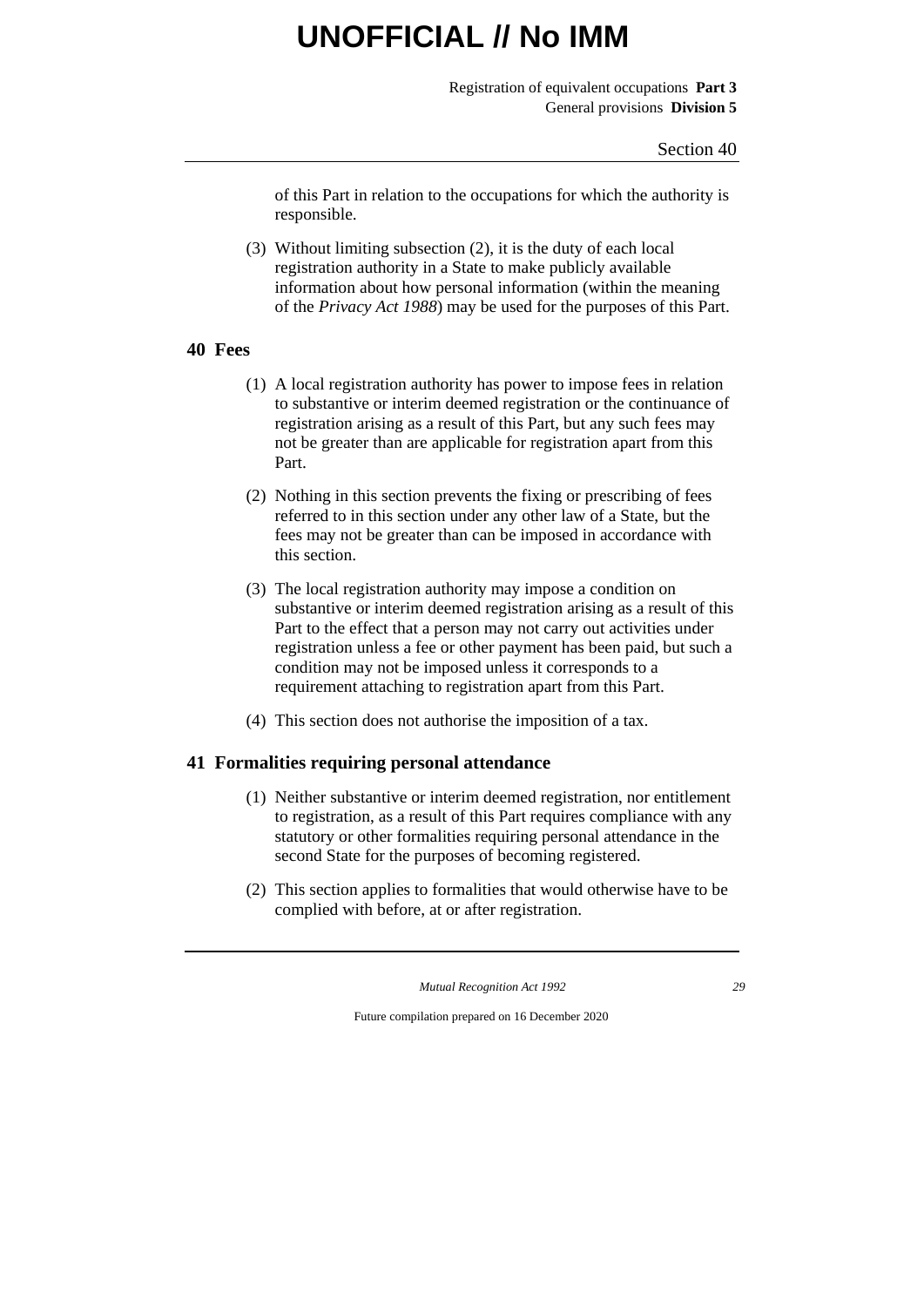**Part 3** Registration of equivalent occupations **Division 5** General provisions

#### Section 42

### **42 Saving**

Nothing in this Part prevents a person from seeking registration or being registered for an occupation under a law apart from this Part.

Note: A person may, in accordance with Part 3A, have automatic deemed registration to carry on an activity covered by an occupation, or may alternatively have substantive registration under a State law.

*30 Mutual Recognition Act 1992*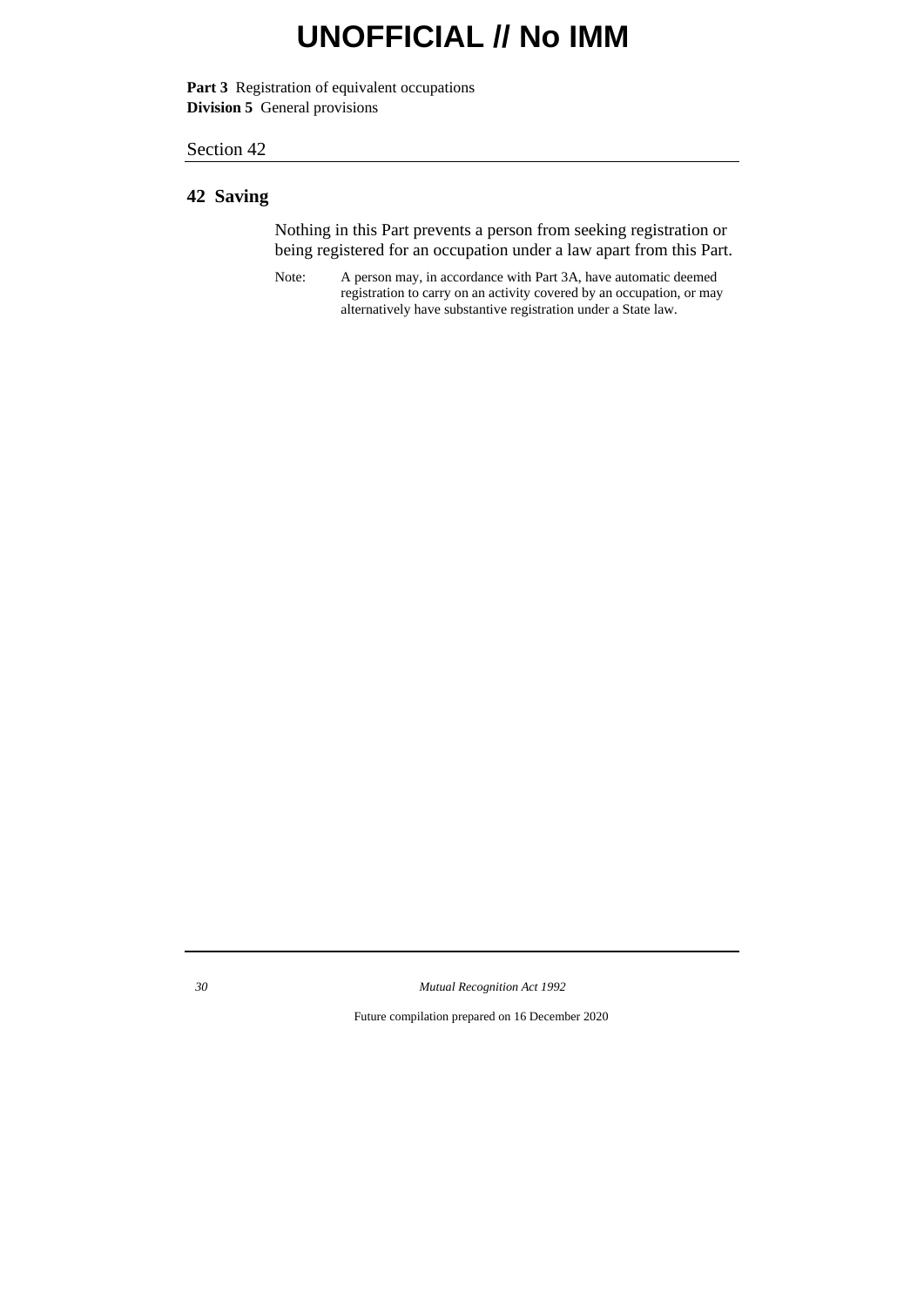Automatic deemed registration to carry on activities **Part 3A** Preliminary **Division 1**

## **Part 3A—Automatic deemed registration to carry on activities**

### **Division 1—Preliminary**

### **42A Mutual recognition of activities through automatic deemed registration**

- (1) The mutual recognition principle as applying to activities covered by occupations is as set out in this Part.
	- Note 1: Part 3 provides for mutual recognition of occupations that are equivalent.
	- Note 2: For the definition of *activity*, see section 4.
- (2) This Part deals with the ability of a person who is registered for an occupation in the person's home State to carry on, in another State (the *second State*), the activities covered by the occupation.
- (3) The *home State* of a person, in relation to an activity, is the State in which the person has:
	- (a) their principal place of residence; or
	- (b) their principal place of work in relation to the activity.

If the person's home State under paragraphs (a) and (b) in relation to an activity is different, the person's *home State* is whichever of the 2 States is chosen by the person.

(4) To avoid doubt, a reference in subsection (2) or (3) to a State does not include a reference to a pre-adoption State.

### **42B Entitlement to carry on equivalent activities**

(1) The mutual recognition principle in relation to activities is that, subject to this Part, a person who is registered in the person's home State for an occupation is, by force of this Act, entitled to carry on in the second State the activities covered by the occupation.

*Mutual Recognition Act 1992 31*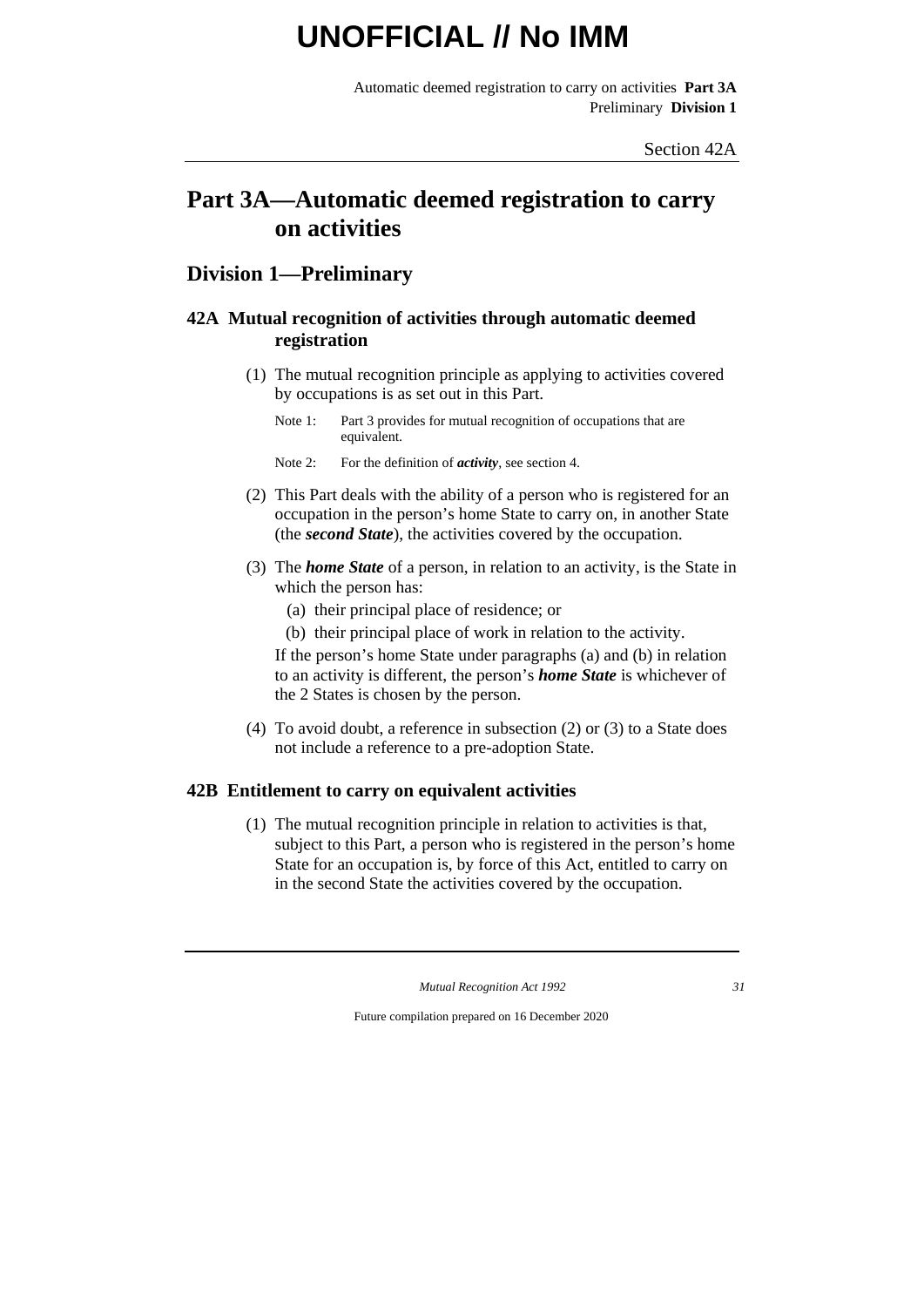Part 3A Automatic deemed registration to carry on activities **Division 1** Preliminary

#### Section 42C

- (2) However, the mutual recognition principle is subject to the exception that it does not affect the operation of laws that regulate the manner of carrying on the activities in the second State, so long as those laws:
	- (a) apply equally to all persons carrying on or seeking to carry on the activities under the law of the second State; and
	- (b) are not based on the attainment or possession of some qualification or experience relating to fitness to carry on the activities.

### **42C Application of this Part**

- (1) This Part applies to individuals, and activities covered by occupations carried on by them.
- (2) If, in relation to an activity carried on by an individual, the individual is subject to:
	- (a) more than one system of registration in a State; or
	- (b) more than one local registration authority in a State;

this Part applies in relation to each of those systems of registration or each of those authorities.

Note: An example of such an activity is transporting dangerous goods, which requires a heavy vehicle licence and a dangerous goods driver licence issued by different bodies.

### **42CB Changing home States**

- (1) This section applies if:
	- (a) a person's home State in relation to an activity changes to a new State; and
	- (b) the person has interim deemed registration for an occupation that covers the activity in the new State.
- (2) This Part applies as if a reference to registration for the occupation that covers the activity in the home State were a reference to the interim deemed registration for the occupation that covers the activity in the new State.

*<sup>32</sup> Mutual Recognition Act 1992*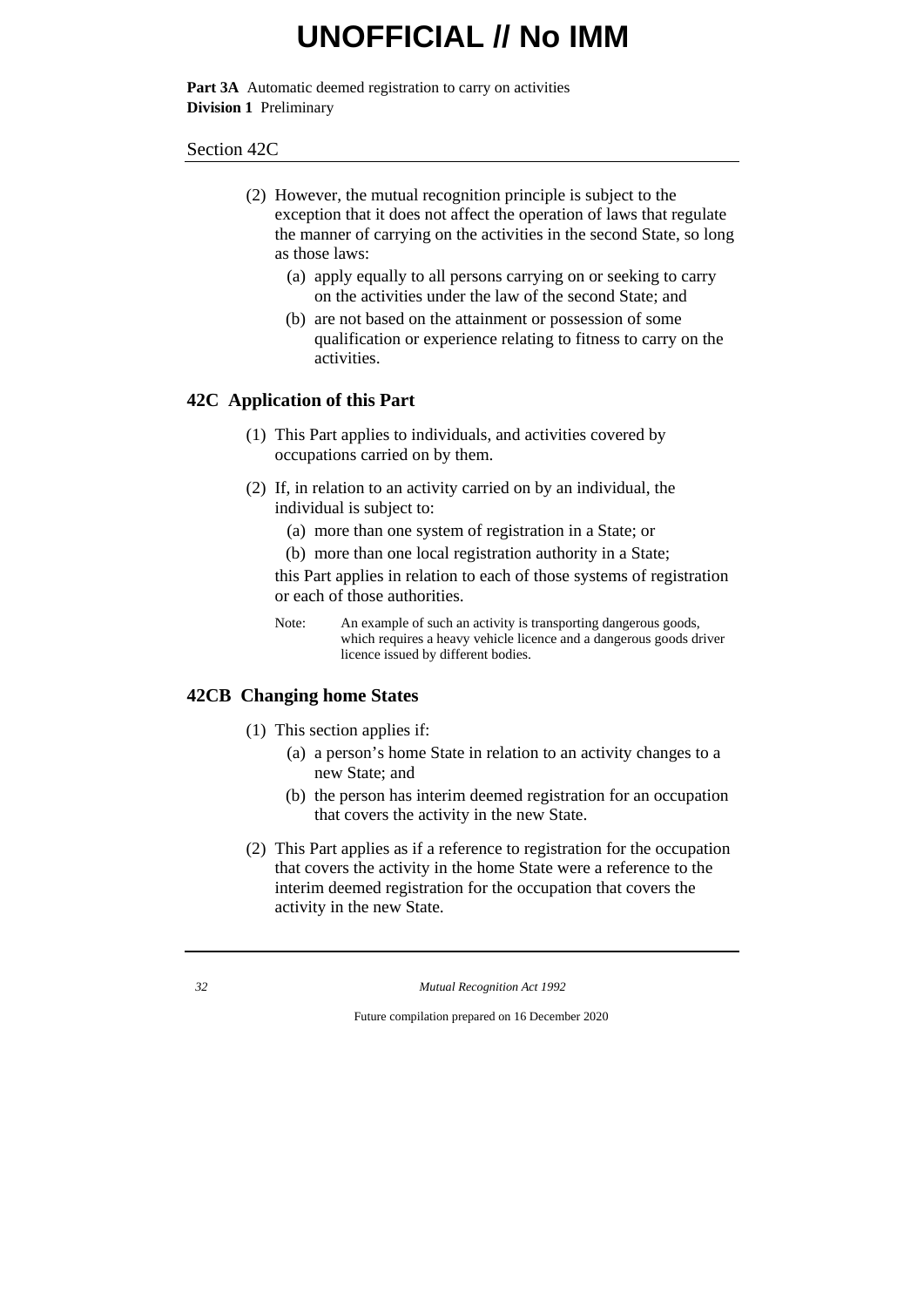Automatic deemed registration to carry on activities **Part 3A** Entitlement to automatic deemed registration **Division 2**

Section 42D

### **Division 2—Entitlement to automatic deemed registration**

### **Subdivision A—Entitlement to automatic deemed registration**

### **42D Entitlement to automatic deemed registration**

(1) Despite any law of a State, a person who is registered in the person's home State for an occupation is, subject to this section, taken to be registered in the second State to carry on each of the activities covered by the occupation for which the person is required to be registered in the second State.

Note: See section 42CB if a person changes home States.

- (2) The person is taken to be registered in the second State to carry on each activity mentioned in subsection (1) covered by the occupation:
	- (a) at the following time, or the latest of the following times, (as the case requires):
		- (i) if the second State requires the person to notify the local registration authority for the occupation in accordance with subsection  $42E(1)$ —at the time the person notifies the authority in accordance with that subsection;
		- (ii) if the second State requires the person to meet one or more public protection requirements before carrying on the activity in the second State—at the time the person meets the requirements;
		- (iii) if the second State requires the person to meet a vulnerable person character test—at the time the person meets the test; or
	- (b) if none of subparagraph  $(a)(i)$ ,  $(ii)$  or  $(iii)$  applies—when the person first begins carrying on the activity in the second State.

*Exceptions to entitlement to automatic deemed registration*

(3) A person is not taken to be registered to carry on an activity in the second State if:

*Mutual Recognition Act 1992 33*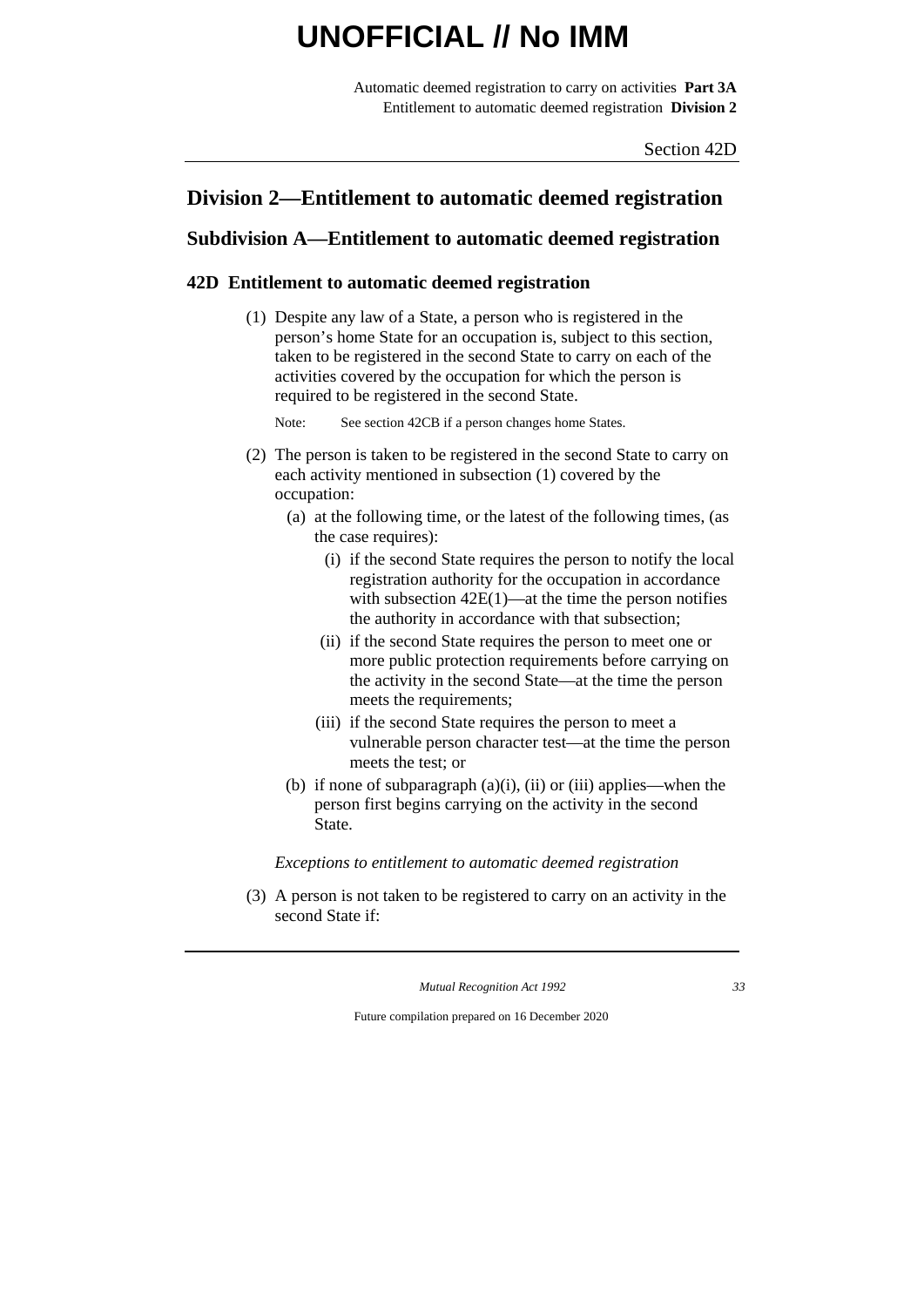Part 3A Automatic deemed registration to carry on activities **Division 2** Entitlement to automatic deemed registration

#### Section 42D

- (a) the person is the subject of criminal, civil or disciplinary proceedings in any State (including any preliminary investigations or action that might lead to disciplinary proceedings) in relation to the activity; or
- (b) any of the following is cancelled or currently suspended as a result of disciplinary action:
	- (i) the person's registration in any State for an occupation that covers the activity;
	- (ii) the person's automatic deemed registration in any State (including the second State) to carry on the activity; or
- (c) the person is otherwise personally prohibited from carrying on the activity, or is subject to any conditions in carrying on the activity, as a result of criminal, civil or disciplinary proceedings in any State; or
- (d) the person is, in accordance with Part 3, refused registration in any State for an occupation that covers the activity; or
- (e) a law of the second State provides for persons to be, or to be taken to be, registered in that State to carry on the activity because, in another State, the person has a substantive registration for an occupation that covers the activity.
- Note: A person's automatic deemed registration also ceases if subsection (3) begins to apply to the person after their automatic deemed registration begins (see paragraph 42G(1)(d)).
- (4) Subsections (1) and (2) are subject to:
	- (a) subsection 42H(2) (person may carry on equivalent activities); and
	- (b) Subdivisions B and C (effect of automatic deemed registration); and
	- (c) sections 42R and 42RA (exempting registrations because of significant risk to consumer protection etc. and exempting registrations temporarily).

*Automatic deemed registration*

(5) A person who, as mentioned in subsections (1) and (2), is taken to be registered in the second State to carry on an activity has

*34 Mutual Recognition Act 1992*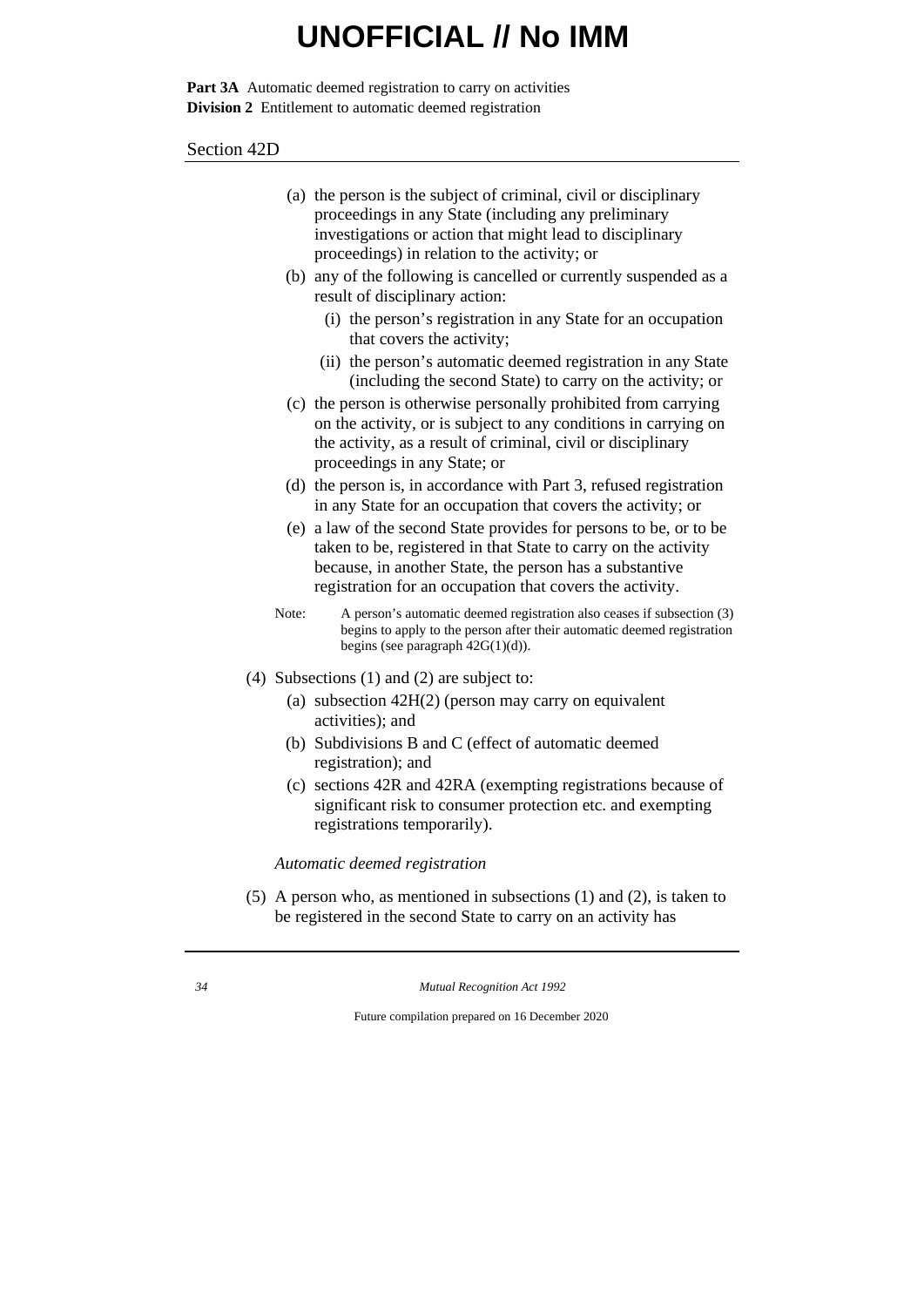Automatic deemed registration to carry on activities **Part 3A** Entitlement to automatic deemed registration **Division 2**

#### Section 42E

*automatic deemed registration* to carry on the activity in that State.

*References in State laws to persons who are registered*

- (6) A reference in the law of the second State to a person registered for an occupation in the State (however expressed) that covers an activity includes a reference to a person who has automatic deemed registration to carry on the activity in the State.
- (7) For the purpose of any law of a State, a person who has automatic deemed registration to carry on an activity in the State is taken:
	- (a) to have had the registration for the occupation that covers the activity in the State conferred on the person by operation of the law of the State; and
	- (b) not to have had the person's automatic deemed registration to carry on the activity in the State conferred on the person by the operation of this Part.
	- Note: One effect of this provision is that a decision of a local registration authority in a State in relation to a person's automatic deemed registration is generally reviewable in accordance with the Acts of that State.

*Automatic deemed registration does not create entitlement to other registrations*

(8) Automatic deemed registration in one State does not of itself provide a basis for substantive registration, interim deemed registration, or automatic deemed registration, in another State.

### **42E Notification may be required before a person has automatic deemed registration**

(1) If a Minister of a State makes a determination under subsection (4) in relation to an activity covered by an occupation, a person who intends to carry on the activity in the State in reliance on automatic deemed registration must notify, in accordance with the determination, the local registration authority for the occupation before the person begins to carry on the activity.

*Mutual Recognition Act 1992 35*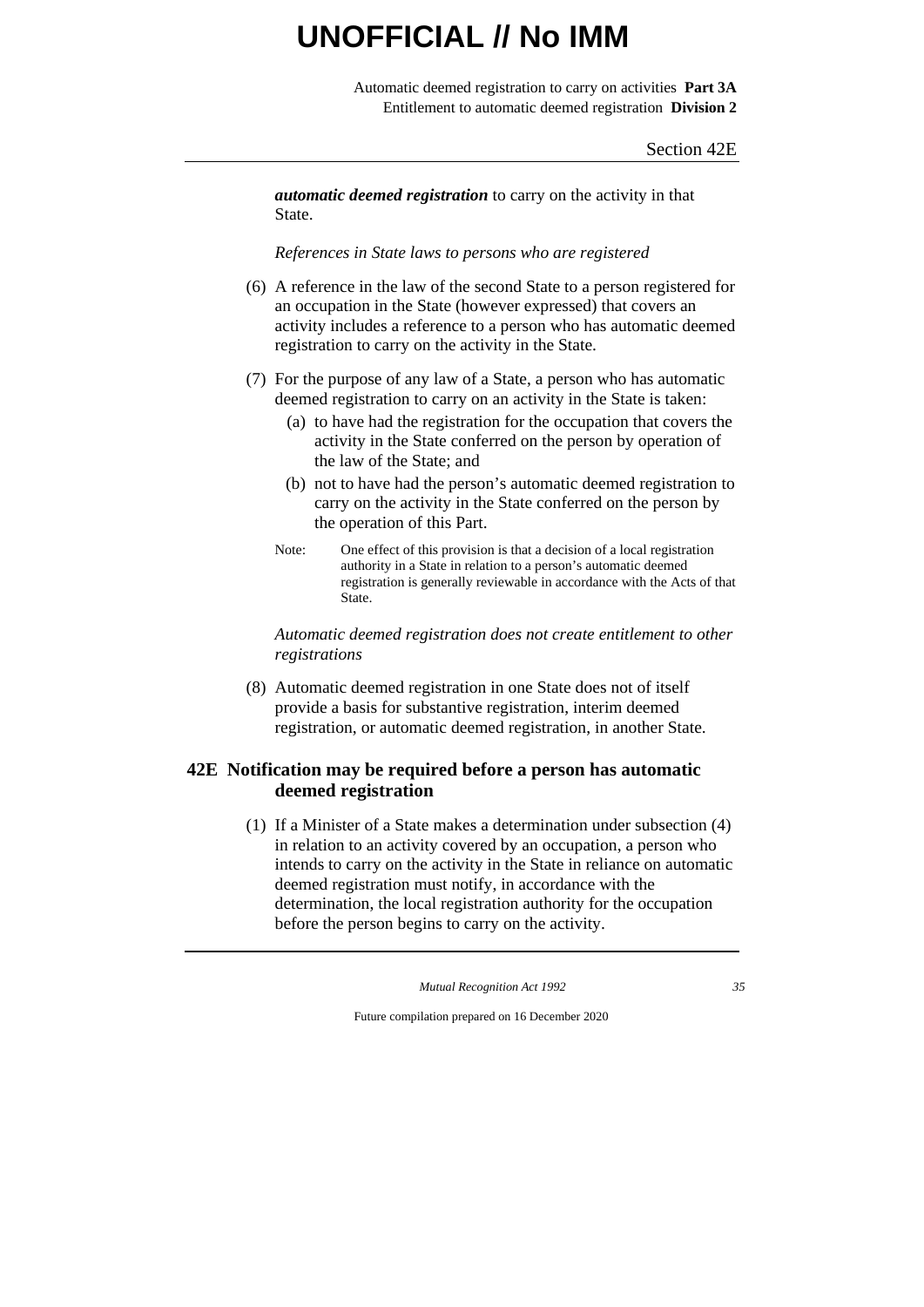Part 3A Automatic deemed registration to carry on activities **Division 2** Entitlement to automatic deemed registration

#### Section 42F

Note: The person's automatic deemed registration does not begin until the person has notified as required by subsection (1) (and may begin later) (see paragraph  $42D(2)(a)$ ).

#### *Limitation on notifications*

- (2) The form of the notification must not require anything that is not required by section 19 for the occupation that covers the activity.
- (3) No fee is payable to the local registration authority in relation to the notification.

#### *Determination by Minister*

- (4) A Minister of a State may determine, by legislative instrument:
	- (a) one or more activities for which notification is required by subsection (1); or
	- (b) the manner in which a person is to notify the local registration authority for the occupation that covers the activity.
	- Note: The determination is not subject to disallowance under the *Legislation Act 2003* (see subsection 44(1) of that Act).
- (5) Despite subsection 54(1) of the *Legislation Act 2003*, Part 4 of Chapter 3 (sunsetting) of that Act applies to a determination under subsection (4) of this section.

#### **42F Payment of fees**

- (1) A person must not be required to pay a registration fee in the second State in relation to the person's automatic deemed registration to carry on an activity.
	- Note: The local registration authority must also not charge a fee in relation to notifying the authority in relation to a person's automatic deemed registration (see subsection 42E(3)).
- (2) A *registration fee* is:
	- (a) a fee that is required to be paid before a person is registered, or to continue a person's registration (for example, on an anniversary of the person's registration); or

*36 Mutual Recognition Act 1992*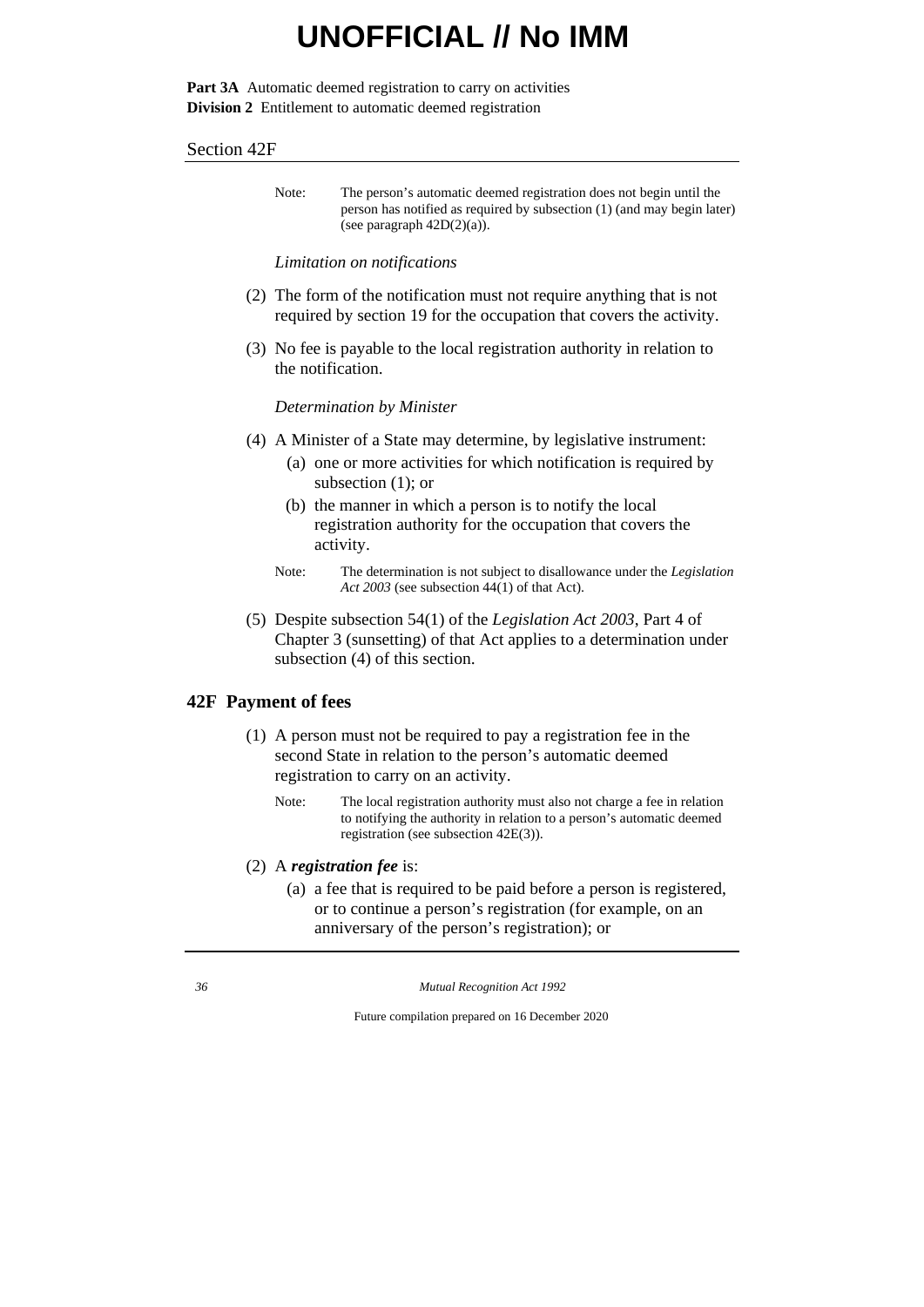Automatic deemed registration to carry on activities **Part 3A** Entitlement to automatic deemed registration **Division 2**

Section 42G

- (b) a fee that is payable to the local registration authority to generally support compliance activities by the local registration authority (or any other person) in relation to the person's automatic deemed registration, other than:
	- (i) a fine, penalty or legal costs; or
	- (ii) a fee that is payable for a specific and identifiable compliance action taken in relation to the person's automatic deemed registration;

but does not include a fee relating to public protection requirements or relating to meeting a vulnerable person character test.

Example: A fee that is charged to pay for an inspector to provide a certificate of compliance is not a registration fee as it is payable for a specific and identifiable compliance action taken in relation to a person's automatic deemed registration.

### **42G Duration of automatic deemed registration**

- (1) A person's automatic deemed registration to carry on an activity in the second State continues until:
	- (a) the person's substantive registration for the occupation that covers the activity in the home State ceases to be in force; or
	- (b) the person's home State changes and the person does not have interim deemed registration for an occupation that covers the activity in the new State (see section 42CB); or
	- (c) the person's automatic deemed registration is cancelled as mentioned in subsection (2); or
	- (d) the person otherwise ceases to be taken to be registered to carry on the activity in the second State because of subsection 42D(3); or
	- (e) the person becomes substantively registered in the second State for the occupation that covers the activity.
- (2) Without limiting paragraph 42L(1)(b), a local registration authority in the second State for an occupation that covers an activity may:

*Mutual Recognition Act 1992 37*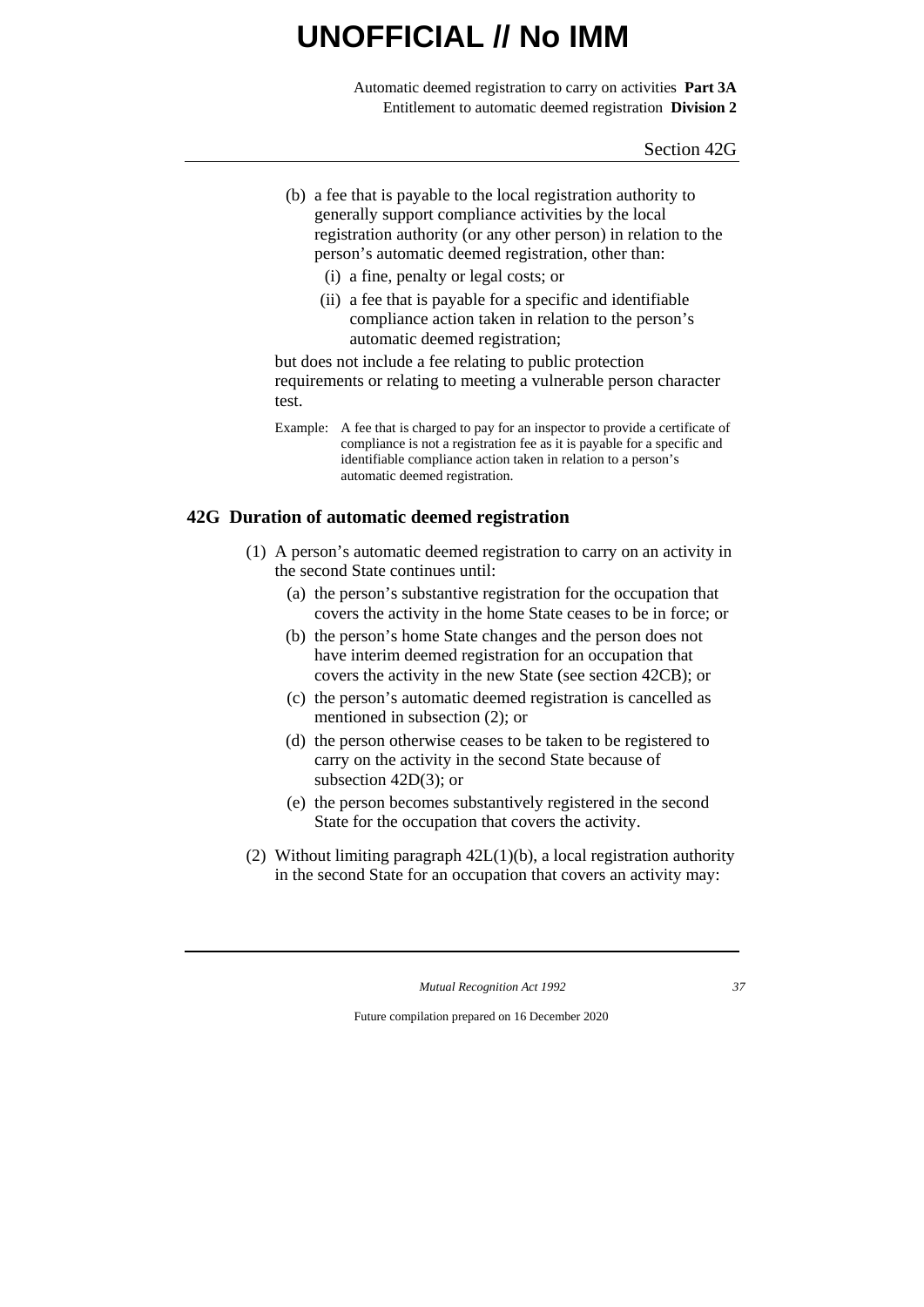Part 3A Automatic deemed registration to carry on activities **Division 2** Entitlement to automatic deemed registration

#### Section 42H

- (a) cancel a person's automatic deemed registration to carry on the activity in that State if the person requests the cancellation; or
- (b) cancel or suspend a person's automatic deemed registration if the person provides false or misleading information to the authority.

### **Subdivision B—Effect of automatic deemed registration**

### **42H Person may carry on equivalent activities**

- (1) To avoid doubt, a person who has automatic deemed registration to carry on an activity in the second State may carry on, in the second State, the activity that the person may carry on in the home State under the person's substantive registration for the occupation that covers the activity.
- (2) However, subject to this Division, the carrying on by the person of the activity in the second State is subject to the laws of the second State, to the extent that those laws:
	- (a) apply equally to all persons carrying on or seeking to carry on the activity under the law of the second State; and
	- (b) are not based on the attainment or possession of some qualification or experience relating to fitness to carry on the activity.

### **42J Evidence of automatic deemed registration**

#### *Registers*

- (1) Despite any law of a State:
	- (a) a local registration authority in the State for an occupation that covers an activity is not required to include a person's name on a register (however described) relating to the activity if the person has automatic deemed registration to carry on the activity; but

*<sup>38</sup> Mutual Recognition Act 1992*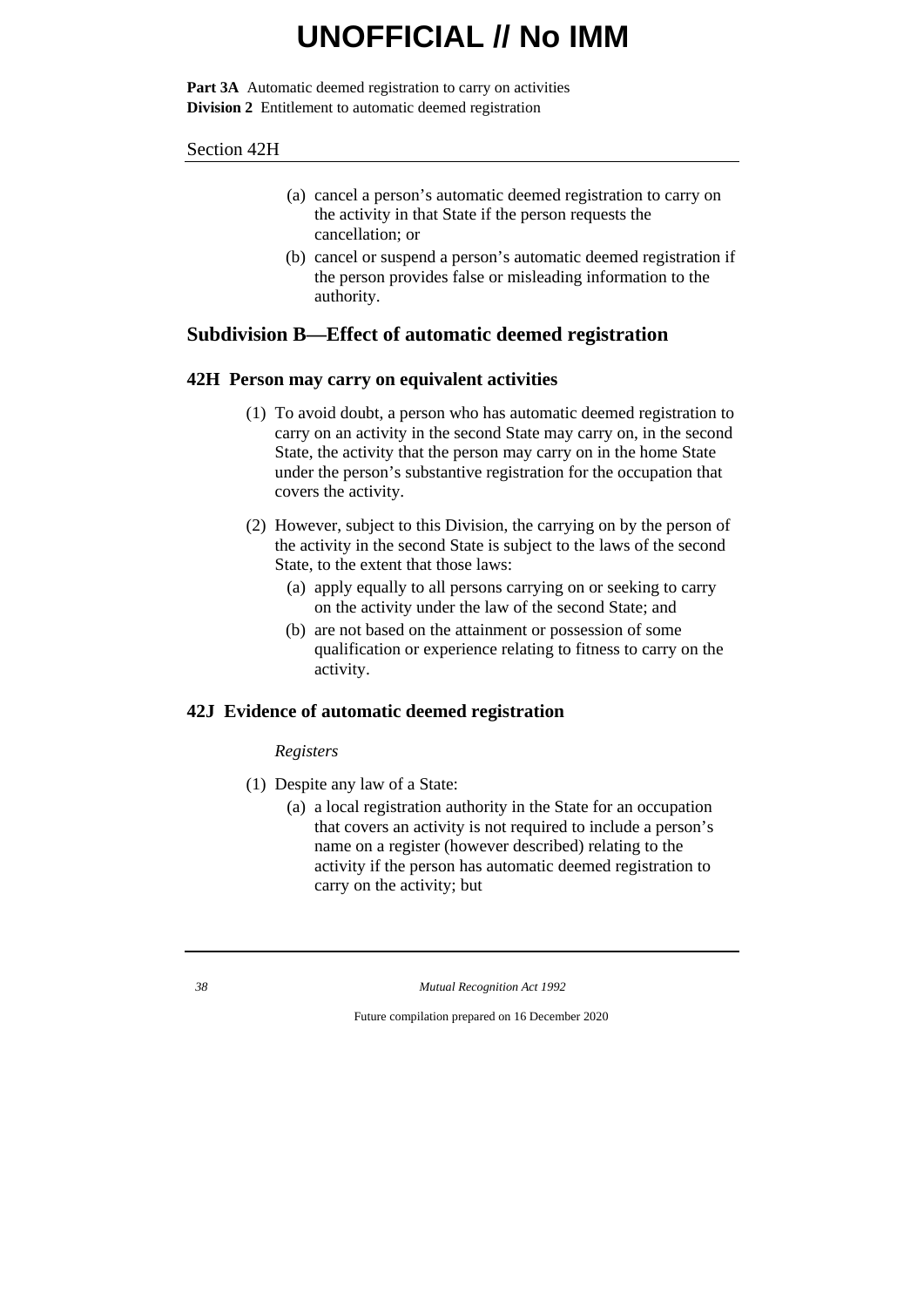Automatic deemed registration to carry on activities **Part 3A** Entitlement to automatic deemed registration **Division 2**

(b) the local registration authority may include on the register the person's name, and any other information authorised or required to be on the register.

If the person's name is not included on the register, the person's name (and other information) is taken, for the purposes of a law of the State, to be included on the register.

#### *Licences etc.*

- (2) Despite any law of a State:
	- (a) a local registration authority in the State for an occupation that covers an activity is not required to give a person any evidence of the person's automatic deemed registration (such as a licence, approval or certification) to carry on the activity; but
	- (b) the local registration authority may give the person such evidence of the person's automatic deemed registration.

If the person is not given such evidence, the person is taken, for the purposes of a law of the State, to hold a licence, approval or certification or other evidence of registration for the activity.

#### *Evidence of registration*

- (3) For the purposes of a law of the second State, if a person has automatic deemed registration to carry on an activity in the second State:
	- (a) evidence of the person's registration for the occupation that covers the activity in the person's home State is taken to be evidence of the person's automatic deemed registration to carry on the activity in the second State (even if the evidence has been issued by the second State); and
	- (b) if the person is relying on evidence from the person's home State, the person must comply with any requirement of the law of the second State to provide evidence of the person's registration to the extent possible.
	- Note: For example, a requirement in a second State for a person's registration number to be shown in the person's advertising would be

*Mutual Recognition Act 1992 39*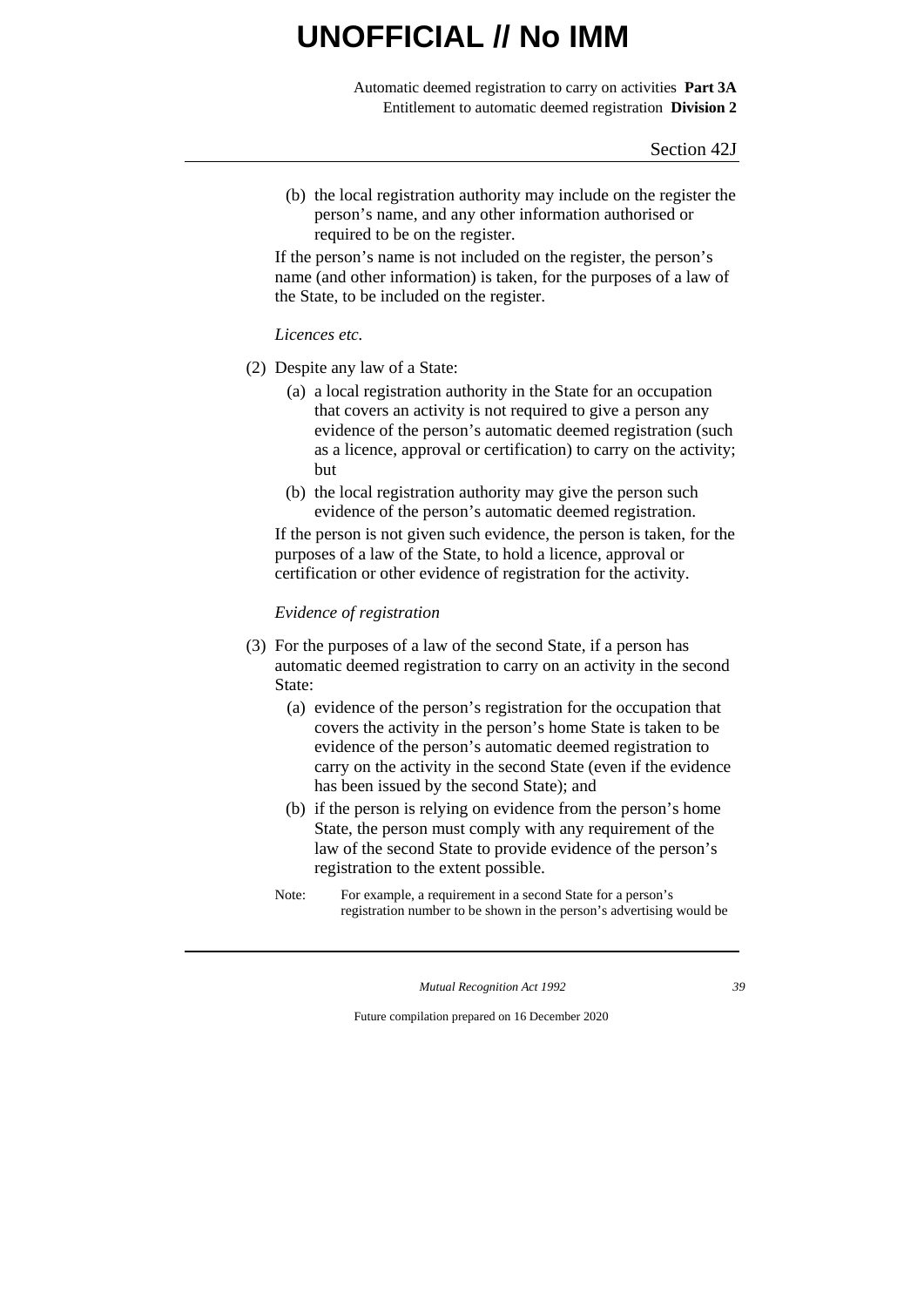Part 3A Automatic deemed registration to carry on activities **Division 2** Entitlement to automatic deemed registration

#### Section 42K

complied with by the person showing their home State registration number in the advertising.

#### **42K Conditions on automatic deemed registration**

(1) A person's automatic deemed registration to carry on an activity in the second State is subject to any condition or undertaking to which the person's registration for the occupation that covers the activity in the home State is subject.

Note: See also section 45 (machinery provisions regarding limitations etc.).

- (2) For the purposes of any law of the second State, a condition of the person's registration in the home State is taken to be a condition of the person's registration in the second State.
- (3) The local registration authority (the *second State authority*) in the second State:
	- (a) may waive:
		- (i) any condition imposed on the automatic deemed registration because of subsection (1); or
		- (ii) any undertaking given to the local registration authority in the home State to the extent that the undertaking relates to the second State because of subsection (1);
		- if the second State authority thinks it appropriate to do so in the circumstances; and
	- (b) must not impose any conditions on the person's automatic deemed registration.

#### **42L Disciplinary action in relation to automatic deemed registration**

- (1) Without limiting subsection 42H(2) or any other provision of this Part:
	- (a) a person may not carry on an activity in the second State without complying with any public protection requirement or meeting any vulnerable person character test under the law of the second State; and
	- (b) a person who has automatic deemed registration to carry on an activity in the second State is subject to any disciplinary

*40 Mutual Recognition Act 1992*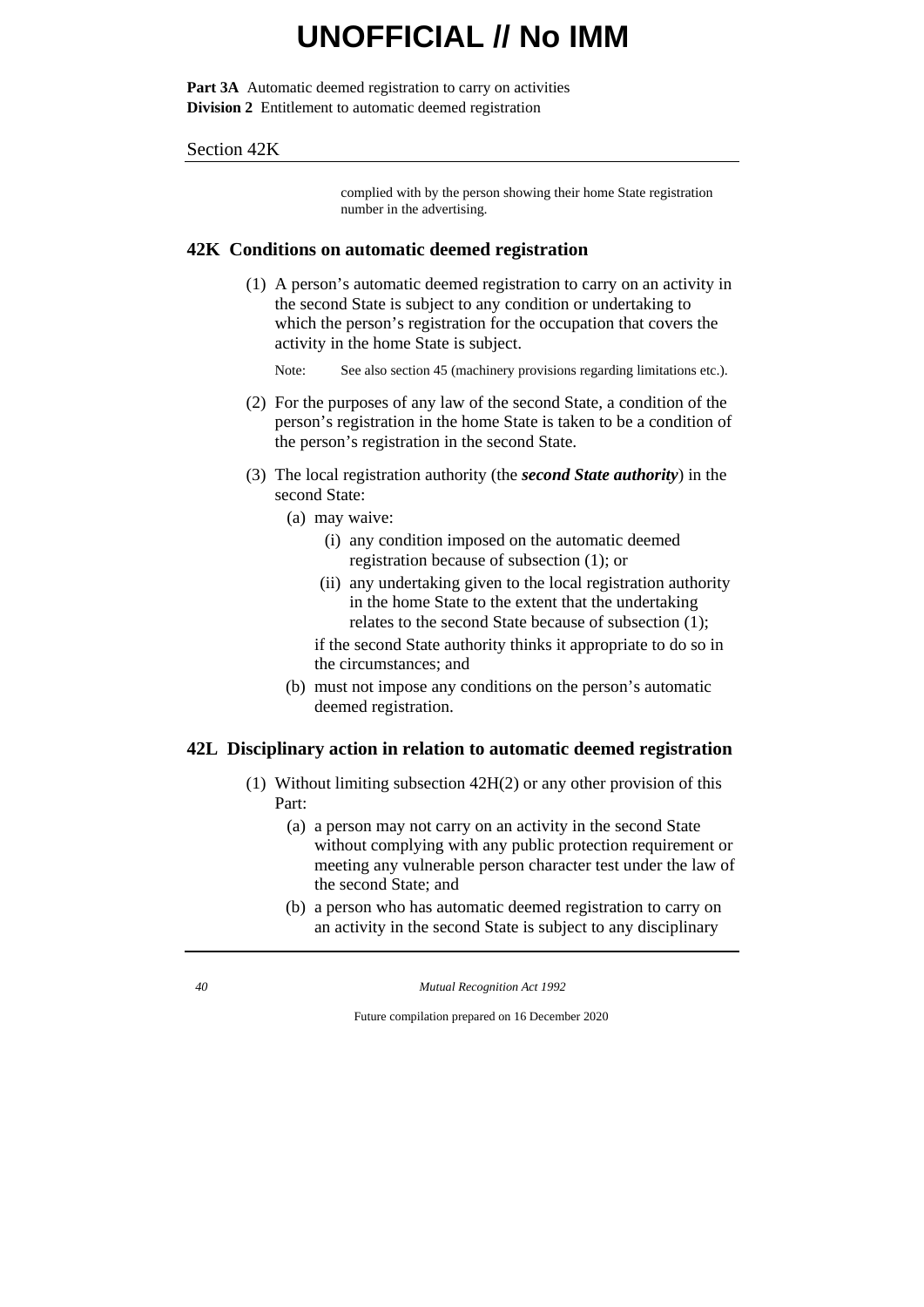Automatic deemed registration to carry on activities **Part 3A** Entitlement to automatic deemed registration **Division 2**

provisions and arrangements that are applicable to persons who are substantively registered in that State.

Note: The person's automatic deemed registration may cease as a result of disciplinary action (see subsection  $42D(3)$  and paragraph  $42G(1)(d)$ ).

#### *Impact of disciplinary action in relation to automatic deemed registration*

(2) If a person's automatic deemed registration for an activity in a State is cancelled or suspended on disciplinary grounds, or as a result of or in anticipation of criminal, civil or disciplinary proceedings, then any registration for the activity (whether effected under Part 3 or otherwise) is affected in the same way.

#### *Determination by Minister*

- (3) A Minister of a State (the *first State*) may, by legislative instrument and with the consent of another State, determine officers or authorities (however described) of the other State that are taken to be officers or authorities for the purposes of any law of the first State.
	- Note: The determination is not subject to disallowance under the *Legislation Act 2003* (see subsection 44(1) of that Act).
- (4) For the purposes of obtaining the consent of the other State, a person authorised by the Minister of the first State may provide information to a person authorised by a Minister of the other State. The information may be given despite any law relating to secrecy, privacy or confidentiality.
- (5) A local registration authority that receives information under subsection (4) is subject to any law relating to secrecy, privacy or confidentiality that would apply if the information were provided under the law of the State under which the authority is constituted or exercises its functions.
- (6) Despite subsection 54(1) of the *Legislation Act 2003*, Part 4 of Chapter 3 (sunsetting) of that Act applies to a determination under subsection (3) of this section.

*Mutual Recognition Act 1992 41*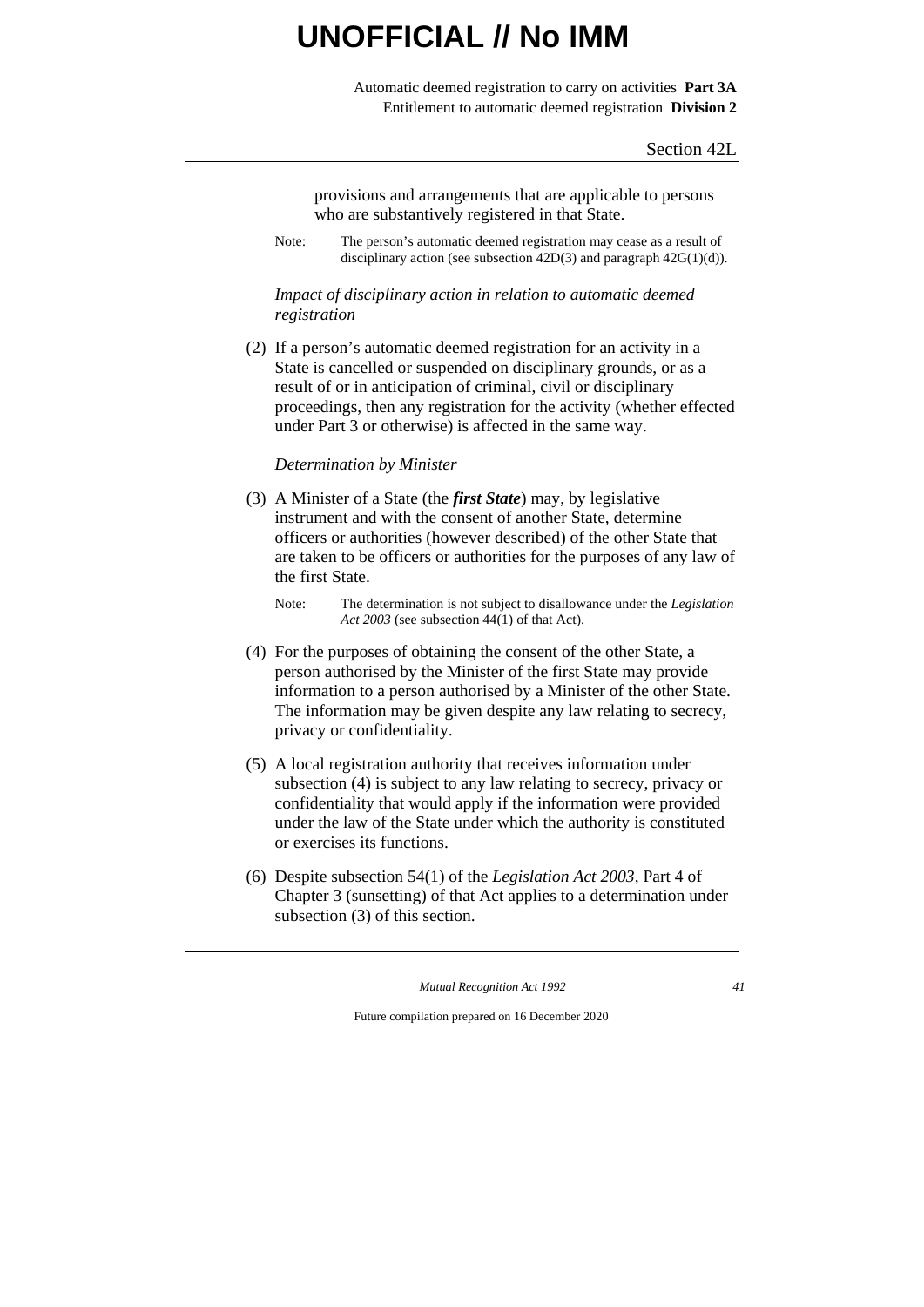Part 3A Automatic deemed registration to carry on activities **Division 2** Entitlement to automatic deemed registration

Section 42LA

### **42LA Notifying other local registration authority of disciplinary action**

- (1) If a local registration authority in a State for an occupation that covers an activity suspends or cancels a person's automatic deemed registration to carry on the activity in the State, the local registration authority must notify all local registration authorities for the occupation that covers the activity in all other States of the following:
	- (a) the person's name and address;
	- (b) information identifying the person's automatic deemed registration;
	- (c) the fact that the automatic deemed registration has been suspended or cancelled;
	- (d) whether the suspension or cancellation is subject to an appeal;
	- (e) information relating to the reason for the suspension or cancellation;
	- (f) for a suspension—the period of the suspension.
- (2) The information may be provided despite any law relating to secrecy, privacy or confidentiality.
- (3) Nothing in this section affects any obligation or power to provide information apart from this section.

*Receiving information*

- (4) A local registration authority that receives information under subsection (1):
	- (a) is subject to any law relating to secrecy, privacy or confidentiality that would apply if the information were provided under the law of the State under which the authority is constituted or exercises its functions; and
	- (b) may receive the information for the purposes of the person's automatic deemed registration, substantive registration (whether under Part 3 or otherwise) or interim deemed registration in the State.

*42 Mutual Recognition Act 1992*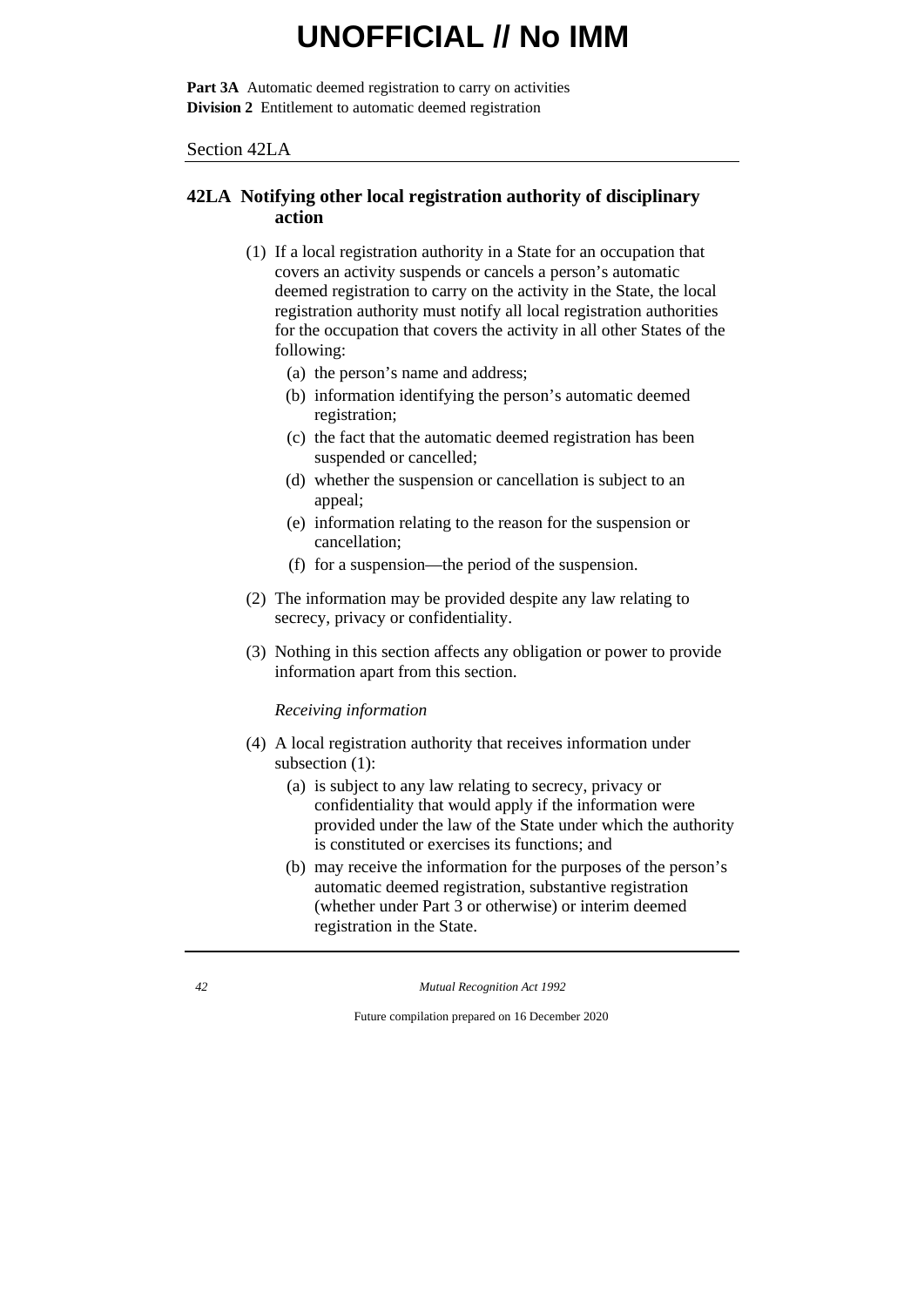Automatic deemed registration to carry on activities **Part 3A** Entitlement to automatic deemed registration **Division 2**

### **Subdivision C—Other effects of automatic deemed registration on State laws**

#### **42M References in State laws to registration in other States**

- (1) This section applies if a provision of a law of a State (the *first State*) contains an explicit reference to a person registered in another State for an occupation that covers an activity.
- (2) The reference does not apply to a person who has automatic deemed registration to carry on the activity in the first State.
- (3) Subsection (2) does not prevent the provision from otherwise applying to the person.
	- Example: A provision of a law of the first State prohibits a person from advertising as an architect unless the person is registered under that law or a law of another State.

For a person with automatic deemed registration in the first State, the provision would apply to the person as if the person was locally registered, and not as if the person was registered under the law of the person's home State.

#### **42N References in State laws to former registration**

A reference (however described) in a State law to a person who was, but is no longer, registered in the State for an occupation that covers an activity includes a reference to a person who:

- (a) had, but no longer has, automatic deemed registration to carry on the activity in the State; and
- (b) is not otherwise registered (in accordance with Part 3 or otherwise) for the occupation that covers the activity in the State.

### **42P Formalities requiring personal attendance**

Neither automatic deemed registration, nor entitlement to automatic deemed registration, requires compliance with any statutory or other formalities (whether before or after the automatic

*Mutual Recognition Act 1992 43*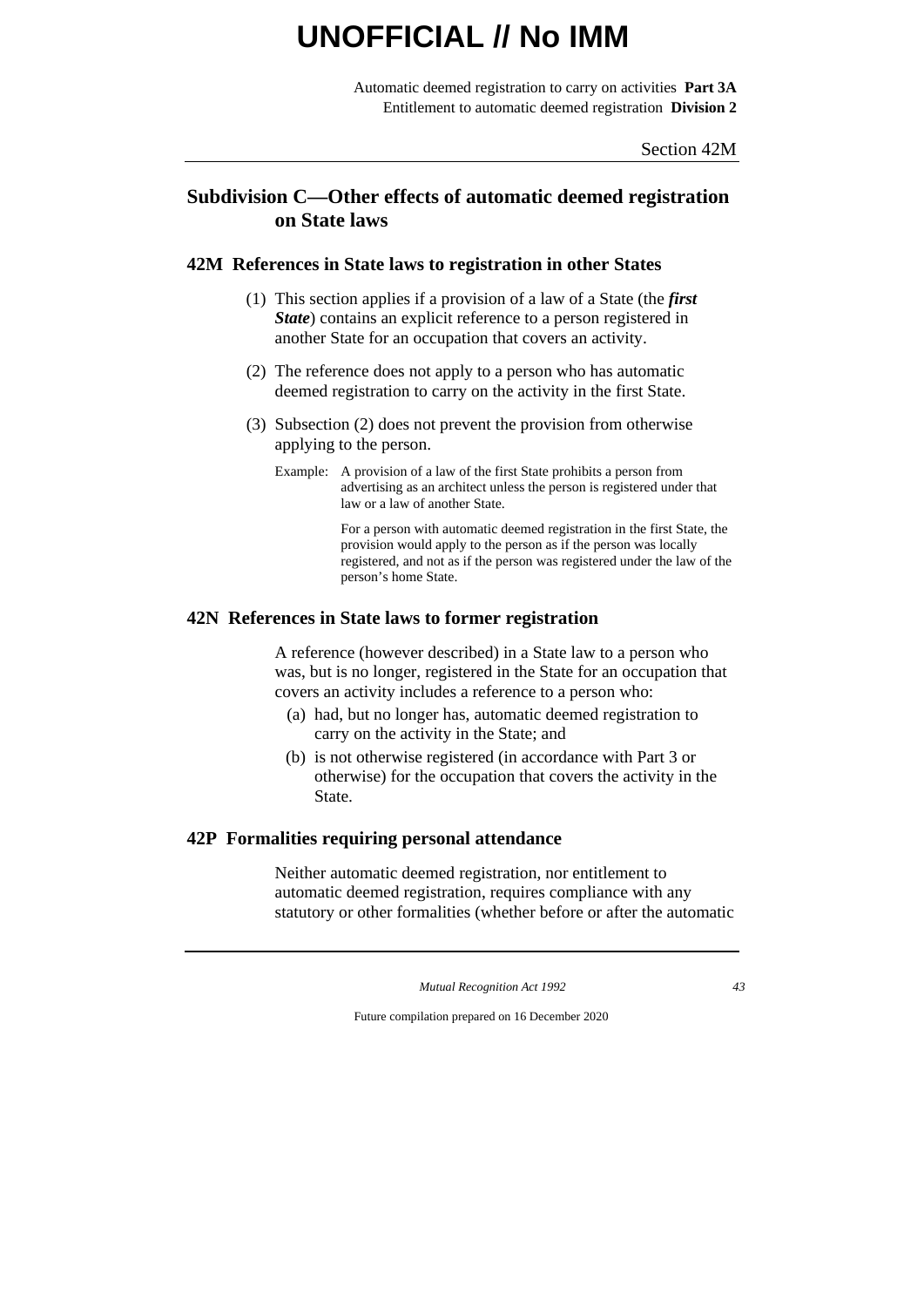Part 3A Automatic deemed registration to carry on activities **Division 2** Entitlement to automatic deemed registration

#### Section 42Q

deemed registration begins) requiring personal attendance in the second State for the purposes of becoming registered.

### **42Q Effect of automatic deemed registration on obligations in other States**

Unless the contrary intention appears, if a law of the second State imposes an obligation on a person who has automatic deemed registration to carry on an activity in that State, the person is not required to comply with the obligation in relation to activities carried on by the person in any other State.

Note: For example, the law of the second State requires a registered person to keep a record of workers who are employed by the person. The obligation does not apply in relation to workers who are employed by the person to work solely outside the second State.

*44 Mutual Recognition Act 1992*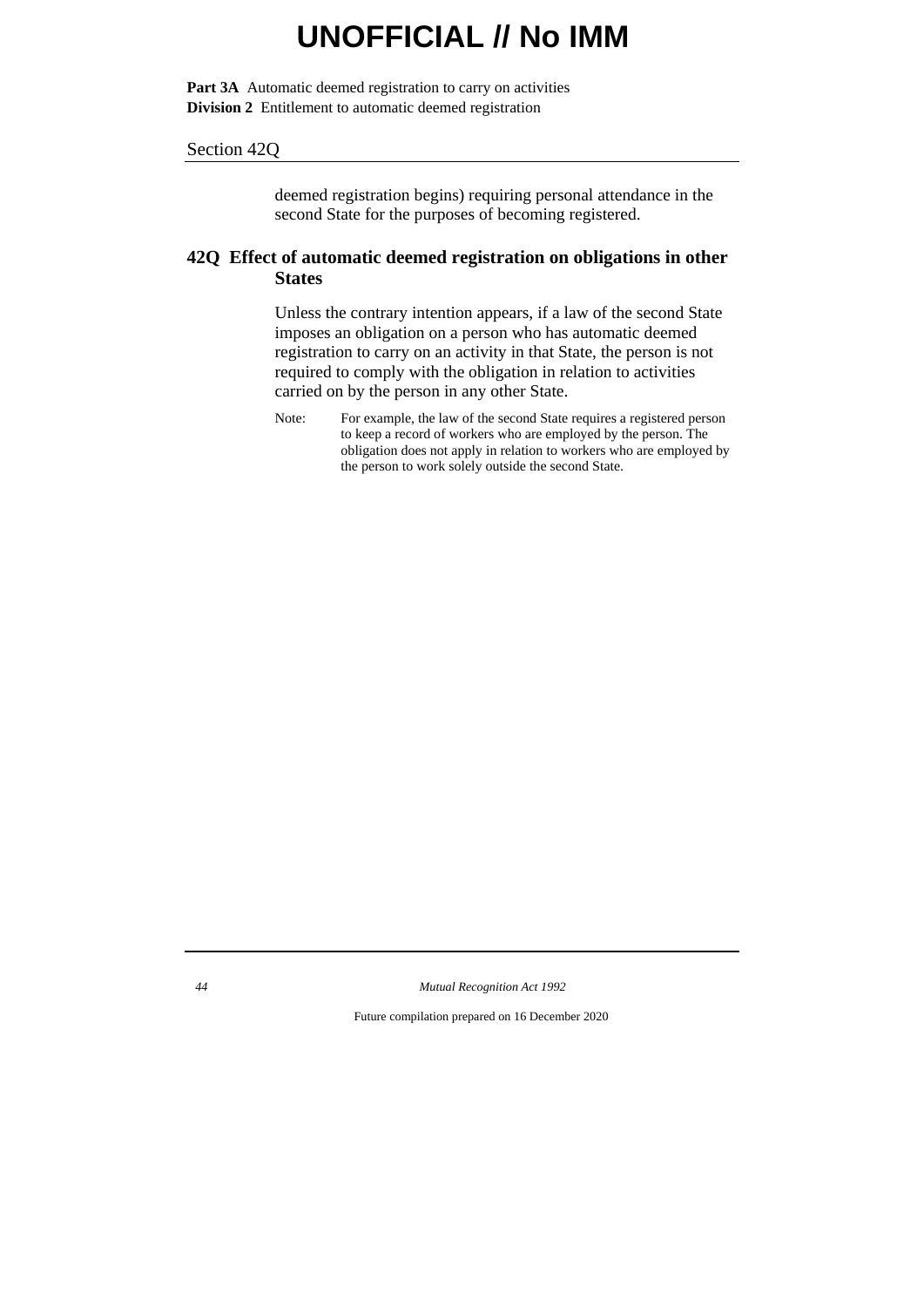Automatic deemed registration to carry on activities **Part 3A** General provisions **Division 3**

### **Division 3—General provisions**

### **42R Exempting registrations because of significant risk to consumer protection etc.**

- (1) A Minister of a State (the *declaration State*) may declare, by legislative instrument, that:
	- (a) a specified registration in the declaration State is excluded from the operation of automatic deemed registration; or
	- (b) a specified registration in the declaration State is excluded from the operation of automatic deemed registration on the basis of a specified substantive registration in one or more other specified States;

if the Minister is satisfied that the declaration is necessary because of a significant risk, arising from particular circumstances or conditions in the declaration State, to:

- (c) consumer protection; or
- (d) the health or safety of workers or the public.
- Note: The declaration is not subject to disallowance under the *Legislation Act 2003* (see subsection 44(1) of that Act).
- (2) The declaration must include a statement explaining the risk to consumer protection or the health or safety of workers or the public.
- (3) The declaration has effect only in relation to the declaration State.
- (4) The local registration authority in the declaration State for the occupation that covers the activity authorised by the specified registration is to give effect to the declaration.
- (5) Despite subsection 54(1) of the *Legislation Act 2003*, Part 4 of Chapter 3 (sunsetting) of that Act applies to a declaration under subsection (1) of this section.
- (6) That Act applies, in relation to a declaration under subsection (1), as if the reference to tenth anniversary in subsection 50(1) of that Act were a reference to fifth anniversary.

*Mutual Recognition Act 1992 45*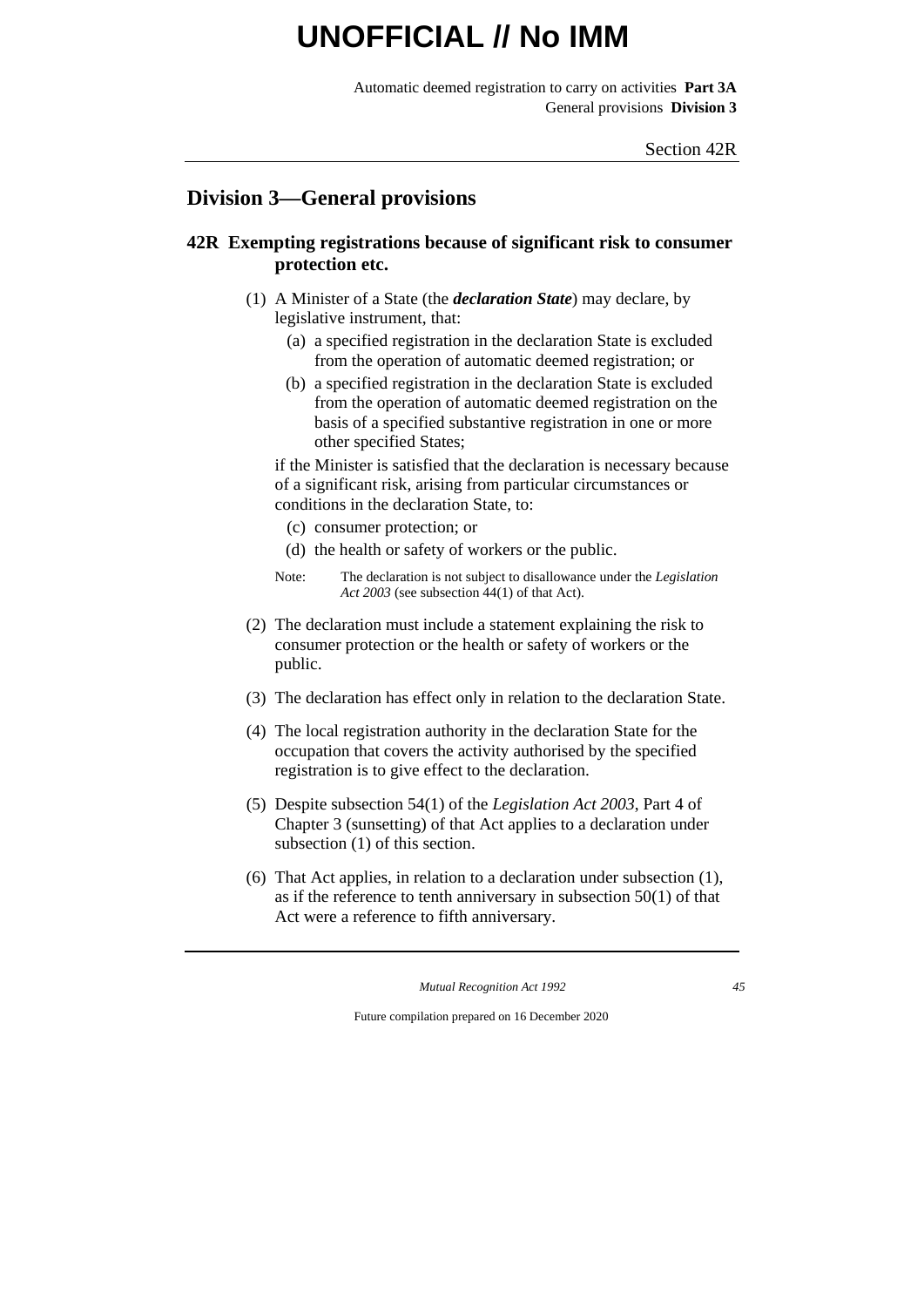Part 3A Automatic deemed registration to carry on activities **Division 3** General provisions

#### Section 42RA

Note: The effect of subsection (6) is that the declaration sunsets under the *Legislation Act 2003* after 5 years (instead of 10 years).

#### *Declaration not to give preference*

(7) A declaration under subsection (1) is invalid to the extent that it gives preference (within the meaning of section 99 of the Commonwealth Constitution) to one State or part of a State over another State or part of a State.

#### **42RA Exempting registrations temporarily**

- (1) A Minister of a State (the *declaration State*) may declare, before the end of 6 months after this section commences, by legislative instrument, that:
	- (a) a specified registration in the declaration State is excluded from the operation of automatic deemed registration; or
	- (b) a specified registration in the declaration State is excluded from the operation of automatic deemed registration on the basis of a specified substantive registration in one or more other specified States;

until the end of that 6 month period if the Minister is not satisfied that the automatic deemed registration does not create a significant risk, arising from particular circumstances or conditions in the declaration State, to:

- (c) consumer protection; or
- (d) the health or safety of workers or the public.
- Note: The declaration is not subject to disallowance under the *Legislation Act 2003* (see subsection 44(1) of that Act).
- (2) The declaration has effect only in relation to the declaration State.
- (3) The local registration authority in the declaration State for the occupation authorised by the specified registration is to give effect to the declaration.
- (4) The declaration is repealed at the end of the 6-month period (unless the declaration is revoked earlier).

*46 Mutual Recognition Act 1992*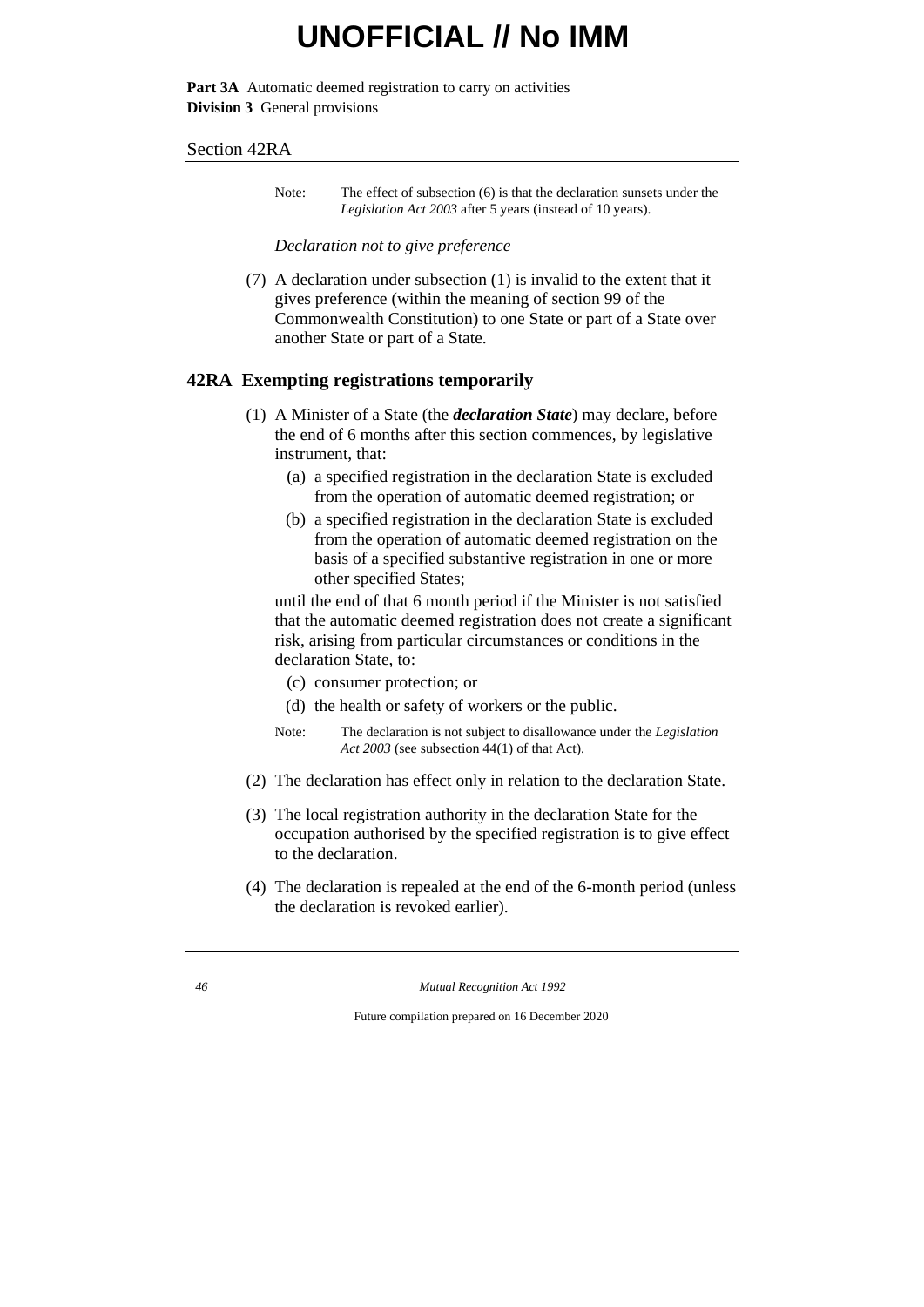Automatic deemed registration to carry on activities **Part 3A** General provisions **Division 3**

*Declaration not to give preference*

(5) A declaration under subsection (1) is invalid to the extent that it gives preference (within the meaning of section 99 of the Constitution) to one State or part of a State over another State or part of a State.

### **42SA Person providing information about home State to local registration authority**

A local registration authority in a State for an occupation that covers an activity may request a person who has automatic deemed registration to carry on the activity in the State to provide evidence of the person's place of residence or place of work (as the case requires).

### **42S Local registration authorities providing and receiving information**

- (1) The local registration authority (the *home State authority*) for a person's home State must give a local registration authority (the *second State authority*) of a second State information under subsection (2) if the second State authority notifies the home State authority that the information is required in connection with:
	- (a) a notification of the person's automatic deemed registration in accordance with subsection 42E(1); or
	- (b) the person's automatic deemed registration; or
	- (c) actual or possible disciplinary action against the person in relation to the person's automatic deemed registration.
- (2) The home State authority must give, as soon as reasonably practicable, any information reasonably required about the person, including any or all of the following information:
	- (a) the person's name and address;
	- (b) information identifying the person's substantive registration for the activity;
	- (c) information relating to disciplinary action taken against the person (if applicable);

*Mutual Recognition Act 1992 47*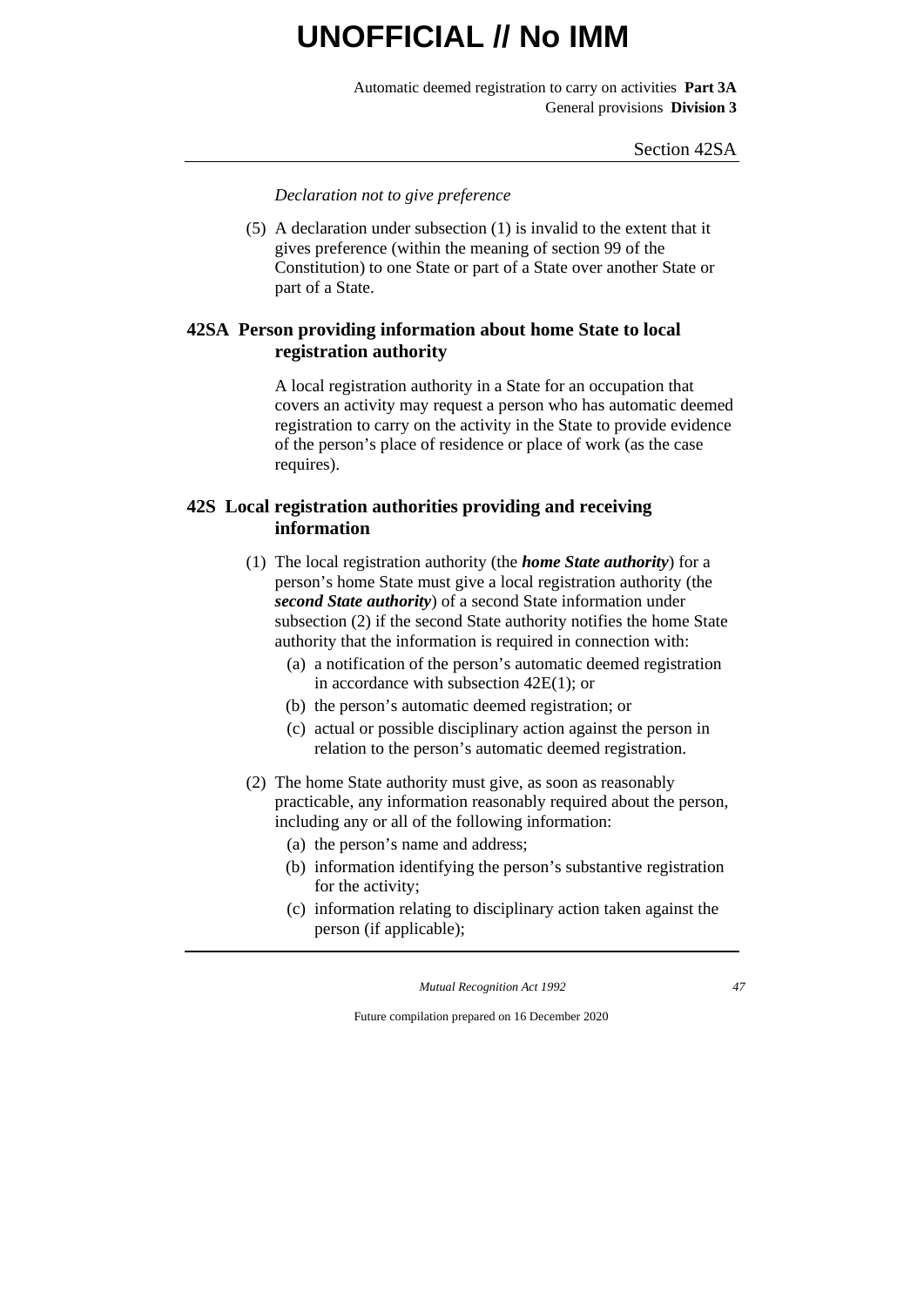Part 3A Automatic deemed registration to carry on activities **Division 3** General provisions

#### Section 42T

- (d) information relating to conditions on the substantive registration.
- (3) The information may be given despite any law relating to secrecy, privacy or confidentiality.
- (4) Nothing in this section affects any obligation or power to provide information apart from this section.

#### *Receiving information*

- (5) A local registration authority in a State that receives information relating to a person under subsection (2):
	- (a) is subject to any law relating to secrecy, privacy or confidentiality that would apply if the information were provided under the law of the State under which the authority is constituted or exercises its functions; and
	- (b) may receive the information for the purposes of the person's automatic deemed registration, substantive registration (whether under Part 3 or otherwise) or interim deemed registration in the State.

### **42T General responsibilities of local registration authorities**

*Facilitating operation of this Part*

(1) It is the duty of each local registration authority in a State to facilitate the operation of this Part in relation to the occupations covering activities for which the authority is responsible.

### *Guidelines and information*

- (2) It is the duty of each local registration authority in a State to prepare and make available guidelines and information regarding the operation of this Part in relation to the occupations covering activities for which the authority is responsible.
- (3) Without limiting subsection (2), it is the duty of each local registration authority in a State to make publicly available

*48 Mutual Recognition Act 1992*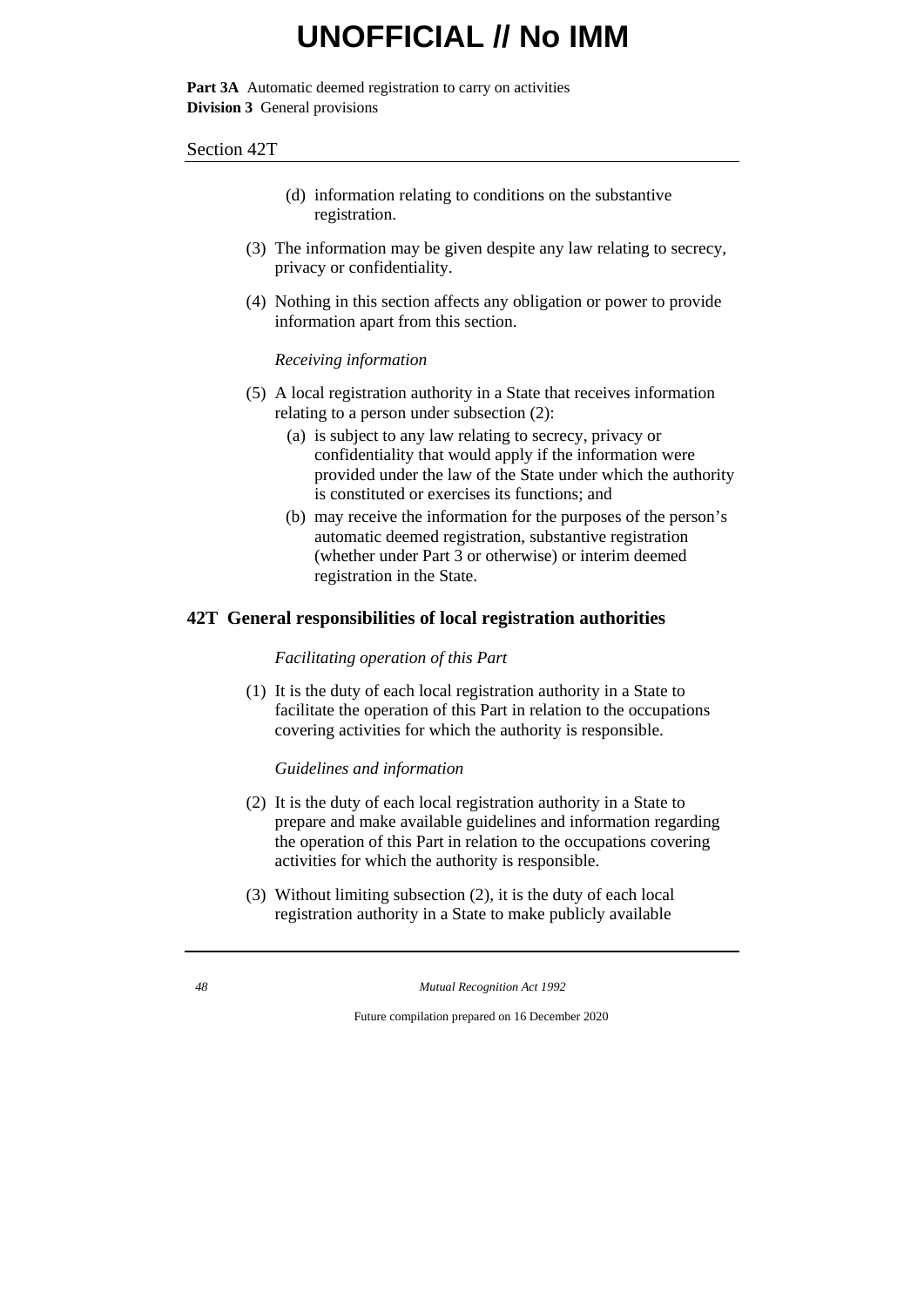Automatic deemed registration to carry on activities **Part 3A** General provisions **Division 3**

Section 42U

information about how personal information (within the meaning of the *Privacy Act 1988*) may be used for the purposes of this Part.

(4) The guidelines and information under subsection (2) or (3) are to be available within 6 months of the commencement day for the State.

### **42U Saving**

Nothing in this Part prevents a person from seeking registration or being registered to carry on an activity under a law apart from this Part.

Note: A person may have substantive registration, or interim deemed registration, in a State in accordance with Part 3, as well as substantive registration under a State law.

*Mutual Recognition Act 1992 49*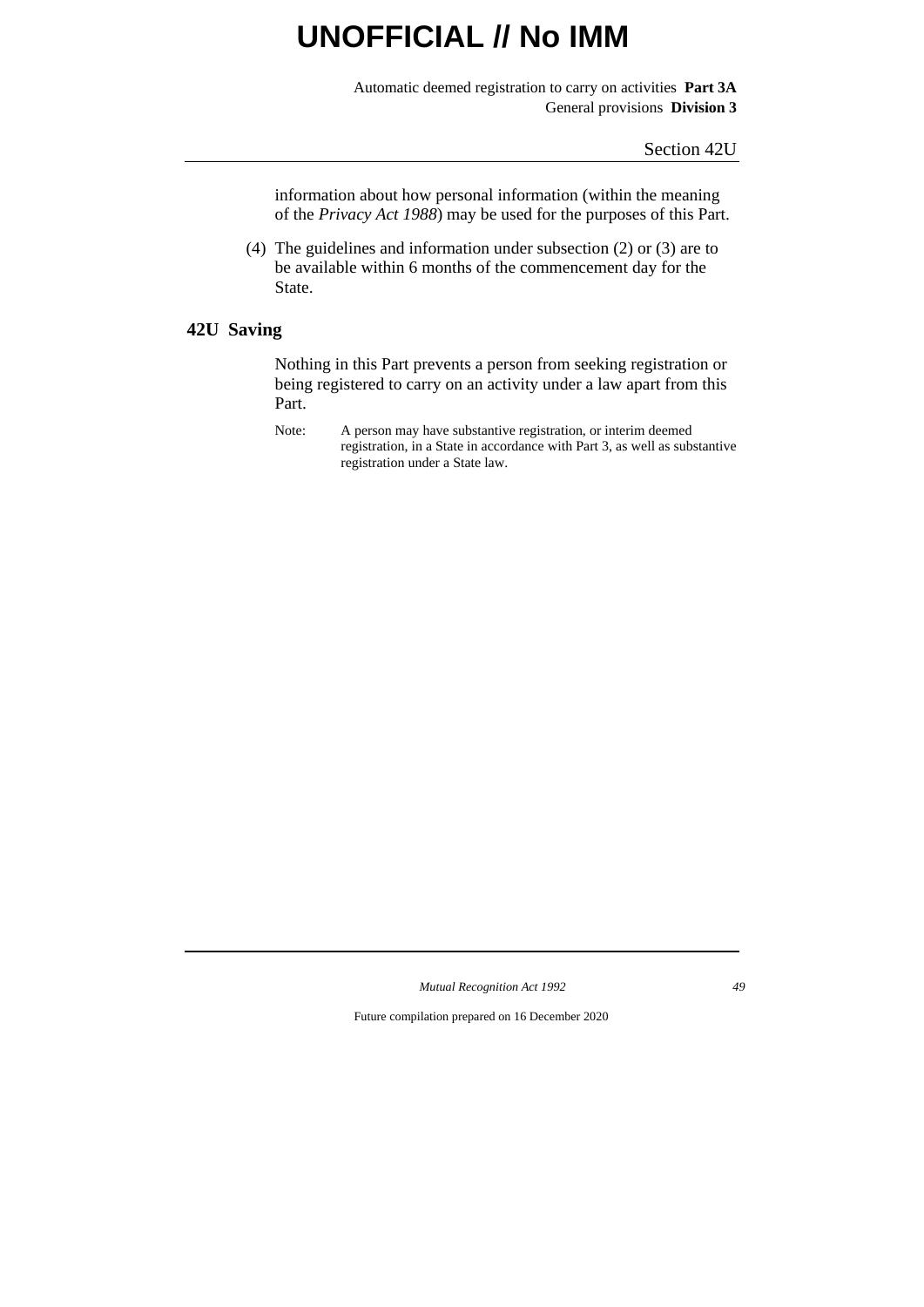**Part 4** General

#### Section 43

### **Part 4—General**

### **43 This Act does not confer judicial power on State local registration authorities or tribunals etc.**

- (1) This Act has no effect to the extent (if any) to which it purports to confer judicial power on a local registration authority, or a tribunal or other body of a State (other than a Court of the State).
- (2) In this section:

*judicial power* means the judicial power of the Commonwealth referred to in section 71 of the Constitution.

### **44 Application of mutual recognition principles**

- (1) The mutual recognition principles in this Act and the provisions of this Act may be taken into consideration in proceedings of any kind and for any purpose.
- (2) Nothing in this Act prevents a person from relying on the mutual recognition principles in this Act in relation to more than 2 States.

#### **45 Machinery provisions regarding limitations etc.**

- (1) If Part 3 provides that conditions or undertakings that apply or are relevant to registration in the first State also apply or are relevant to registration in the second State, they are to be construed with any necessary adaptations, including the following (where appropriate and so far as practicable):
	- (a) references to the first State are to be read as references to the second State;
	- (b) references to officers or authorities of the first State are to be read as references to the corresponding officers or authorities of the second State.
- (2) If Part 3A provides that conditions or undertakings that apply or are relevant to registration in the home State also apply or are

*50 Mutual Recognition Act 1992*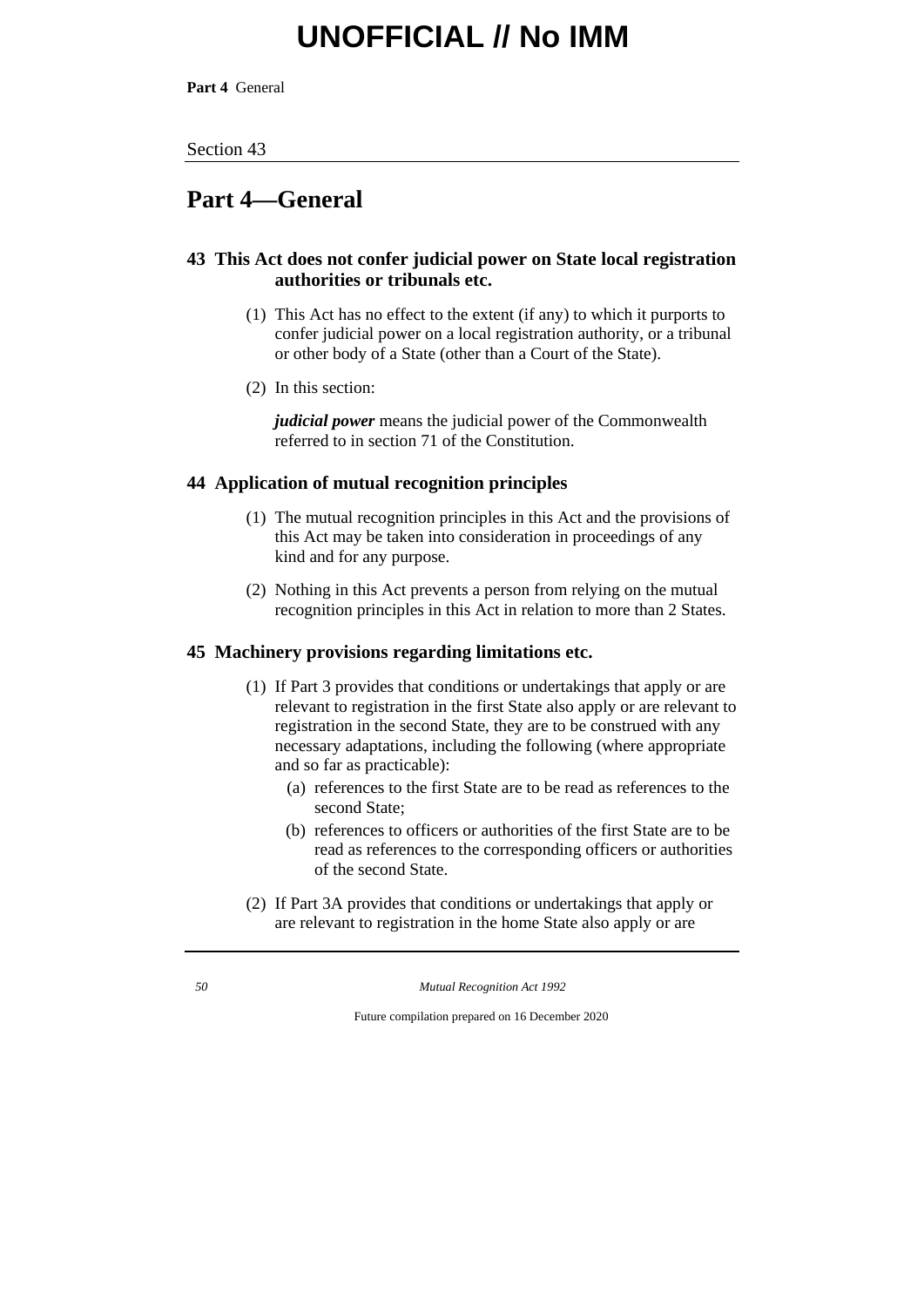General **Part 4**

relevant to automatic deemed registration in the second State, they are to be construed with any necessary adaptations, including the following (where appropriate and so far as practicable):

- (a) references to the home State are to be read as references to the second State;
- (b) references to officers or authorities of the home State are to be read as references to the corresponding officers or authorities of the second State.

### **46 Determining place of production**

- (1) For the purpose of determining where goods are produced for the purposes of this Act, goods are taken to be produced in the State where the most recent step has occurred in the process of producing the goods (including, for example, processing, harvesting or packaging the goods).
- (2) Subsection (1) applies even though:
	- (a) the process of production may be incomplete; or
	- (b) some steps in the process have not yet been carried out; or
	- (c) some steps in the process were carried out elsewhere, whether in another State or outside Australia; or
	- (d) the goods or any components of the goods were imported.

### **46A Application of amendments made by the** *Mutual Recognition Amendment Act 2020*

- (1) The amendments of section 19 made by Schedule 1 to the *Mutual Recognition Amendment Act 2020* apply in relation to any notice given to a local registration authority in a State under that section after the commencement day for the State.
- (2) Part 3A of this Act, as inserted by Schedule 1 to the *Mutual Recognition Amendment Act 2020*, applies in relation to any activity begun in a State after the commencement day for the State.
- (3) Section 43 of this Act, as inserted by Schedule 1 to the *Mutual Recognition Amendment Act 2020*, applies in relation to any

*Mutual Recognition Act 1992 51*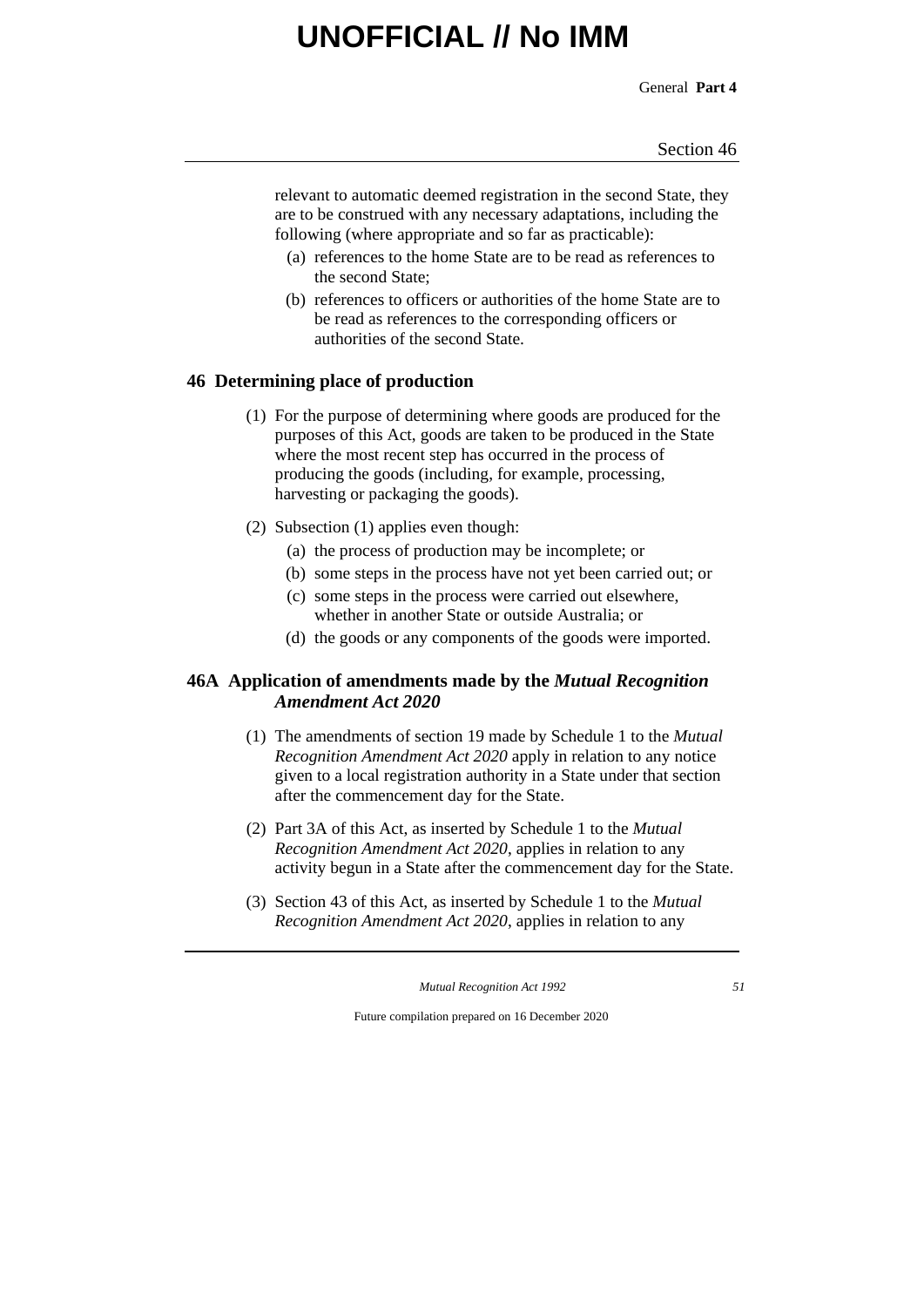**Part 4** General

#### Section 47

conferral of power on a local registration body, or a tribunal or other body of a State (whether before or after the commencement day for the State).

#### **47 Amendment of Schedules**

- (1) The Governor-General may make regulations amending the Schedules.
- (2) No such regulation may be made unless the designated person for each of the then participating jurisdictions has published a notice in the official gazette of the jurisdiction setting out the terms of the proposed regulation and requesting that it be made.
- (3) For the purposes of this section, the designated person for a State is the Governor, for the Australian Capital Territory is the Chief Minister and for the Northern Territory is the Administrator.

*52 Mutual Recognition Act 1992*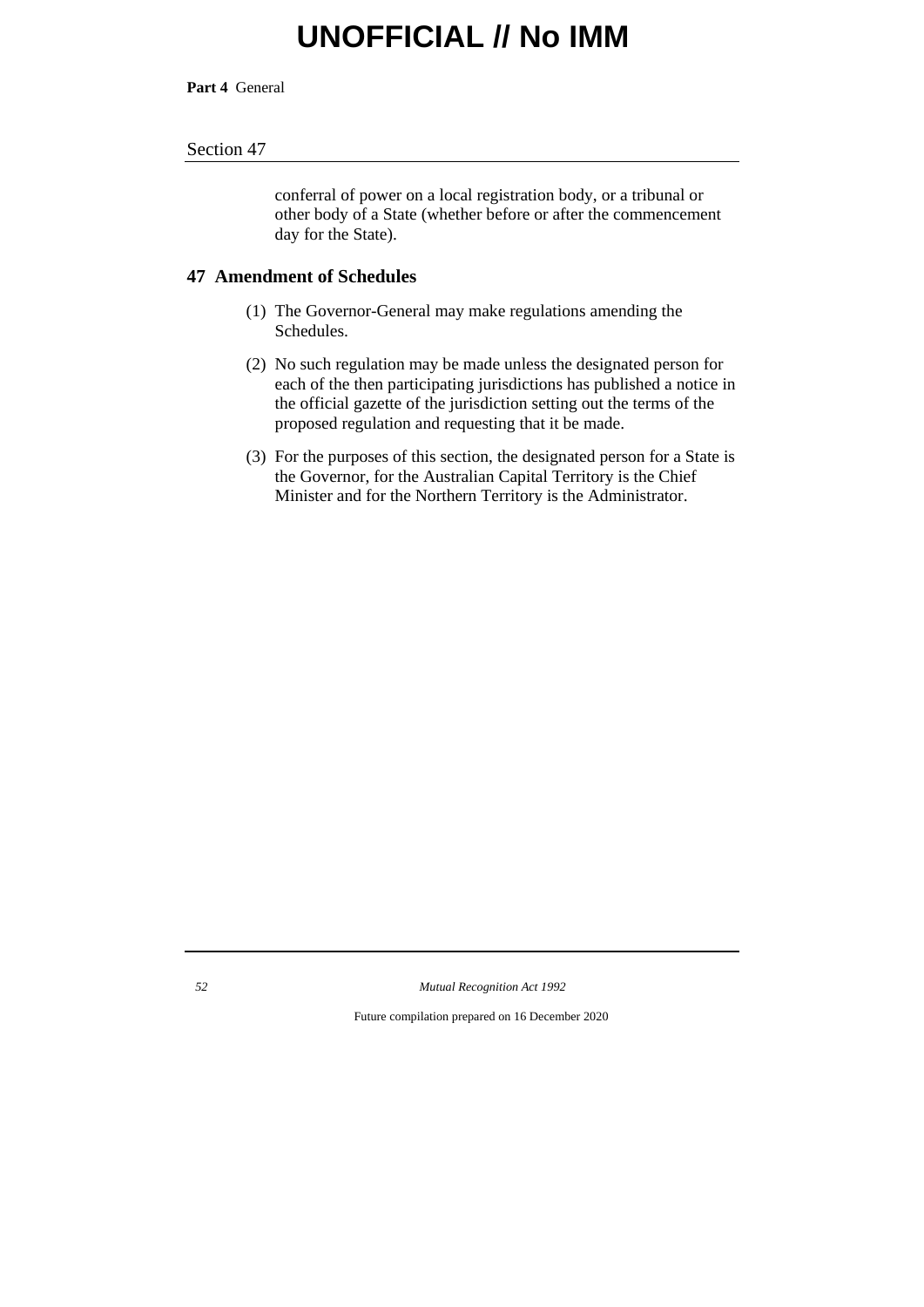Permanent exemptions: goods **Schedule 1**

## **Schedule 1—Permanent exemptions: goods**

Subsection 14(1)

- 1. Firearms and other prohibited or offensive weapons.
- 2. Fireworks.
- 3. Gaming machines.
- 4. Pornographic material.

*Mutual Recognition Act 1992 53*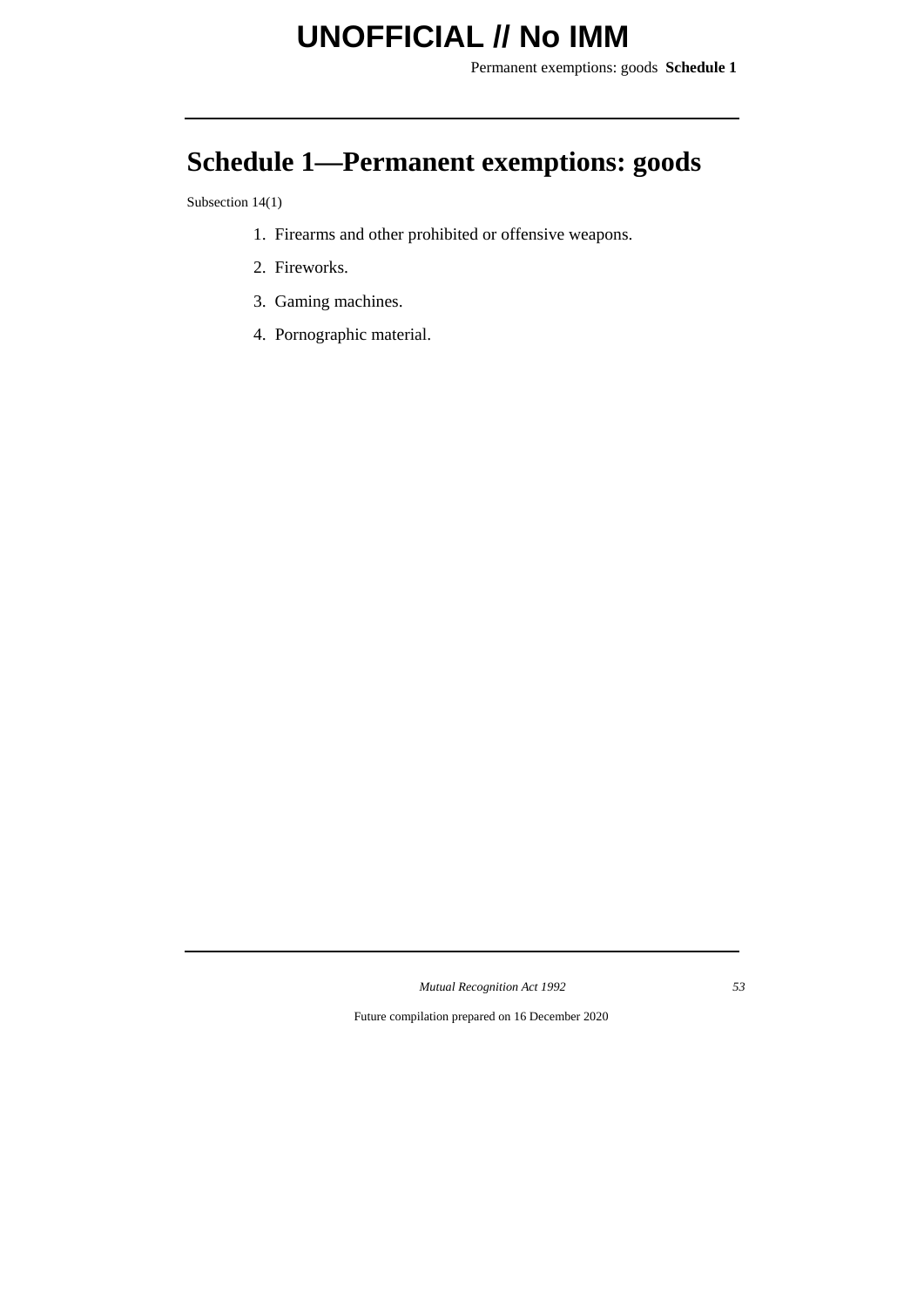**Schedule 2** Permanent exemptions: laws relating to goods

## **Schedule 2—Permanent exemptions: laws relating to goods**

Subsection 14(2)

- 1. A law of a State relating to quarantine, to the extent that:
	- (a) the law (or a direction or instrument given or made under the law or some other action taken under the law) regulates or prohibits the bringing of specified goods into the State or into a defined area of the State; and
	- (b) the State or area is substantially free of a particular disease, organism, variety, genetic disorder or any other similar thing; and
	- (c) it is reasonably likely that the goods would introduce or substantially assist the introduction of the disease, organism, variety, disorder or other thing into the State or area; and
	- (d) it is reasonably likely that that introduction would have a long-term and substantially detrimental effect on the whole or any part of the State.
- 2. A law of a State to the extent that it is enacted or made substantially for the purpose of protecting a species or other class of animals or plants from extinction in the State and that it prohibits or restricts the possession, sale, killing or capture of animals or plants of that species or other class in the State.
- 3. *Ozone Protection Act 1991* of the Australian Capital Territory.
- 4. *Weapons Act 1991* of the Australian Capital Territory.
- 5. *Ozone Protection Act 1989* of New South Wales.
- 6. *Clean Air Act 1963* of Queensland, Part 4A.
- 7. Hazardous Substances (Chlorofluorocarbons and Other Ozone Layer Depleting Substances) Regulation 1988 under the *Health Act 1937-1988* of Queensland.
- 8. *Beverage Container Act, 1975* of South Australia.
- 9. Clean Air Act, 1984 of South Australia, Part IIIA.

*54 Mutual Recognition Act 1992*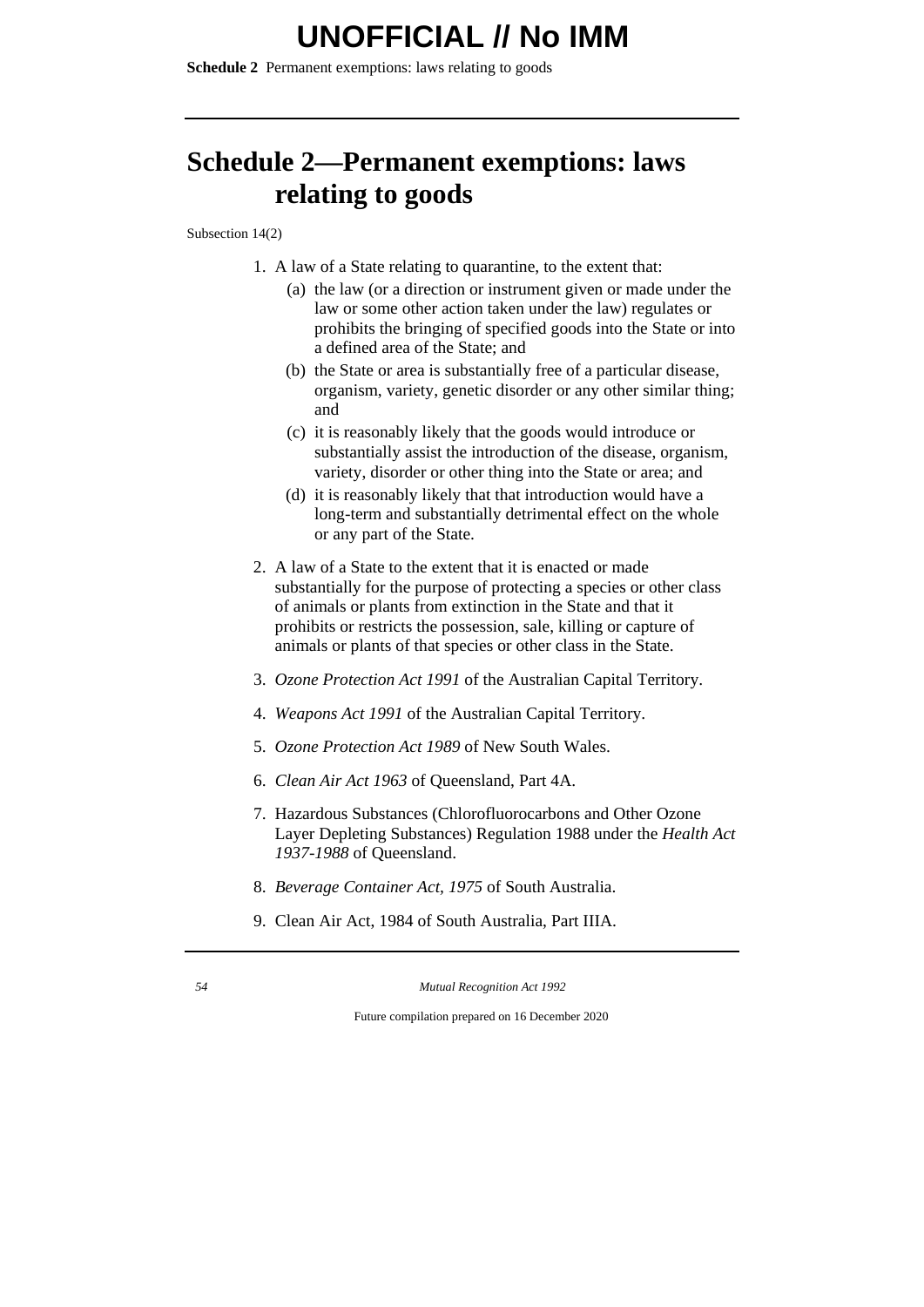Permanent exemptions: laws relating to goods **Schedule 2**

- 10. A law of Tasmania to the extent that it relates to the possession, sale or capture of abalone, crayfish or scallops of a certain minimum size.
- 11. *Chlorofluorocarbons and other Ozone Depleting Substances Control Act 1988* of Tasmania.
- 12. *Environment Protection Act 1970* of Victoria, section 16 (in relation to ozone depleting substances), paragraphs 41(2)(d) and  $71(1)(gba)$ .
- 13. Environmental Protection Regulations 1987 under the *Environmental Protection Act 1986* of Western Australia.
- 14. *Business Franchise ("X" Videos) Act 1990* of the Australian Capital Territory.
- 15. *Classification of Publications Ordinance 1983* of the Australian Capital Territory.
- 16. *Crimes Act, 1900* of the Australian Capital Territory, section 92NB.
- 17. *Film Classification Act 1971* of the Australian Capital Territory.
- 18. *Publications Control Act 1989* of the Australian Capital Territory.
- 19. Film and Video Tape Classification Act 1984 of New South Wales.
- 20. Indecent Articles and Classified Publications Act 1975 of New South Wales.
- 21. *Classification of Publications and Films Act* of the Northern Territory.
- 22. *Classification of Films Act 1991* of Queensland.
- 23. *Classification of Publications Act 1991* of Queensland.
- 24. Classification of Films for Public Exhibition Act, 1971 of South Australia and regulations under the Act.
- 25. Classification of Publications Act, 1974 of South Australia and regulations under the Act.

*Mutual Recognition Act 1992 55*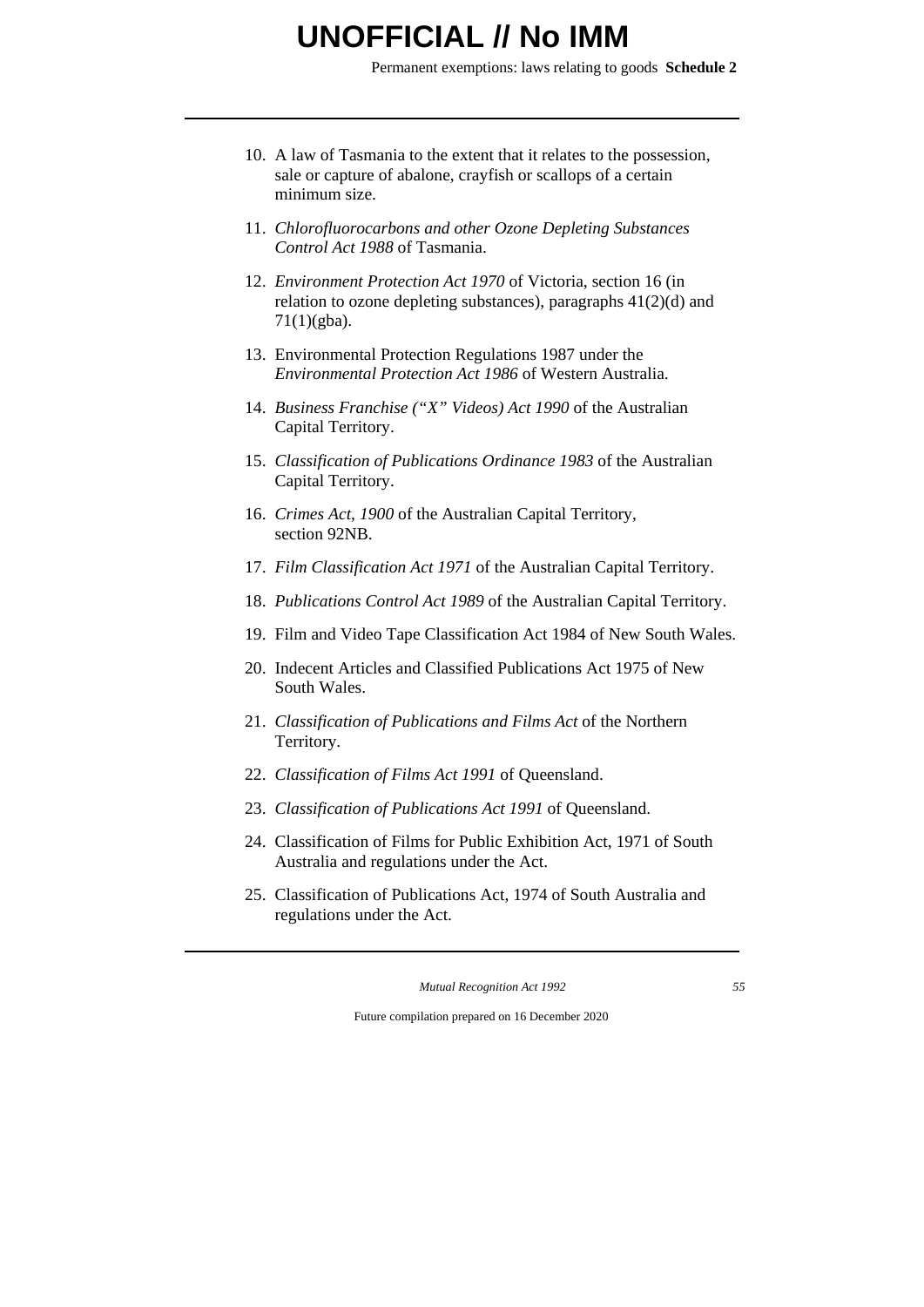**Schedule 2** Permanent exemptions: laws relating to goods

- 26. *Summary Offences Act, 1953* of South Australia, sections 33 and 35.
- 27. *Classification of Publications Act* 1984 of Tasmania.
- 28. *Classification of Films and Publications Act* 1990 of Victoria.
- 29. *Censorship of Films Act 1947* of Western Australia.
- 30. *Indecent Publications and Articles Act 1902* of Western Australia.
- 31. *Video Tapes Classification and Control Act 1987* of Western Australia.
- 32. *Ozone Protection Act* of the Northern Territory.
- 33. *Summary Offences Act 1953* of South Australia, section 9B.
- 34 Each of the following:
	- (a) Part 2 of the *Environment Protection (Beverage Containers and Plastic Bags) Act* (NT);
	- (b) all other provisions of that Act, to the extent that they relate to the container deposit scheme established by that Part;
	- (c) regulations made under that Act, to the extent that they relate to that scheme.
- 35 Each of the following:
	- (a) Part 5 of the *Waste Avoidance and Resource Recovery Act 2001* (NSW);
	- (b) all other provisions of that Act, to the extent that they relate to the container deposit scheme established by that Part;
	- (c) instruments made under that Act, to the extent that they relate to that scheme.
- 36 Each of the following:
	- (a) Part 10A of the *Waste Management and Resource Recovery Act 2016* (ACT);
	- (b) all other provisions of that Act, to the extent that they relate to the container deposit scheme established by that Part;
	- (c) regulations made under that Act, to the extent that they relate to that scheme.

*56 Mutual Recognition Act 1992*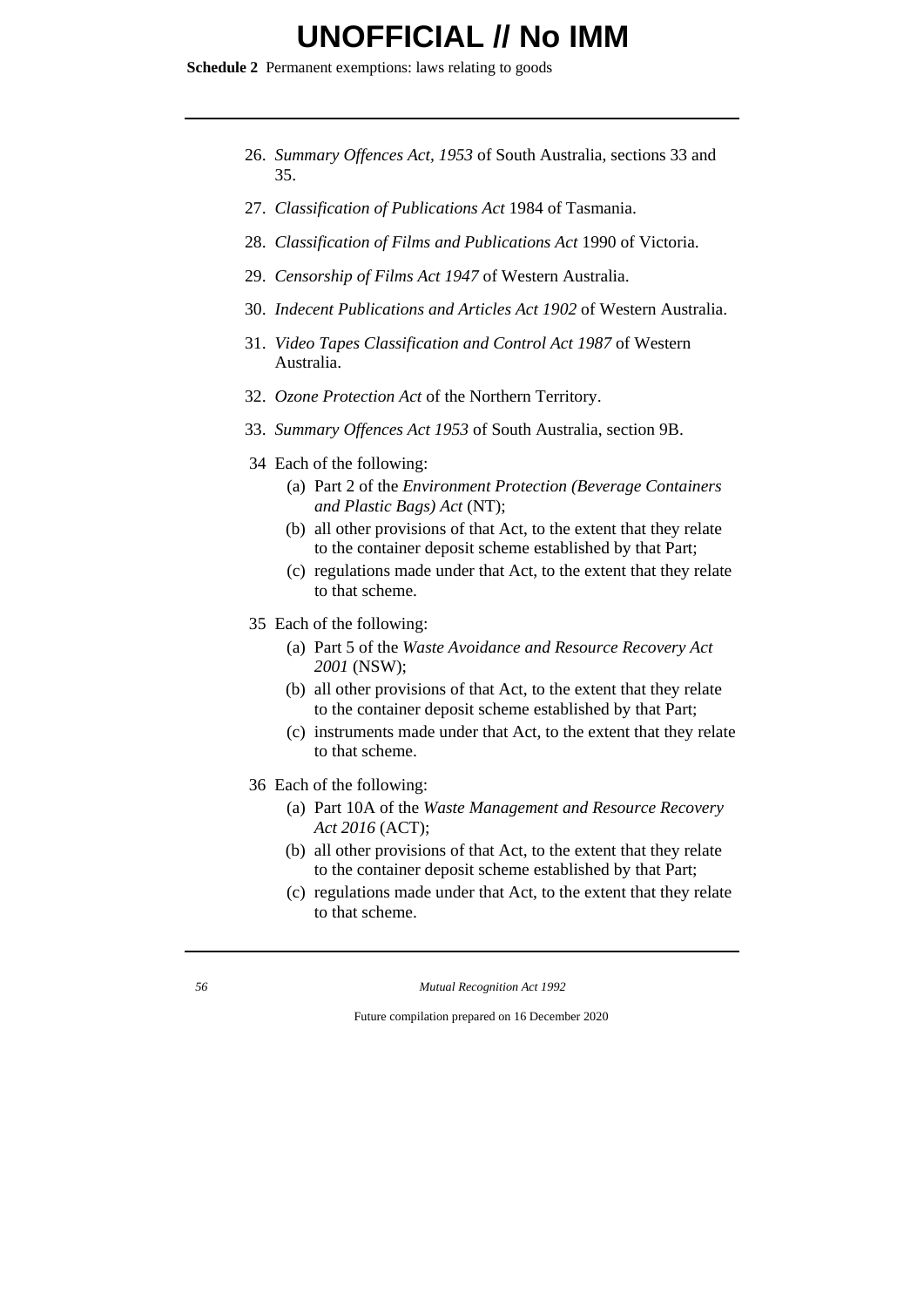Permanent exemptions: laws relating to goods **Schedule 2**

- 37 Each of the following:
	- (a) Part 5A of the *Waste Avoidance and Resource Recovery Act 2007* (WA);
	- (b) all other provisions of that Act, to the extent that they relate to the container deposit scheme established by that Part;
	- (c) regulations or other instruments made under that Act, to the extent that they relate to that scheme.

*Mutual Recognition Act 1992 57*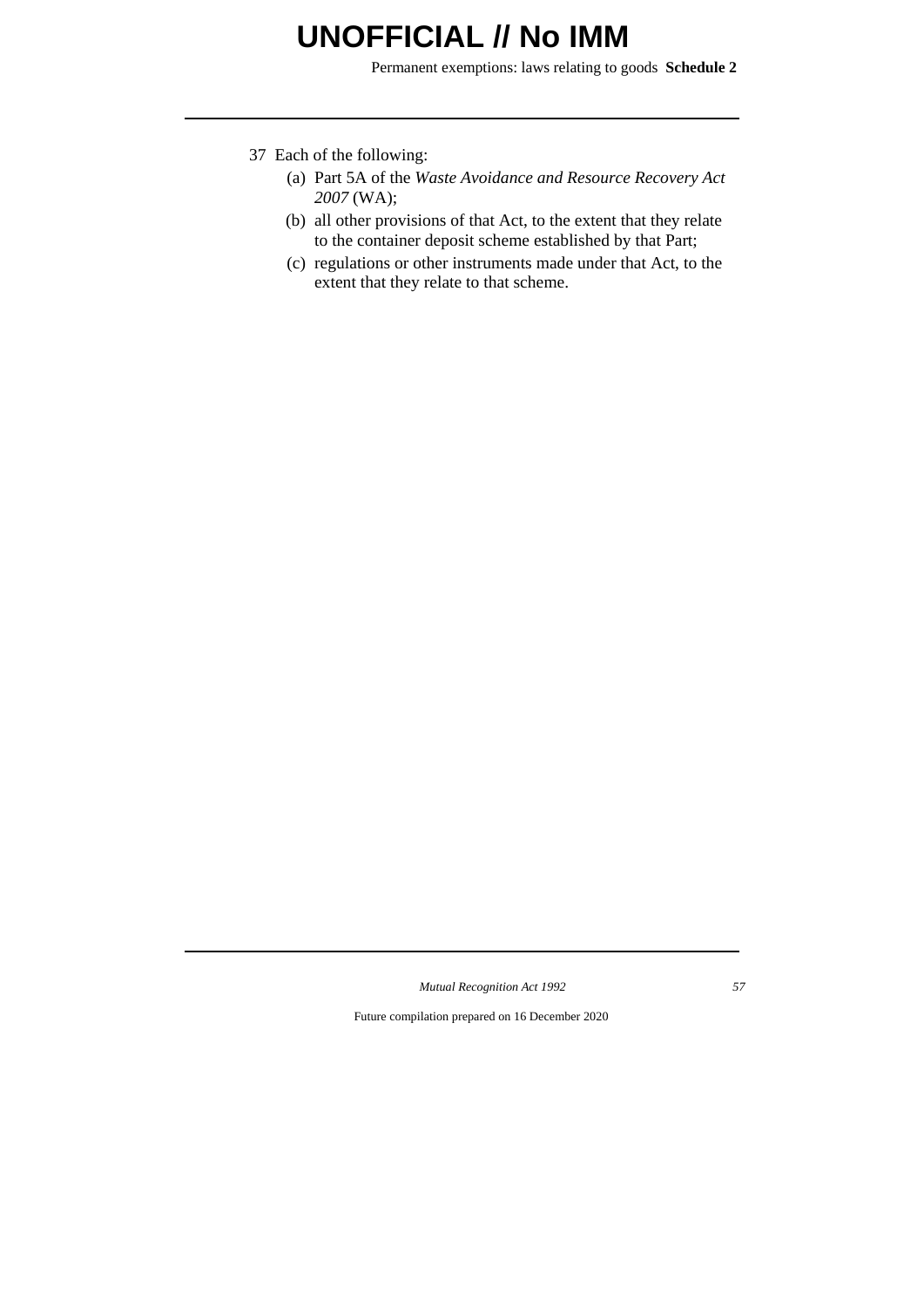#### **Endnotes**

Endnote 1—About the endnotes

### **Endnotes**

#### **Endnote 1—About the endnotes**

The endnotes provide information about this compilation and the compiled law.

The following endnotes are included in every compilation:

Endnote 1—About the endnotes

Endnote 2—Abbreviation key

Endnote 3—Legislation history

Endnote 4—Amendment history

### **Abbreviation key—Endnote 2**

The abbreviation key sets out abbreviations that may be used in the endnotes.

#### **Legislation history and amendment history—Endnotes 3 and 4**

Amending laws are annotated in the legislation history and amendment history.

The legislation history in endnote 3 provides information about each law that has amended (or will amend) the compiled law. The information includes commencement details for amending laws and details of any application, saving or transitional provisions that are not included in this compilation.

The amendment history in endnote 4 provides information about amendments at the provision (generally section or equivalent) level. It also includes information about any provision of the compiled law that has been repealed in accordance with a provision of the law.

#### **Editorial changes**

The *Legislation Act 2003* authorises First Parliamentary Counsel to make editorial and presentational changes to a compiled law in preparing a compilation of the law for registration. The changes must not change the effect of the law. Editorial changes take effect from the compilation registration date.

If the compilation includes editorial changes, the endnotes include a brief outline of the changes in general terms. Full details of any changes can be obtained from the Office of Parliamentary Counsel.

#### **Misdescribed amendments**

A misdescribed amendment is an amendment that does not accurately describe the amendment to be made. If, despite the misdescription, the amendment can

*58 Mutual Recognition Act 1992*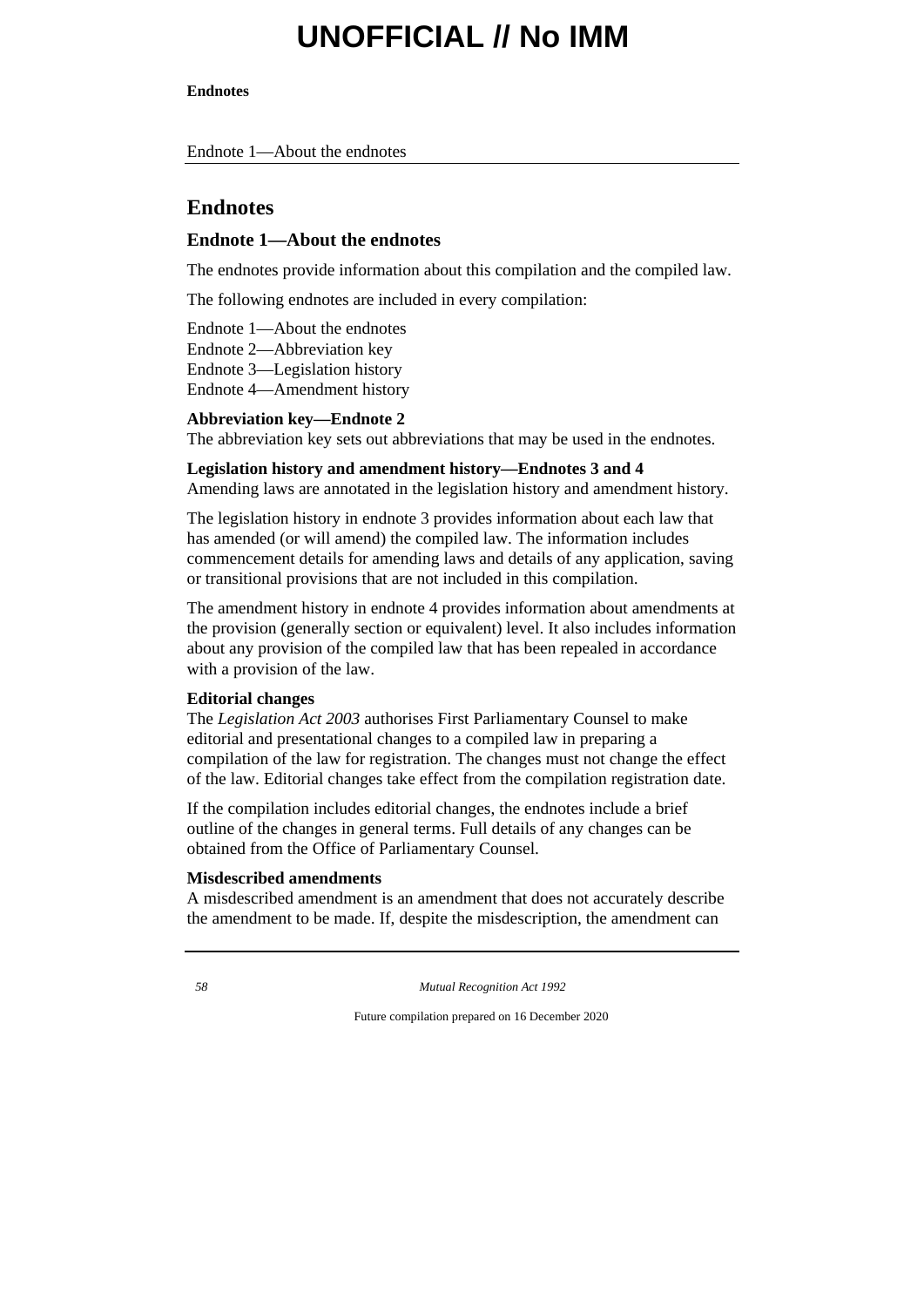#### **Endnotes**

Endnote 1—About the endnotes

be given effect as intended, the amendment is incorporated into the compiled law and the abbreviation "(md)" added to the details of the amendment included in the amendment history.

If a misdescribed amendment cannot be given effect as intended, the abbreviation "(md not incorp)" is added to the details of the amendment included in the amendment history.

*Mutual Recognition Act 1992 59*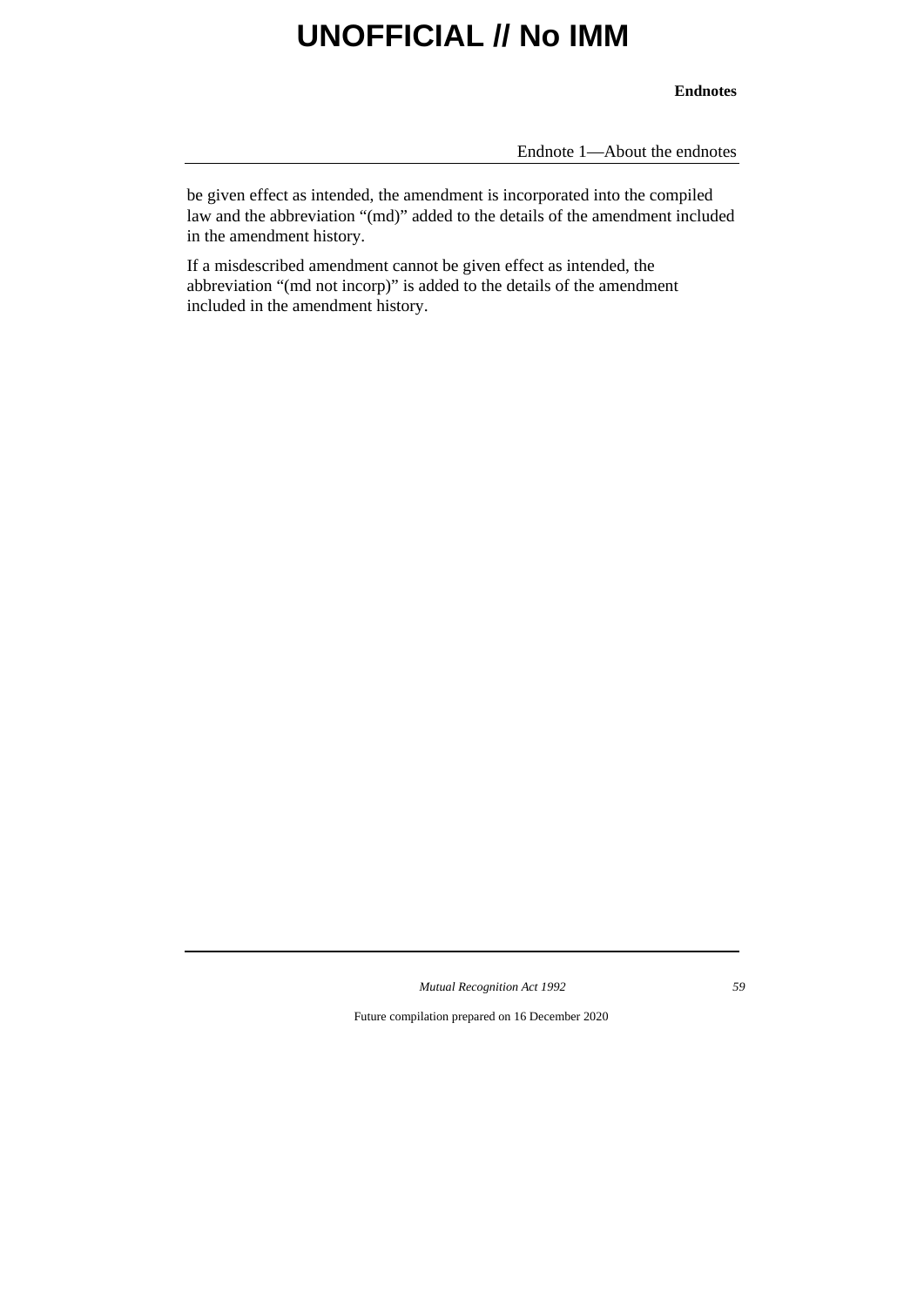#### **Endnotes**

Endnote 2—Abbreviation key

### **Endnote 2—Abbreviation key**

| $ad = added or inserted$                                   | $o = order(s)$                            |
|------------------------------------------------------------|-------------------------------------------|
| $am = amended$                                             | $Ord = Ordinance$                         |
| $amdt = amendment$                                         | $orig = original$                         |
| $c = clause(s)$                                            | $par = paragraph(s)/subparagraph(s)$      |
| $C[x]$ = Compilation No. x                                 | $sub-subparagnh(s)$                       |
| $Ch = Chapter(s)$                                          | $pres = present$                          |
| $def = definition(s)$                                      | $prev = previous$                         |
| $Dict = Dictionary$                                        | $(\text{prev}) = \text{previously}$       |
| $disallowed = disallowed by Parliament$                    | $Pt = Part(s)$                            |
| $Div = Division(s)$                                        | $r = \text{regulation}(s)/\text{rule}(s)$ |
| $ed = editorial change$                                    | $reloc = relocated$                       |
| exp = expires/expired or ceases/ceased to have             | $renum = renumbered$                      |
| effect                                                     | $rep = repeated$                          |
| $F =$ Federal Register of Legislation                      | $rs = repeated$ and substituted           |
| $\text{gaz} = \text{gazette}$                              | $s = section(s)/subsection(s)$            |
| $LA = Legislation Act 2003$                                | $Sch = Schedule(s)$                       |
| $LIA = Legislative Instruments Act 2003$                   | $Sdiv = Subdivision(s)$                   |
| $(md)$ = misdescribed amendment can be given               | $SLI = Select$ Legislative Instrument     |
| effect                                                     | $SR =$ Statutory Rules                    |
| $(\text{md not incorpor}) = \text{misdescribed amendment}$ | $Sub-Ch = Sub-Chapter(s)$                 |
| cannot be given effect                                     | $SubPt = Subpart(s)$                      |
| $mod = modified/modification$                              | $underlining = whole or part not$         |
| $No. = Number(s)$                                          | commenced or to be commenced              |

*60 Mutual Recognition Act 1992*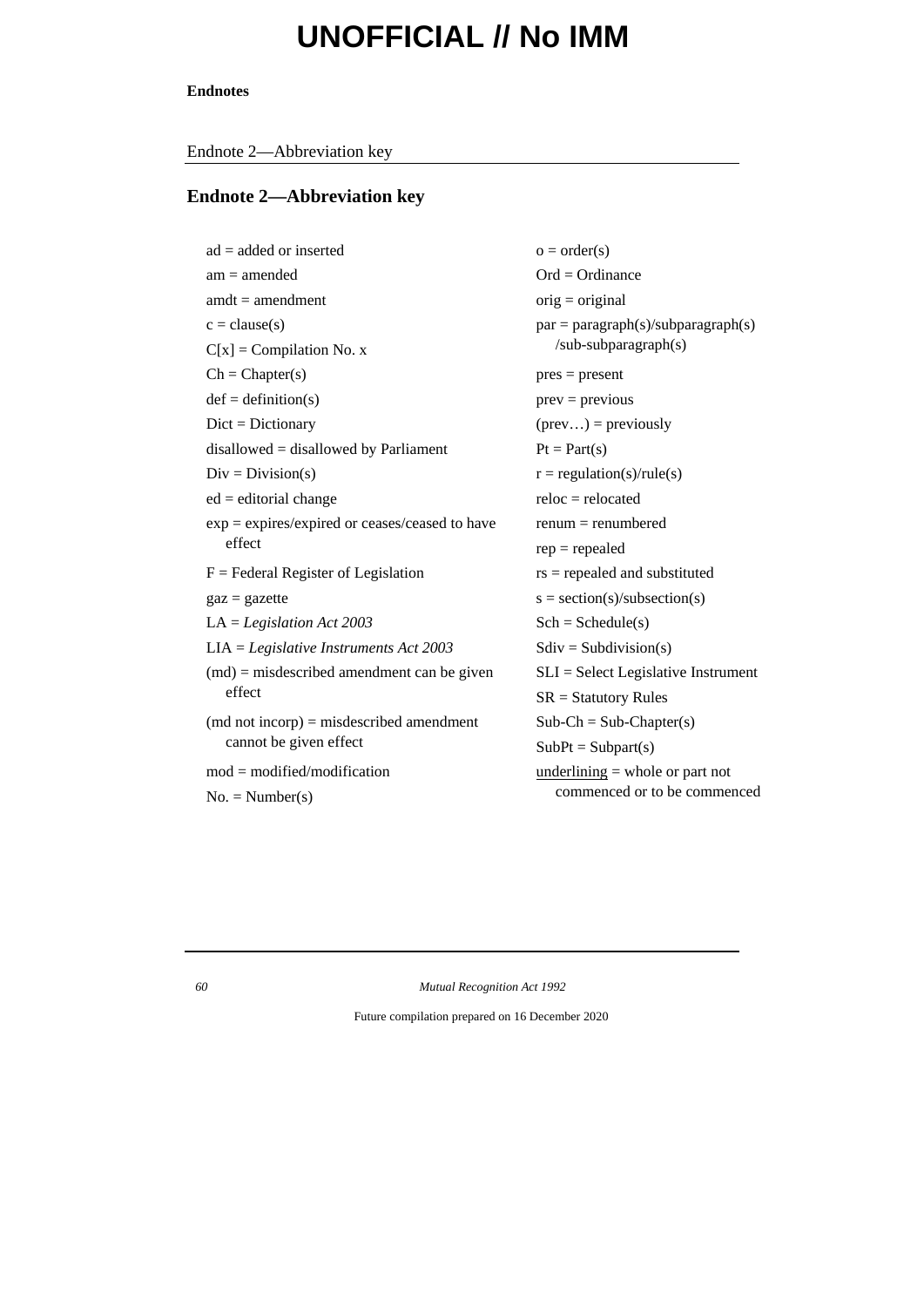#### **Endnotes**

Endnote 3—Legislation history

### **Endnote 3—Legislation history**

| Act                                                                                             | <b>Number</b><br>and year               | Assent         | Commencement                             | Application,<br>saving and<br>transitional<br>provisions |
|-------------------------------------------------------------------------------------------------|-----------------------------------------|----------------|------------------------------------------|----------------------------------------------------------|
| Mutual Recognition Act<br>1992                                                                  | 198, 1992                               | 21 Dec<br>1992 | 1 Mar 1993 (s 2 and gaz<br>1993, No GN7) |                                                          |
| Number and year                                                                                 | <b>FRLI registration or</b><br>qazettal |                | Commencement                             | Application,<br>saving and<br>transitional<br>provisions |
| 139, 1993                                                                                       | 23 June 1993                            |                | 23 June 1993 (r 1)                       |                                                          |
| 41, 2010                                                                                        | 15 Mar 2010<br>(F2010L00651)            |                | 16 Mar 2010 (r 2)                        |                                                          |
| 224, 2013                                                                                       | 8 Aug 2013<br>(F2013L01542)             |                | 9 Aug 2013 (s 2)                         |                                                          |
|                                                                                                 |                                         |                |                                          |                                                          |
| Name                                                                                            | Registration                            |                | Commencement                             | Application,<br>saving and<br>transitional<br>provisions |
| Mutual Recognition<br>Amendment (NSW<br><b>Container Deposit</b><br>Scheme)<br>Regulations 2017 | 21 Nov 2017<br>(F2017L01503)            |                | 22 Nov 2017 (s 2(1)<br>item 1)           |                                                          |
| Mutual Recognition<br>Amendment (ACT<br><b>Container Deposit</b><br>Scheme)<br>Regulations 2018 | 6 Dec 2018<br>(F2018L01672)             |                | 7 Dec 2018 (s 2(1)<br>item 1)            |                                                          |

*Mutual Recognition Act 1992 61*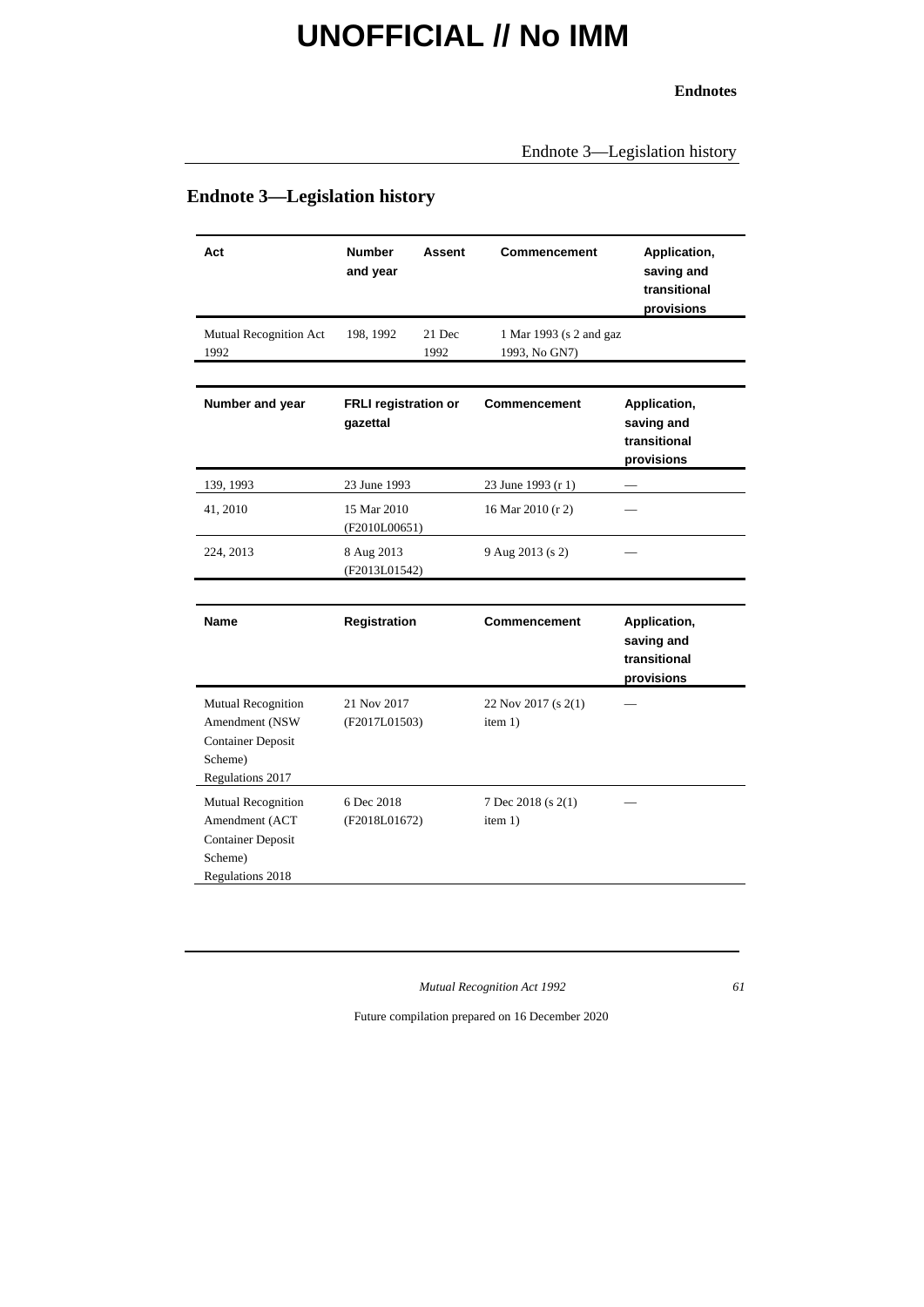#### **Endnotes**

### Endnote 3—Legislation history

| <b>Name</b>                                                                                    | Registration                  | Commencement                    | Application,<br>saving and<br>transitional<br>provisions |
|------------------------------------------------------------------------------------------------|-------------------------------|---------------------------------|----------------------------------------------------------|
| Mutual Recognition<br>Amendment (WA<br><b>Container Deposit</b><br>Scheme)<br>Regulations 2020 | 18 Sept 2020<br>(F2020L01184) | 19 Sept 2020 (s 2(1)<br>item 1) |                                                          |

*62 Mutual Recognition Act 1992*